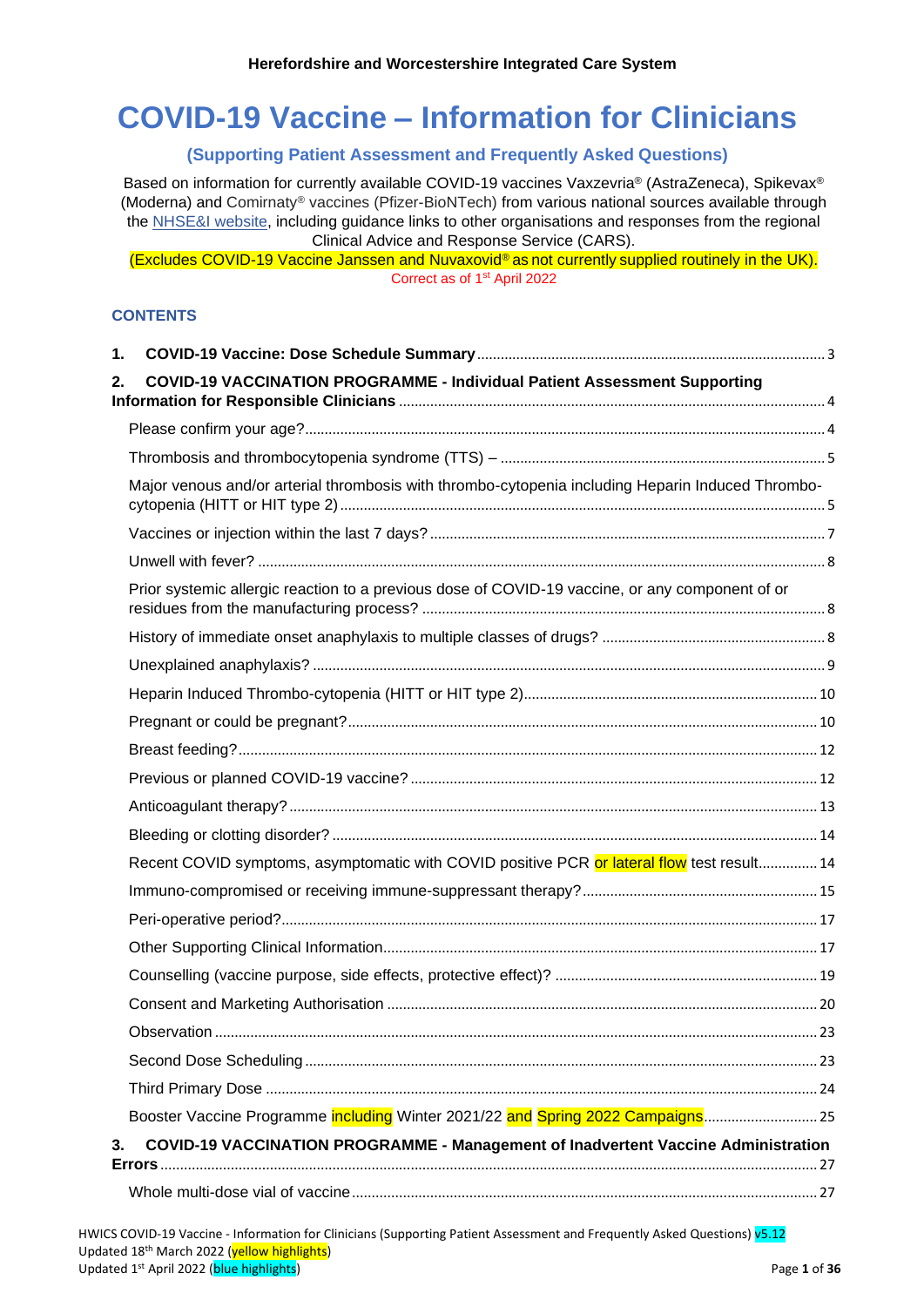|    | Comirnaty® (10micrograms/dose) for Children 5 to 11 years administered to an individual aged 12           |  |
|----|-----------------------------------------------------------------------------------------------------------|--|
|    |                                                                                                           |  |
|    | Vaccine potency may have been adversely affected by an inadvertent storage or preparation error 28        |  |
|    |                                                                                                           |  |
|    |                                                                                                           |  |
|    |                                                                                                           |  |
|    |                                                                                                           |  |
|    |                                                                                                           |  |
|    | Different COVID-19 vaccine given for second primary dose than was given for first dose at correct         |  |
|    |                                                                                                           |  |
|    | Half dose of Moderna vaccine given as third primary dose to an immunosuppressed individual  29            |  |
|    |                                                                                                           |  |
| 4. | COVID-19 VACCINATION PROGRAMME - Frequently Asked Clinical Questions  31                                  |  |
|    |                                                                                                           |  |
|    |                                                                                                           |  |
|    |                                                                                                           |  |
|    |                                                                                                           |  |
|    |                                                                                                           |  |
|    |                                                                                                           |  |
|    | Short course of oral steroids (equivalent to prednisolone 40mg daily or less) being taken at the time of  |  |
|    |                                                                                                           |  |
|    | An individual taking immunosuppressive medicine presents stating they are eligible for earlier            |  |
|    | UKHSA Surveillance Programme - individuals who develop COVID-19 symptoms post vaccination33               |  |
|    | Time interval between treatments for COVID-19 disease and vaccine administration 34                       |  |
|    |                                                                                                           |  |
|    |                                                                                                           |  |
|    | Inadvertent COVID-19 vaccination within 3 months of RECOVERY Trial (treatment with convalescent           |  |
|    |                                                                                                           |  |
|    | Pinnacle data errors - Individuals presenting for vaccination but data held on Pinnacle is incorrect.  35 |  |
|    | Individuals registered with a Welsh GP booked for vaccination at a Mass Vaccination Centre in             |  |
|    |                                                                                                           |  |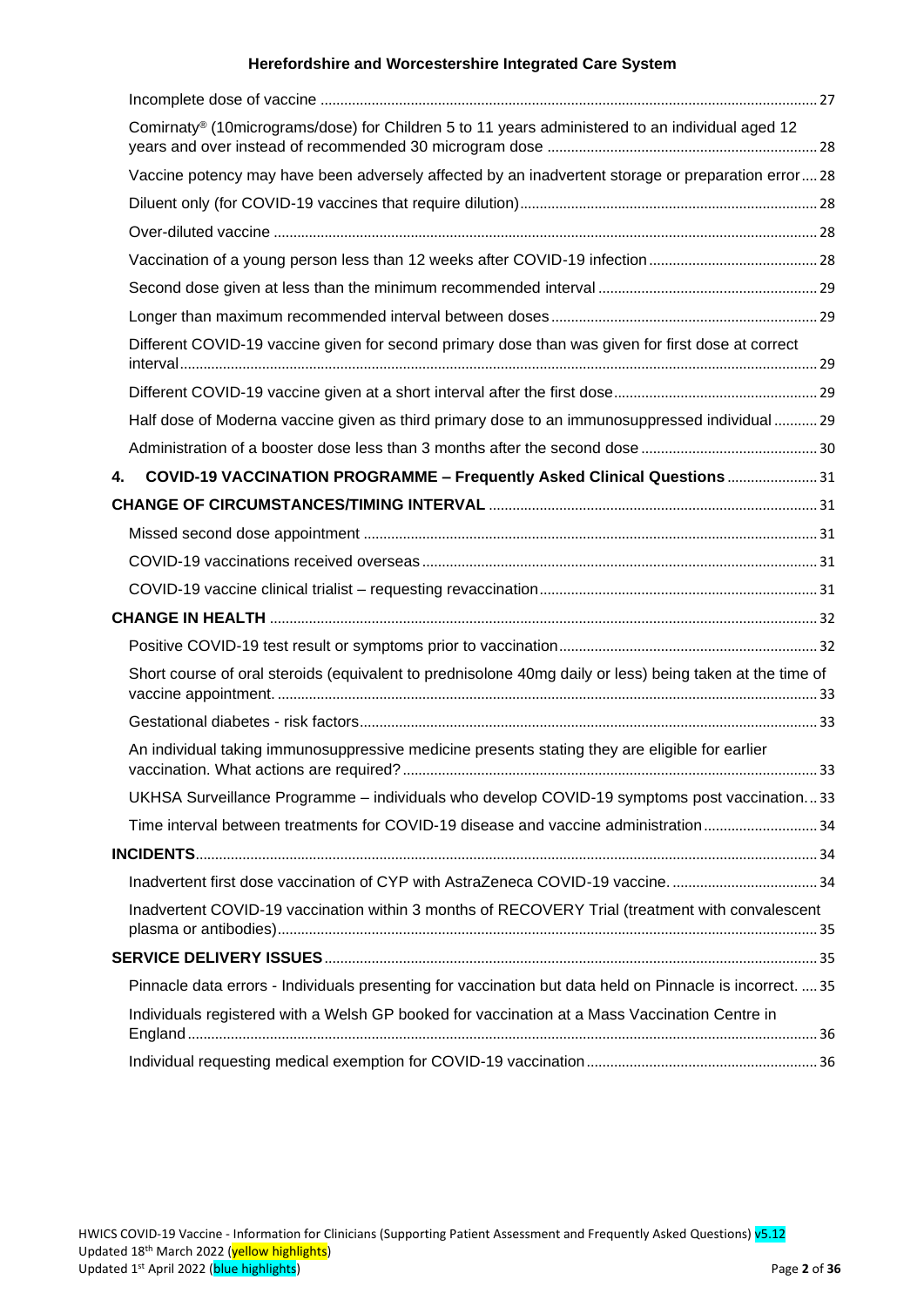# **1. COVID-19 Vaccine: Dose Schedule Summary**

The following table provides a quick reference guide to dosing schedules for eligible cohorts. Further detail is available within this document.

<span id="page-2-0"></span>

| Age Cohorts (no risk factors)                                                                                                                                                                                                                                                                     |                                                                                                                                                               | <b>Primary Course</b>     |                                    | Booster#                     | <b>Notes and Vaccine Choice</b>          |                                                                                                                                                       |                                                                                                                               |
|---------------------------------------------------------------------------------------------------------------------------------------------------------------------------------------------------------------------------------------------------------------------------------------------------|---------------------------------------------------------------------------------------------------------------------------------------------------------------|---------------------------|------------------------------------|------------------------------|------------------------------------------|-------------------------------------------------------------------------------------------------------------------------------------------------------|-------------------------------------------------------------------------------------------------------------------------------|
|                                                                                                                                                                                                                                                                                                   |                                                                                                                                                               | 1 <sup>st</sup> Dose#     | 2 <sup>nd</sup> Dose <sup>#</sup>  | 3rd Dose#                    | <b>Winter 21/22</b>                      |                                                                                                                                                       |                                                                                                                               |
| 5 to 15 years inclusive                                                                                                                                                                                                                                                                           |                                                                                                                                                               |                           |                                    |                              | $\mathbf x$                              |                                                                                                                                                       |                                                                                                                               |
| 16 to 17 years inclusive                                                                                                                                                                                                                                                                          |                                                                                                                                                               | 12w+ from<br>COVID-19 +ve | 12w+ from $1st$ or<br>COVID-19 +ve | $\boldsymbol{\mathsf{x}}$    |                                          | # Unless otherwise specified, the interval<br>between COVID-19 infection and COVID-19                                                                 |                                                                                                                               |
| 18+ years                                                                                                                                                                                                                                                                                         |                                                                                                                                                               |                           | 8w+ from 1st                       |                              | 3m+ from 2 <sup>nd</sup>                 | vaccination should be 4 weeks (see section<br>Recent COVID-19 Symptoms).                                                                              |                                                                                                                               |
|                                                                                                                                                                                                                                                                                                   | Risk Cohorts 1, 2, 4 & 6 (these take priority over age)                                                                                                       | 1st Dose#                 | 2 <sup>nd</sup> Dose <sup>#</sup>  | 3rd Dose#                    | Booster#<br><b>Winter 21/22</b>          | <b>Vaccine Choice/Dose:</b><br>5 to 11 yrs: Comirnaty® (10 micrograms/dose)                                                                           |                                                                                                                               |
| $5 - 11$                                                                                                                                                                                                                                                                                          | High Risk - includes those about to<br>commence immunosuppression<br>Household contact of immunosuppressed                                                    |                           | 8w+ from 1st                       | $\mathbf x$                  | $\boldsymbol{\mathsf{x}}$                | for Children 5 to 11 years<br>12 to 17 yrs: Comirnaty® (30 micrograms/dose)<br>for Adults and Adolescents (further operational                        |                                                                                                                               |
| years                                                                                                                                                                                                                                                                                             | Severe immunosuppression in proximity to 1 <sup>st</sup><br>or 2 <sup>nd</sup> dose (see Third Primary Dose section)                                          |                           |                                    | $\checkmark$<br>8w+ from 2nd |                                          | guidance is awaited regarding 12 year olds in<br>school year 7)<br>18 to 39 yrs: mRNA                                                                 |                                                                                                                               |
|                                                                                                                                                                                                                                                                                                   | High Risk- includes those about to<br>commence immunosuppression                                                                                              |                           | 8w+ from 1st                       | $\boldsymbol{\mathsf{x}}$    | $\checkmark$<br>3m+ from 2 <sup>nd</sup> | 40 yrs and above: no preference for 1 <sup>st</sup> or 2 <sup>nd</sup><br>dose; mRNA for 3 <sup>rd</sup> primary and booster dose                     |                                                                                                                               |
| $12 - 15$<br>years                                                                                                                                                                                                                                                                                | Household contact of immunosuppressed<br>Severe immunosuppression in proximity to 1 <sup>st</sup><br>or 2 <sup>nd</sup> dose (see Third Primary Dose section) |                           |                                    | 8w+ from 2 <sup>nd</sup>     | $\checkmark$<br>3m+ from 3rd<br>primary  | For booster doses: see Consent and Marketing<br>Authorisation section below for 'off label' use.<br>Further information regarding local walk-in sites |                                                                                                                               |
| $16+$                                                                                                                                                                                                                                                                                             | Health and social care frontline<br><b>High Risk</b><br>Household contact of immunosuppressed<br>Main carer of high risk individual                           |                           |                                    |                              | $\mathbf x$                              | ✓<br>3m+ from 2 <sup>nd</sup>                                                                                                                         | is available at NHS: Find a walk-in coronavirus<br>(COVID-19) vaccination site.<br>Book or manage your coronavirus (COVID-19) |
| years                                                                                                                                                                                                                                                                                             | Severe immunosuppression in proximity to 1 <sup>st</sup><br>or 2 <sup>nd</sup> dose (see Third Primary Dose section)                                          |                           | 8w+ from 1st                       | 8w+ from 2 <sup>nd</sup>     | $\checkmark$<br>3m+ from 3rd<br>primary  | vaccination provides up to date information<br>regarding booking processes.                                                                           |                                                                                                                               |
|                                                                                                                                                                                                                                                                                                   | Spring Booster Campaign 2022 - from 21 <sup>st</sup> March 2022                                                                                               |                           |                                    |                              |                                          |                                                                                                                                                       |                                                                                                                               |
| <b>Eligible Cohort</b>                                                                                                                                                                                                                                                                            |                                                                                                                                                               |                           |                                    |                              | <b>Spring Booster</b>                    |                                                                                                                                                       |                                                                                                                               |
|                                                                                                                                                                                                                                                                                                   | Adults aged 75 years and over                                                                                                                                 |                           |                                    |                              |                                          |                                                                                                                                                       |                                                                                                                               |
| Residents in a care home for older adults<br>Approximately 6 months after previous dose. Interval may be reduced to<br>Individuals 12 years and over who are immunosuppressed (defined in Green Book tables 3 or 4)<br>minimum of 3 months to ensure booster received during the spring campaign. |                                                                                                                                                               |                           |                                    |                              |                                          |                                                                                                                                                       |                                                                                                                               |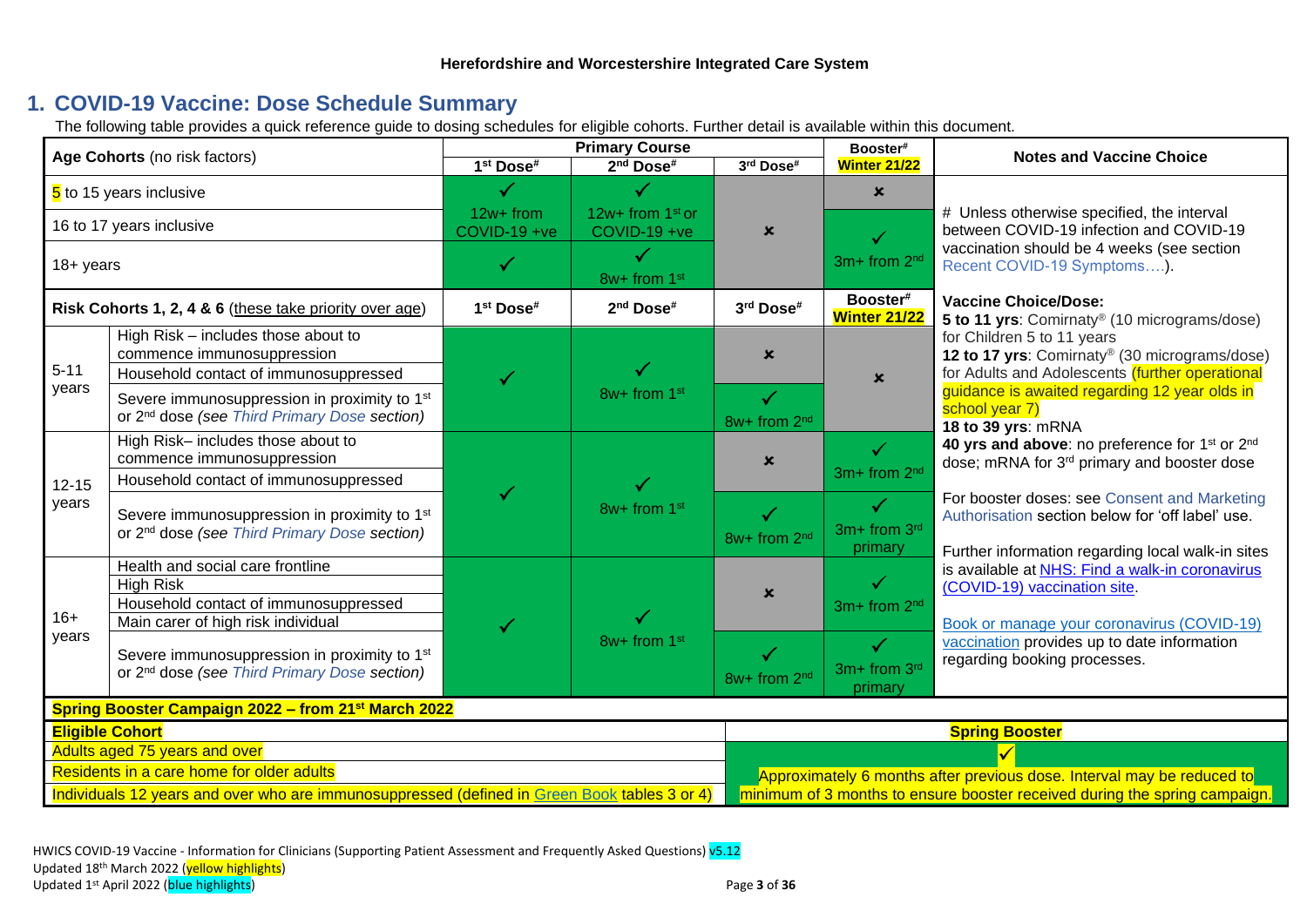# <span id="page-3-0"></span>**2. COVID-19 VACCINATION PROGRAMME - Individual Patient Assessment Supporting Information for Responsible Clinicians**

Before COVID-19 vaccination an individual patient assessment should be carried out using either:

- **[Herefordshire and Worcestershire Integrated Care System: Individual Patient Assessment for the Administration](https://herefordshireandworcestershireccg.nhs.uk/policies/medical/covid-19-interim/vaccination-programme/561-herefordshire-and-worcestershire-pre-assessment-checklist/file)  [of COVID-19 Vaccine](https://herefordshireandworcestershireccg.nhs.uk/policies/medical/covid-19-interim/vaccination-programme/561-herefordshire-and-worcestershire-pre-assessment-checklist/file) or**
- **[Herefordshire and Worcestershire Integrated Care System: Prompt to Support Clinical](https://herefordshireandworcestershireccg.nhs.uk/policies/medical/covid-19-interim/vaccination-programme/567-prompt-to-support-clinical-screening-on-pinnacle-v1/file) Screening on Pinnacle [for the Administration of COVID-19 Vaccine in the Community](https://herefordshireandworcestershireccg.nhs.uk/policies/medical/covid-19-interim/vaccination-programme/567-prompt-to-support-clinical-screening-on-pinnacle-v1/file)**

This section is intended to support healthcare professionals, involved in the delivery of vaccination services, who are directly responsible for assessing the clinical suitability of individual patients immediately prior to vaccination.

<span id="page-3-1"></span>

| <b>Question</b>             | Supporting information if Red Flag answer given                                                                                                                                                                                                                                                                                                                                                                                                                                                                                                                                                                                                                                                                                                                                                                                                                                 |  |  |  |  |  |
|-----------------------------|---------------------------------------------------------------------------------------------------------------------------------------------------------------------------------------------------------------------------------------------------------------------------------------------------------------------------------------------------------------------------------------------------------------------------------------------------------------------------------------------------------------------------------------------------------------------------------------------------------------------------------------------------------------------------------------------------------------------------------------------------------------------------------------------------------------------------------------------------------------------------------|--|--|--|--|--|
|                             | Section 1: COVID-19 Vaccine: Dose Schedule Summary provides a quick reference<br>guide to dosing schedules for all eligible age cohorts.                                                                                                                                                                                                                                                                                                                                                                                                                                                                                                                                                                                                                                                                                                                                        |  |  |  |  |  |
|                             | <b>Children and Young People (CYP):</b>                                                                                                                                                                                                                                                                                                                                                                                                                                                                                                                                                                                                                                                                                                                                                                                                                                         |  |  |  |  |  |
|                             | Children aged 5-11 years                                                                                                                                                                                                                                                                                                                                                                                                                                                                                                                                                                                                                                                                                                                                                                                                                                                        |  |  |  |  |  |
|                             | Comirnaty <sup>®</sup> (10 micrograms/dose) for Children 5 to 11 years should be used and<br>is supplied in a multidose vial, with each vial containing 10 doses of<br>10micrograms/0.2 mL (after dilution with 1.3ml of saline).<br>Fractional dosing of the Comirnaty® (30 micrograms/dose) for Adults and<br>$\overline{O}$<br>Adolescents is not routinely supported. This would be off-label use and a PSD<br>would be required. The Green Book provides further details.<br>Note: If fractional dosing is being considered due to difficulty accessing<br>Comirnaty <sup>®</sup> (10micrograms/dose) for Children 5 to 11 years please contact<br>hw.medicines@nhs.net for advice.<br>Children aged 5 to 11 years, not in a risk group - this is a one-off, non-urgent<br>$\circ$<br>vaccination offer for delivery from 4th April 2022. Children will continue to become |  |  |  |  |  |
|                             | eligible as they turn five years of age until the end of August 2022.                                                                                                                                                                                                                                                                                                                                                                                                                                                                                                                                                                                                                                                                                                                                                                                                           |  |  |  |  |  |
|                             | National operational guidance (FutureNHS registration required) provides further<br>details.                                                                                                                                                                                                                                                                                                                                                                                                                                                                                                                                                                                                                                                                                                                                                                                    |  |  |  |  |  |
|                             | CYP aged 12 years and above - Comirnaty® (30 micrograms/dose) for Adults and<br>$\bullet$<br>Adolescents should be used (30 micrograms/0.3ml of the diluted vaccine).<br>Note: Children aged 12 years in school year 7                                                                                                                                                                                                                                                                                                                                                                                                                                                                                                                                                                                                                                                          |  |  |  |  |  |
|                             | Further national operational guidance will be provided to support vaccination of                                                                                                                                                                                                                                                                                                                                                                                                                                                                                                                                                                                                                                                                                                                                                                                                |  |  |  |  |  |
| Please confirm<br>your age? | 12 year olds in school year 7 with Comirnaty® (10 micrograms/dose) for Children<br>5 to 11 years. This change is not expected to be implemented until late April                                                                                                                                                                                                                                                                                                                                                                                                                                                                                                                                                                                                                                                                                                                |  |  |  |  |  |
|                             | <b>2022.</b><br>Notes:                                                                                                                                                                                                                                                                                                                                                                                                                                                                                                                                                                                                                                                                                                                                                                                                                                                          |  |  |  |  |  |
|                             | The NP and PGD for Comirnaty <sup>®</sup> 10micrograms/dose for Children 5 to 11 years may<br>$\bullet$<br>be used for individuals aged:                                                                                                                                                                                                                                                                                                                                                                                                                                                                                                                                                                                                                                                                                                                                        |  |  |  |  |  |
|                             | 5 to 11 years, not in a risk group (one-off programme)<br>$\circ$                                                                                                                                                                                                                                                                                                                                                                                                                                                                                                                                                                                                                                                                                                                                                                                                               |  |  |  |  |  |
|                             | <b>o</b> 5-11 years in a risk group                                                                                                                                                                                                                                                                                                                                                                                                                                                                                                                                                                                                                                                                                                                                                                                                                                             |  |  |  |  |  |
|                             | 12 years and under, and in school year 7<br>$\circ$                                                                                                                                                                                                                                                                                                                                                                                                                                                                                                                                                                                                                                                                                                                                                                                                                             |  |  |  |  |  |
|                             | $\circ$ 12 years who commenced, but did not complete a primary course, with<br>Comirnaty <sup>®</sup> (10 micrograms/dose) for children 5 to 11 years                                                                                                                                                                                                                                                                                                                                                                                                                                                                                                                                                                                                                                                                                                                           |  |  |  |  |  |
|                             | 12 years who commenced, but did not complete a primary course, with a<br>$\circ$                                                                                                                                                                                                                                                                                                                                                                                                                                                                                                                                                                                                                                                                                                                                                                                                |  |  |  |  |  |
|                             | fractional 10 microgram dose of Comirnaty® (30 micrograms/dose) for adults and<br>adolescents                                                                                                                                                                                                                                                                                                                                                                                                                                                                                                                                                                                                                                                                                                                                                                                   |  |  |  |  |  |
|                             | The NP and PGD for Comirnaty® (30 micrograms/dose) for Adults and Adolescents                                                                                                                                                                                                                                                                                                                                                                                                                                                                                                                                                                                                                                                                                                                                                                                                   |  |  |  |  |  |
|                             | may be used for individuals:                                                                                                                                                                                                                                                                                                                                                                                                                                                                                                                                                                                                                                                                                                                                                                                                                                                    |  |  |  |  |  |
|                             | Aged 12 years and older<br>$\circ$                                                                                                                                                                                                                                                                                                                                                                                                                                                                                                                                                                                                                                                                                                                                                                                                                                              |  |  |  |  |  |
|                             | Vaccinators need to be clear which PGD or Protocol they are working to,<br>$\bullet$<br>depending on the available stock and age of patient, and ensure they give the                                                                                                                                                                                                                                                                                                                                                                                                                                                                                                                                                                                                                                                                                                           |  |  |  |  |  |
|                             | patient the correct patient information leaflet.                                                                                                                                                                                                                                                                                                                                                                                                                                                                                                                                                                                                                                                                                                                                                                                                                                |  |  |  |  |  |
|                             | Please refer to separate Second Dose Scheduling, Third Primary Dose and Booster<br>$\bullet$<br>Vaccine Programme for further details including PGD/NP inclusion criteria.                                                                                                                                                                                                                                                                                                                                                                                                                                                                                                                                                                                                                                                                                                      |  |  |  |  |  |
|                             | For information on management of individuals with history of recent COVID-19<br>$\bullet$                                                                                                                                                                                                                                                                                                                                                                                                                                                                                                                                                                                                                                                                                                                                                                                       |  |  |  |  |  |
|                             | infection see section below Recent COVID symptoms, asymptomatic with COVID                                                                                                                                                                                                                                                                                                                                                                                                                                                                                                                                                                                                                                                                                                                                                                                                      |  |  |  |  |  |
|                             | positive PCR test result or currently required to self-isolate?                                                                                                                                                                                                                                                                                                                                                                                                                                                                                                                                                                                                                                                                                                                                                                                                                 |  |  |  |  |  |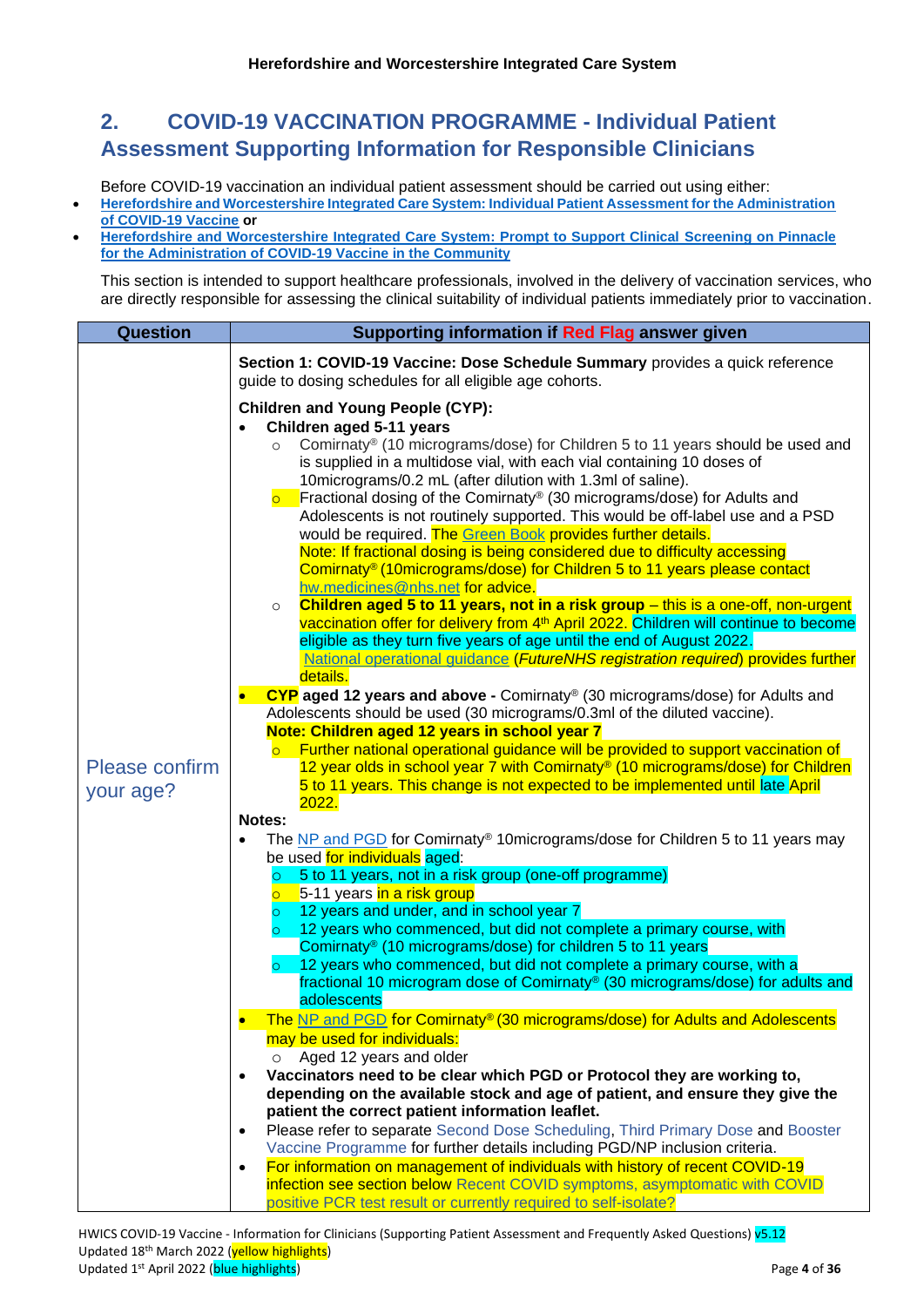<span id="page-4-1"></span><span id="page-4-0"></span>

| <b>Question</b>                                 | Supporting information if Red Flag answer given                                                                                                                                                                                                                                                                                                                                      |
|-------------------------------------------------|--------------------------------------------------------------------------------------------------------------------------------------------------------------------------------------------------------------------------------------------------------------------------------------------------------------------------------------------------------------------------------------|
|                                                 | Comirnaty <sup>®</sup> vaccines are the preferred choice for children and young people under 18<br>$\bullet$<br>years, as they have the most extensive safety data and lower reported rates of                                                                                                                                                                                       |
|                                                 | myocarditis.<br>Comirnaty <sup>®</sup> (30 micrograms/dose) for Adults and Adolescents has been<br>$\circ$<br>authorised for use from 12 years old.                                                                                                                                                                                                                                  |
|                                                 | Comirnaty® (10 micrograms/dose) for Children 5 to 11 years has been authorised<br>$\circ$<br>for children aged 5 to 11 years.                                                                                                                                                                                                                                                        |
|                                                 | AstraZeneca vaccine - is not authorised for use in patients less than 18 years old, and<br>$\bullet$<br>these patients are not covered by the PGD or NP.                                                                                                                                                                                                                             |
|                                                 | Moderna (Spikevax <sup>®</sup> ) vaccine – is not authorised for use in patients less than 12 years<br>$\bullet$<br>old; and patients aged under 18 years are not covered by the PGD or NP. Green Book<br>advice remains that Comirnaty® vaccines should be offered to children and young<br>people.                                                                                 |
|                                                 | Clinical detail regarding CYP risk groups is available in the Green Book.<br>$\bullet$<br>Resources for children and young people have been updated including a consent<br>$\bullet$                                                                                                                                                                                                 |
|                                                 | form.<br><b>Operational Readiness Checklists A, B and C (FutureNHS registration required)-</b><br>$\bullet$<br>The following checklists should be used by sites to identify any potential gaps in<br>service provision for vaccinating eligible under 18 year olds:                                                                                                                  |
|                                                 | Checklist A Children 16 and 17 years of age - MVC (including Community<br>$\circ$<br>Pharmacy sites) require completion of self-assessment and declaration on Qflow.<br>Note: PCN sites are strongly encouraged to review and ensure they are<br>compliant.                                                                                                                          |
|                                                 | <b>Checklist B Children 12 to 15 years of age - All sites vaccinating this age group</b><br>$\circ$<br>CYP must meet the requirements of Checklist B.<br><b>Checklist C Children 5 to 11 years</b> - All sites vaccinating this age group must<br>$\circ$                                                                                                                            |
|                                                 | meet the requirements of readiness checklist C.                                                                                                                                                                                                                                                                                                                                      |
|                                                 | Adults younger than 40 years of age without underlying health conditions (that<br>increase the risk of COVID-19) – updated JCVI guidance (when eligible for<br>vaccination) states:                                                                                                                                                                                                  |
|                                                 | Unvaccinated adults should be preferentially offered an alternative to the AstraZeneca<br>$\bullet$<br>COVID-19 vaccine, where possible and only where no substantial delay or barrier in<br>access to vaccination would arise.                                                                                                                                                      |
|                                                 | For those under 40 years who are of older age (over 30 years), male, obese (BMI<br>$\bullet$<br>above 30), from certain ethnic minority backgrounds or experiencing socio-economic<br>deprivation, the risks of acquiring and/or suffering complications of COVID-19 are<br>higher. Every effort should be made to remove barriers to accessing vaccination in<br>those individuals. |
|                                                 | For those aged 18 to 29 years the precautionary advice for a vaccine preference is<br>$\bullet$<br>stronger, reflecting a gradient in the benefit-risk balance with age.                                                                                                                                                                                                             |
|                                                 | For further information regarding the AstraZeneca COVID-19 vaccine and clotting risk<br>$\bullet$<br>see 'Bleeding or Clotting Disorder' section below.                                                                                                                                                                                                                              |
|                                                 | Please refer to separate Second Dose Scheduling, Third Primary Dose and Booster<br>Vaccine Programme for further details.<br>For further information see:                                                                                                                                                                                                                            |
| Thrombosis and<br>thrombocytopenia              | UKHSA Information for healthcare professionals on blood clotting following<br>٠<br><b>COVID-19 vaccination</b>                                                                                                                                                                                                                                                                       |
| syndrome (TTS)                                  | <b>HWICS Clinical Guidance Notice: Blood Clotting, Headache and COVID-19</b><br>٠<br><b>Vaccination</b>                                                                                                                                                                                                                                                                              |
| <b>Major venous</b><br>and/or arterial          | AstraZeneca COVID-19 vaccine and risk of clotting<br>MHRA and JCVI state that the balance of risk remains very much in favour of vaccination.                                                                                                                                                                                                                                        |
| thrombosis with<br>thrombo-                     | <b>First doses</b>                                                                                                                                                                                                                                                                                                                                                                   |
| cytopenia                                       | Individuals 40 years of age and over and those of any age who have underlying<br>health conditions which put them at higher risk of severe COVID-19 disease:                                                                                                                                                                                                                         |
| including Heparin<br><b>Induced</b><br>Thrombo- | The benefits of prompt vaccination with the AstraZeneca COVID-19 vaccine far<br>$\bullet$<br>outweigh the risk of adverse events for individuals 40 years of age and over and those<br>who have underlying health conditions which put them at higher risk of severe COVID-                                                                                                          |
| cytopenia (HITT<br>or HIT type 2)               | 19 disease.                                                                                                                                                                                                                                                                                                                                                                          |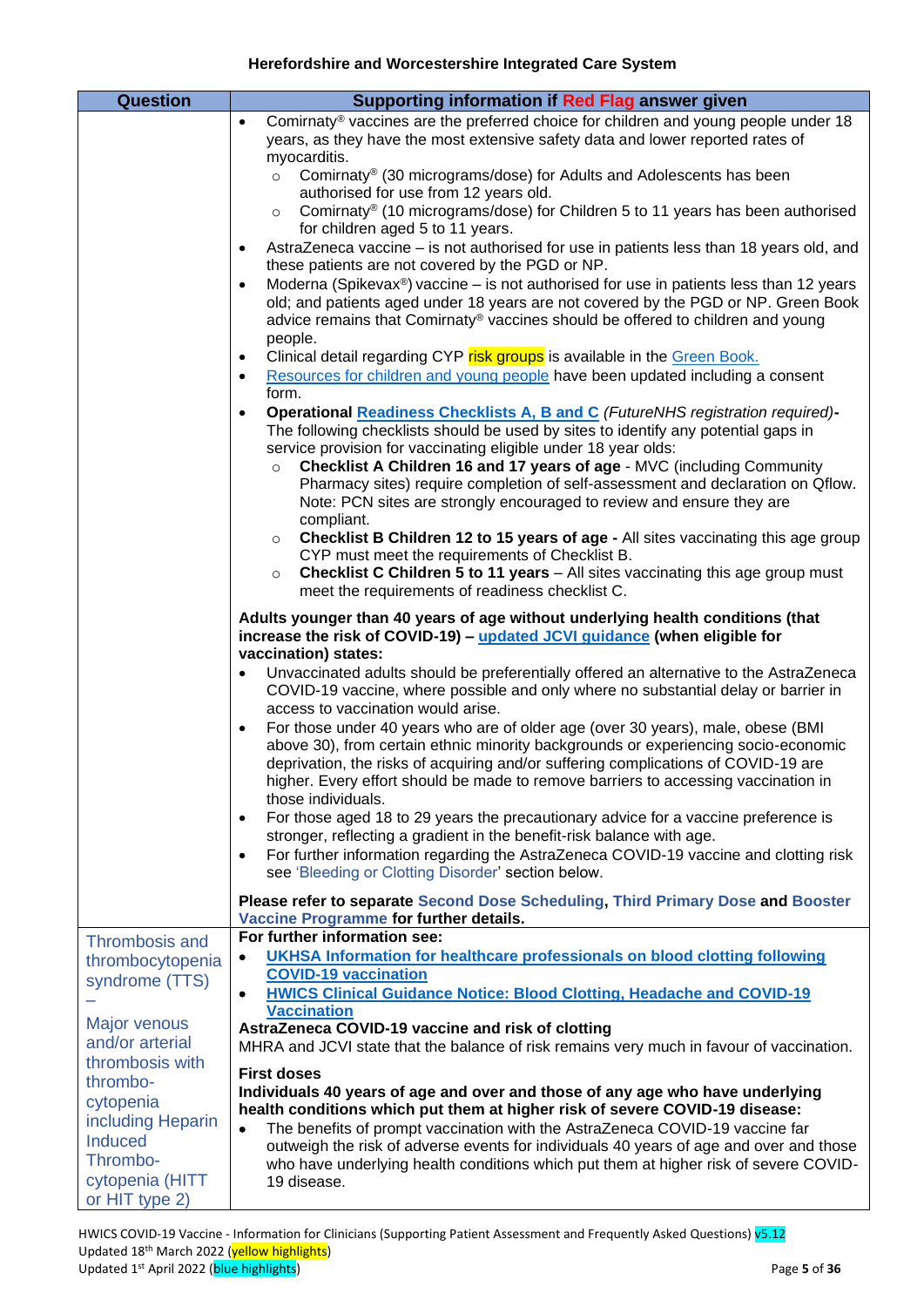| <b>Question</b>     | Supporting information if Red Flag answer given                                                                                                                                                                                                                                                                                                                                                                                                                                                                                                                                                                                                                                                                                                                                                                                                                                                       |
|---------------------|-------------------------------------------------------------------------------------------------------------------------------------------------------------------------------------------------------------------------------------------------------------------------------------------------------------------------------------------------------------------------------------------------------------------------------------------------------------------------------------------------------------------------------------------------------------------------------------------------------------------------------------------------------------------------------------------------------------------------------------------------------------------------------------------------------------------------------------------------------------------------------------------------------|
|                     | Therefore, eligible recipients who are scheduled to receive a first dose of<br>$\bullet$                                                                                                                                                                                                                                                                                                                                                                                                                                                                                                                                                                                                                                                                                                                                                                                                              |
| Note: National      | AstraZeneca, vaccine should continue with consent obtained in line with the                                                                                                                                                                                                                                                                                                                                                                                                                                                                                                                                                                                                                                                                                                                                                                                                                           |
| advice is emerging, | recommendations set out in the Green Book.                                                                                                                                                                                                                                                                                                                                                                                                                                                                                                                                                                                                                                                                                                                                                                                                                                                            |
| and this guidance   | Adults under 40 without underlying health conditions:                                                                                                                                                                                                                                                                                                                                                                                                                                                                                                                                                                                                                                                                                                                                                                                                                                                 |
| may change          | Unvaccinated adults <40 years, should be preferentially offered an alternative to the<br>٠<br>AstraZeneca COVID-19 vaccine.                                                                                                                                                                                                                                                                                                                                                                                                                                                                                                                                                                                                                                                                                                                                                                           |
|                     | Those individuals under 40 years, who are of older age (over 30 years), male, obese<br>٠<br>(BMI above 30), from certain ethnic minority backgrounds, or in certain occupations at<br>high risk of exposure, remain at high risk of COVID-19. In the absence of a suitable<br>alternative* these individuals should still be offered the AstraZeneca vaccine, and<br>may choose to receive the vaccine, provided they have been informed and understand<br>the relative risks and benefits. They should be given the latest version of the COVID-<br>19 vaccination and blood clotting leaflet.<br>*This is defined as availability across the counties of Herefordshire and<br>Worcestershire and does not apply to individual sites. For those aged 18 to 29 years<br>the precautionary advice for a vaccine preference is stronger, reflecting a gradient in<br>the benefit-risk balance with age. |
|                     | Second doses and boosters                                                                                                                                                                                                                                                                                                                                                                                                                                                                                                                                                                                                                                                                                                                                                                                                                                                                             |
|                     | The Green Book, chapter 14a states that current evidence supports the decision to<br>٠<br>complete the primary course or boost patients with a history of TTS with an mRNA<br>vaccine, provided at least 12 weeks has elapsed from the implicated dose.<br>If there are concerns regarding further vaccination, then discussion with a<br>٠                                                                                                                                                                                                                                                                                                                                                                                                                                                                                                                                                           |
|                     | haematology consultant via the Advice and Guidance service is advised.                                                                                                                                                                                                                                                                                                                                                                                                                                                                                                                                                                                                                                                                                                                                                                                                                                |
|                     | Individuals with contraindications or conditions that require special precautions:<br>Full details listed in Summary of Product Characteristics for COVID-19 Vaccine<br>AstraZeneca.                                                                                                                                                                                                                                                                                                                                                                                                                                                                                                                                                                                                                                                                                                                  |
|                     | <b>Contraindications (CI) - Summary of Product Characteristics for COVID-19 Vaccine</b><br>AstraZeneca lists a history of major venous and/or arterial thrombosis occurring with<br>thrombocytopenia following vaccination. UKHSA Blood Clotting Information for<br>Healthcare Professionals states that CI "include individuals who have a history of<br>heparin-induced thrombocytopaenia and thrombosis (HITT or HIT type 2)".<br><b>Cautions</b> – Summary of Product Characteristics for COVID-19 Vaccine AstraZeneca<br>$\bullet$<br>states that vaccination in patients with a history of heparin-induced thrombocytopenia<br>and thrombosis (HITT or HIT type 2), or cerebral venous sinus thrombosis should only<br>be considered when the potential benefit outweighs any potential risks.                                                                                                  |
|                     | Notes:                                                                                                                                                                                                                                                                                                                                                                                                                                                                                                                                                                                                                                                                                                                                                                                                                                                                                                |
|                     | 1. A history of thrombosis or thrombocytopenia on its own is not a<br>contraindication to the vaccine. In the absence of low platelets with a blood clot<br>event being recorded in the patient's medical records, such individuals can be offered<br>the AstraZeneca vaccine.                                                                                                                                                                                                                                                                                                                                                                                                                                                                                                                                                                                                                        |
|                     | History of immune thrombocytopenia (ITP) is not a contraindication for COVID-<br>2.                                                                                                                                                                                                                                                                                                                                                                                                                                                                                                                                                                                                                                                                                                                                                                                                                   |
|                     | 19 vaccination, but platelet monitoring is advised. UK ITP Forum Working Party<br>guidance advises that all patients who have a history of ITP or ITP relapse post<br>COVID-19 vaccination may receive COVID-19 vaccination with any appropriate<br>COVID-19 vaccine, ensuring the following actions:                                                                                                                                                                                                                                                                                                                                                                                                                                                                                                                                                                                                 |
|                     | a. Individual risk assessment (MVC to consider need for GP/PCN referral)<br>b. Patient discussion regarding the potential for a fall in platelet count/relapse.<br>The UK ITP Forum patient advice leaflet can support these discussions.<br>A platelet count check 2-5 days after vaccination (MVC to ensure patient<br>c.                                                                                                                                                                                                                                                                                                                                                                                                                                                                                                                                                                           |
|                     | contacts GP)                                                                                                                                                                                                                                                                                                                                                                                                                                                                                                                                                                                                                                                                                                                                                                                                                                                                                          |
|                     | Notes:<br>The above recommendations are also included in the AstraZeneca COVID-19<br>٠                                                                                                                                                                                                                                                                                                                                                                                                                                                                                                                                                                                                                                                                                                                                                                                                                |
|                     | vaccine reg 174 authorisation and Vaxzevria® (AstraZeneca) SPC.<br>For individuals who experience ITP post COVID-19 vaccination:                                                                                                                                                                                                                                                                                                                                                                                                                                                                                                                                                                                                                                                                                                                                                                      |
|                     | a. Patients should be managed in line with usual practice                                                                                                                                                                                                                                                                                                                                                                                                                                                                                                                                                                                                                                                                                                                                                                                                                                             |
|                     | b. Guidance should be sought from a haematologist regarding risk benefit of                                                                                                                                                                                                                                                                                                                                                                                                                                                                                                                                                                                                                                                                                                                                                                                                                           |
|                     | further vaccinations.<br>This applies only to patients with a confirmed diagnosis of ITP or                                                                                                                                                                                                                                                                                                                                                                                                                                                                                                                                                                                                                                                                                                                                                                                                           |
|                     | thrombocytopenia in association with another auto-immune condition.                                                                                                                                                                                                                                                                                                                                                                                                                                                                                                                                                                                                                                                                                                                                                                                                                                   |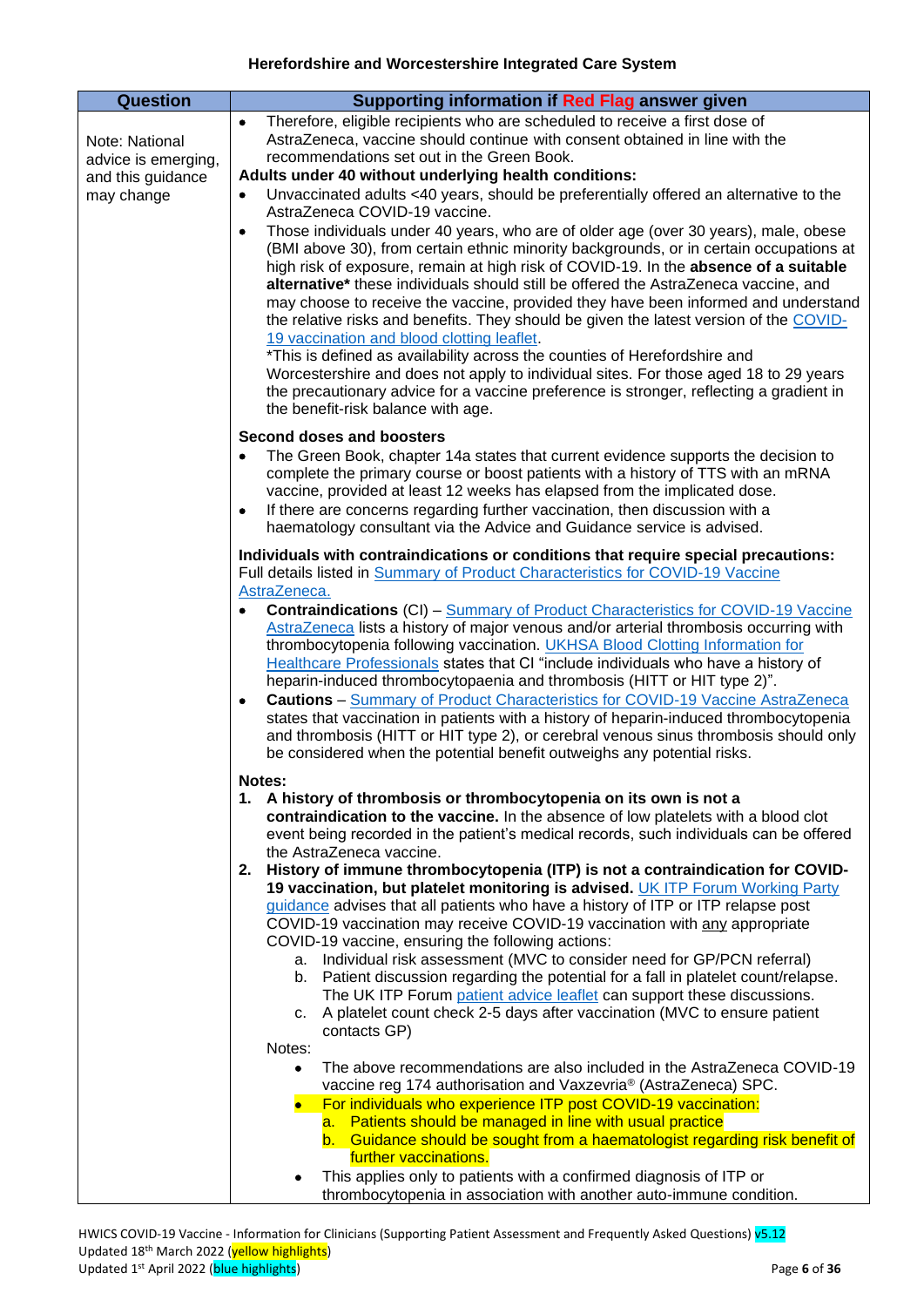<span id="page-6-0"></span>

| <b>Question</b>    | Supporting information if Red Flag answer given                                                                                                                                  |
|--------------------|----------------------------------------------------------------------------------------------------------------------------------------------------------------------------------|
|                    | Individuals with mild thrombocytopenia which has not been investigated can                                                                                                       |
|                    | be vaccinated as normal.                                                                                                                                                         |
|                    | Individuals diagnosed with thrombocytopenia within 3 weeks after vaccination<br>3.                                                                                               |
|                    | with COVID-19 Vaccine AstraZeneca should be actively investigated for signs of                                                                                                   |
|                    | thrombosis. Similarly, individuals who present with thrombosis within 3 weeks                                                                                                    |
|                    | after vaccination should be evaluated for thrombocytopenia. The HWICS Clinical                                                                                                   |
|                    | Guidance Notice: Management of Blood Clotting, Headache and COVID-19                                                                                                             |
|                    | Vaccination provides specific guidance on investigation and management of these                                                                                                  |
|                    | patients.                                                                                                                                                                        |
|                    | 4. Aspirin should NOT be taken before vaccination with AstraZeneca, unless this is                                                                                               |
|                    | already part of a patient's regular medications. Aspirin is not currently thought to                                                                                             |
|                    | have the same reduction in clotting risk in this condition and may in fact worsen the                                                                                            |
|                    | outcome by increasing the risk of bleeding.                                                                                                                                      |
|                    | Healthcare professionals should ensure the following:                                                                                                                            |
|                    |                                                                                                                                                                                  |
|                    | Everyone who presents for vaccination is asked about additional risk factors, using the<br>٠<br>materials provided by UK Health Security Agency (UKHSA, previously Public Health |
|                    |                                                                                                                                                                                  |
|                    | England)                                                                                                                                                                         |
|                    | If they are greater than 40 years and at increased risk of clotting:<br>٠                                                                                                        |
|                    | They should have a discussion about the benefit and risks to them of receiving<br>$\circ$                                                                                        |
|                    | the AstraZeneca or other vaccine with a clinician.                                                                                                                               |
|                    | If, following a conversation with a clinician, an individual chooses to go ahead<br>$\circ$                                                                                      |
|                    | with the AstraZeneca vaccination, vaccination sites should make this option                                                                                                      |
|                    | available. However, it is essential that informed consent is given and carefully                                                                                                 |
|                    | documented                                                                                                                                                                       |
|                    | If an individual chooses to have another vaccine, then they should be<br>$\circ$                                                                                                 |
|                    | rebooked in a clinic offering an alternative vaccine.                                                                                                                            |
|                    | If they are less than 40 years:<br>$\bullet$                                                                                                                                     |
|                    | Wherever possible individuals <40 years should be rebooked into a clinic<br>$\circ$                                                                                              |
|                    | offering an alternative vaccine.                                                                                                                                                 |
|                    | Alternative vaccines are locally available.<br>$\circ$                                                                                                                           |
|                    | If, in the absence of a suitable alternative*, following a conversation with a<br>$\circ$                                                                                        |
|                    | clinician, the risk vs benefit of immediate vaccination with AstraZeneca                                                                                                         |
|                    | vaccine is clinically favourable, vaccination can proceed. However, it is                                                                                                        |
|                    | essential that informed consent is given and carefully documented                                                                                                                |
|                    | *This is defined as availability across the counties of Herefordshire and                                                                                                        |
|                    | Worcestershire and does not apply to individual sites.                                                                                                                           |
|                    | In the absence of contra-indications, individuals aged 40 years of age and over and                                                                                              |
|                    | those of any age who have underlying health conditions (in whom AstraZeneca                                                                                                      |
|                    | COVID-19 vaccine remains indicated) presenting for their first vaccination will receive                                                                                          |
|                    | the vaccine available at the appointment and should be advised that there is no                                                                                                  |
|                    | opportunity for choice.                                                                                                                                                          |
|                    | Further information for healthcare professionals and patients has been provided by                                                                                               |
|                    | UKHSA and within Frequently Asked Questions: MHRA and JCVI guidance on                                                                                                           |
|                    | AstraZeneca COVID-19 vaccine and very rare clotting disorders.                                                                                                                   |
|                    |                                                                                                                                                                                  |
|                    | HWICS Clinical Guidance - Blood Clotting, Headache and COVID-19 Vaccination                                                                                                      |
|                    | provides local guidance.                                                                                                                                                         |
|                    | The Faculty of Sexual and Reproductive Healthcare has issued guidance on AstraZeneca                                                                                             |
|                    | COVID-19 vaccine, combined hormonal contraception and blood clots. This recommends                                                                                               |
|                    | that "people, including combined hormonal contraceptive users, attend for their                                                                                                  |
|                    | COVID-19 vaccination when it is offered, and do not delay it to wait for a specific                                                                                              |
|                    | type of vaccine". The press release discusses the risks and benefits of hormonal                                                                                                 |
|                    | contraception, COVID-19 infection and COVID-19 vaccine. It also advises that combined                                                                                            |
|                    | hormonal contraception users do not stop using their contraceptive pill, patch or                                                                                                |
|                    | vaginal ring when they are called for vaccination as it will not help and will put them at                                                                                       |
|                    | risk of pregnancy.                                                                                                                                                               |
|                    | Administration of other vaccines should ideally be separated by an interval of at                                                                                                |
| <b>Vaccines or</b> | least 7 days to avoid incorrect attribution of potential adverse events.                                                                                                         |
| injection within   | There is no data on the co-administration with COVID-19 vaccines.<br>$\bullet$                                                                                                   |
|                    | In the absence of such data first principles suggest that interference between<br>$\bullet$                                                                                      |
| the last 7 days?   | inactivated vaccines with different antigenic content is likely to be limited. Based on                                                                                          |
|                    |                                                                                                                                                                                  |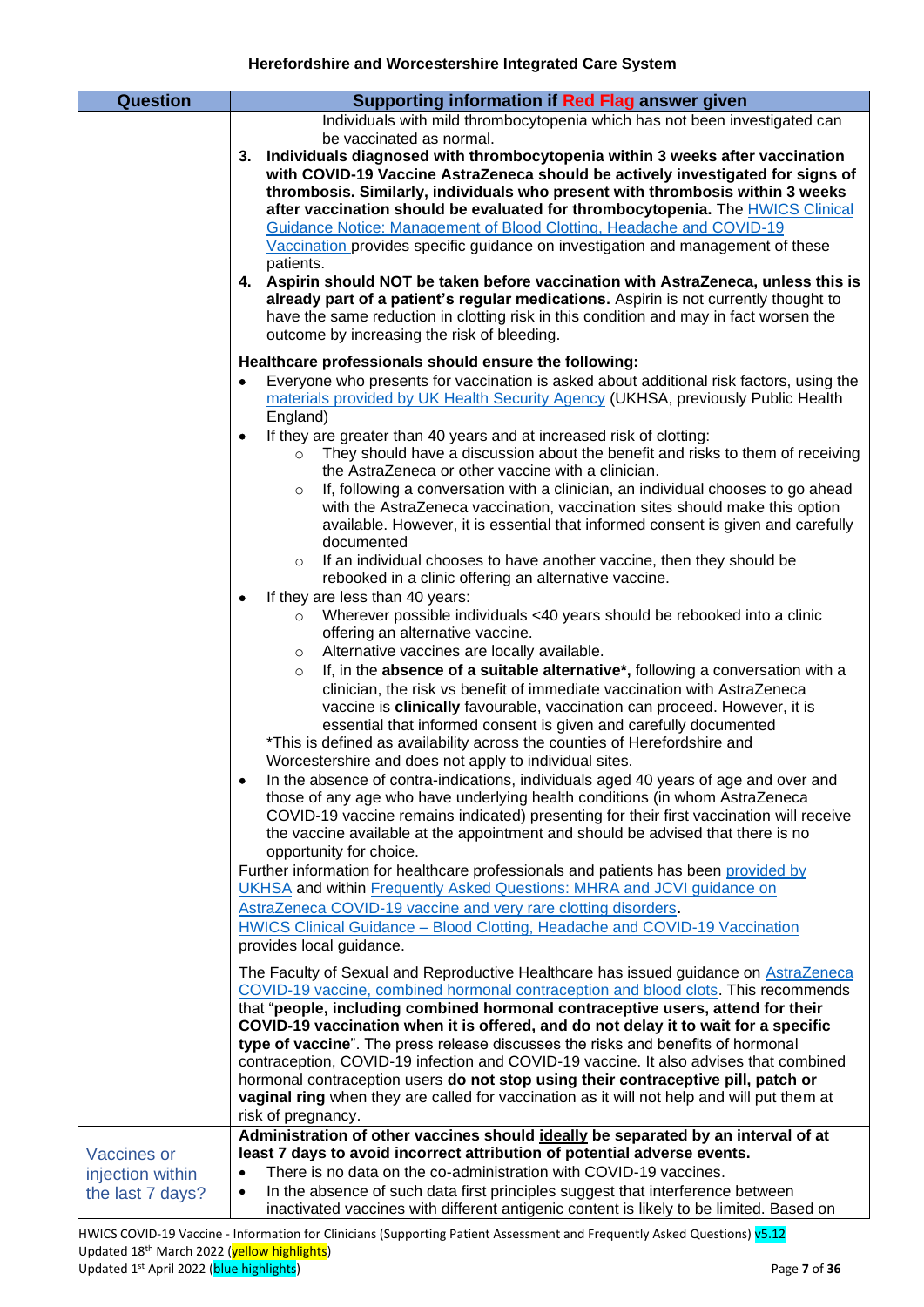<span id="page-7-2"></span><span id="page-7-1"></span><span id="page-7-0"></span>

| <b>Question</b>                 | Supporting information if Red Flag answer given                                                                                                                                    |
|---------------------------------|------------------------------------------------------------------------------------------------------------------------------------------------------------------------------------|
|                                 | experience with other vaccines any potential interference is most likely to result in a                                                                                            |
|                                 | slightly attenuated immune response to one of the vaccines.                                                                                                                        |
|                                 | Similar considerations apply to co-administration of inactivated COVID-19 vaccines<br>۰                                                                                            |
|                                 | with live vaccines such as MMR.                                                                                                                                                    |
|                                 | There is no evidence of any safety concerns, although it may make the attribution of<br>$\bullet$<br>any adverse events more difficult.                                            |
|                                 | If vaccines are not given together, they can be administered at any interval, although<br>$\bullet$                                                                                |
|                                 | separating the vaccines by a day or two will avoid confusion over systemic side effects                                                                                            |
|                                 | Patients who attend having received a vaccine in the last 7 days or present<br>requiring immunisation with two or more different vaccines:                                         |
|                                 | Currently available COVID-19 vaccines are considered inactivated (including the non-<br>$\bullet$                                                                                  |
|                                 | replicating adenovirus vaccine)                                                                                                                                                    |
|                                 | COVID-19 vaccination should still be given when individuals in an eligible<br>$\bullet$                                                                                            |
|                                 | cohort present:                                                                                                                                                                    |
|                                 | having received one or more inactivated or another live vaccine in the last 7 days<br>$\circ$                                                                                      |
|                                 | for another live or inactivated vaccine within 7 days of a COVID-19 vaccine<br>$\circ$<br>requiring immunisation with two or more different vaccines on the same day<br>$\circ$    |
|                                 | Note:                                                                                                                                                                              |
|                                 | This includes but is not limited to vaccines commonly administered around the same<br>$\bullet$                                                                                    |
|                                 | time or in the same settings (including influenza and pneumococcal polysaccharide                                                                                                  |
|                                 | vaccine in those aged over 65 years, pertussis-containing vaccines and influenza                                                                                                   |
|                                 | vaccines in pregnancy, and live attenuated influenza vaccine (LAIV), HPA, MenACWY<br>and Td-IPV vaccines in the schools programmes).                                               |
|                                 | The only exceptions to this are the shingles vaccines (live and non-live), where a<br>$\bullet$                                                                                    |
|                                 | seven-day interval should ideally be observed given the potential for an inflammatory                                                                                              |
|                                 | response to COVID-19 vaccine to interfere with the response to the live virus in the                                                                                               |
|                                 | older population and because of the potential difficulty of attributing the systemic side                                                                                          |
|                                 | effects to the newer adjuvanted shingles vaccine.<br>It is generally better for vaccination to proceed, and may be provided under<br>$\bullet$                                     |
|                                 | available Comirnaty® vaccines, AstraZeneca and Moderna PGDs or NPs, to avoid                                                                                                       |
|                                 | any further delay in protection and to avoid the risk of the patient not returning                                                                                                 |
|                                 | for a later appointment. In such circumstances, patients should be informed about                                                                                                  |
|                                 | the likely timing of potential adverse events relating to each vaccine.                                                                                                            |
|                                 | Minor illness/infection without fever or systemic upset are not contraindications<br>$\bullet$<br>to immunisation and patients should be vaccinated.                               |
|                                 | If an individual is acutely unwell, immunisation should be postponed until they<br>$\bullet$                                                                                       |
|                                 | have fully recovered. This is to avoid confusing the differential diagnosis of any acute                                                                                           |
| <b>Unwell with</b>              | illness (including COVID-19) by wrongly attributing any signs or symptoms to the                                                                                                   |
| fever?                          | adverse effects of the vaccine.                                                                                                                                                    |
|                                 | In case of postponement due to acute illness, advise when the individual can be<br>$\bullet$<br>vaccinated and if possible, ensure another appointment is arranged.                |
|                                 | Individuals with acute severe febrile illness are excluded under available<br>$\bullet$                                                                                            |
|                                 | Comirnaty® vaccines, AstraZeneca and Moderna PGDs and NPs.                                                                                                                         |
| Prior systemic                  | Please refer to HWICS Clinical Guidance Notice: COVID-19 Vaccine - Managing                                                                                                        |
| allergic reaction               | <b>Individuals with a History of Allergy and HWICS History of Allergy: COVID-19</b><br>Vaccine Site Referral For Review Template for local guidance.                               |
| to a previous<br>dose of COVID- | Please refer to the Green Book for full up to date allergy guidance and specific flow-                                                                                             |
| 19 vaccine, or                  | charts to help guide:                                                                                                                                                              |
| any component of                | Management of patients with a history of allergy (table 5)<br>1.                                                                                                                   |
| or residues from                | Flowchart for managing patients who have allergic reactions to a previous dose of<br>2.<br>COVID-19 vaccine                                                                        |
| the                             |                                                                                                                                                                                    |
| manufacturing                   | Temporary Suspension of 15min Wait Following Vaccination with a mRNA Vaccine                                                                                                       |
| process?                        | In response to the Omicron variant, there has been a temporary suspension of the 15min<br>period of observation following vaccination with a mRNA vaccine in individuals without a |
| <b>History of</b>               | history of allergy. Individuals should be:                                                                                                                                         |
| immediate onset                 | Observed for any immediate reactions whilst they are receiving any verbal post<br>$\circ$                                                                                          |
| anaphylaxis to                  | vaccination information and exiting the centre                                                                                                                                     |
| multiple classes                | Informed of signs and symptoms of anaphylaxis and how to access immediate<br>$\circ$<br>healthcare advice in the event of displaying any symptoms.                                 |
| of drugs?                       |                                                                                                                                                                                    |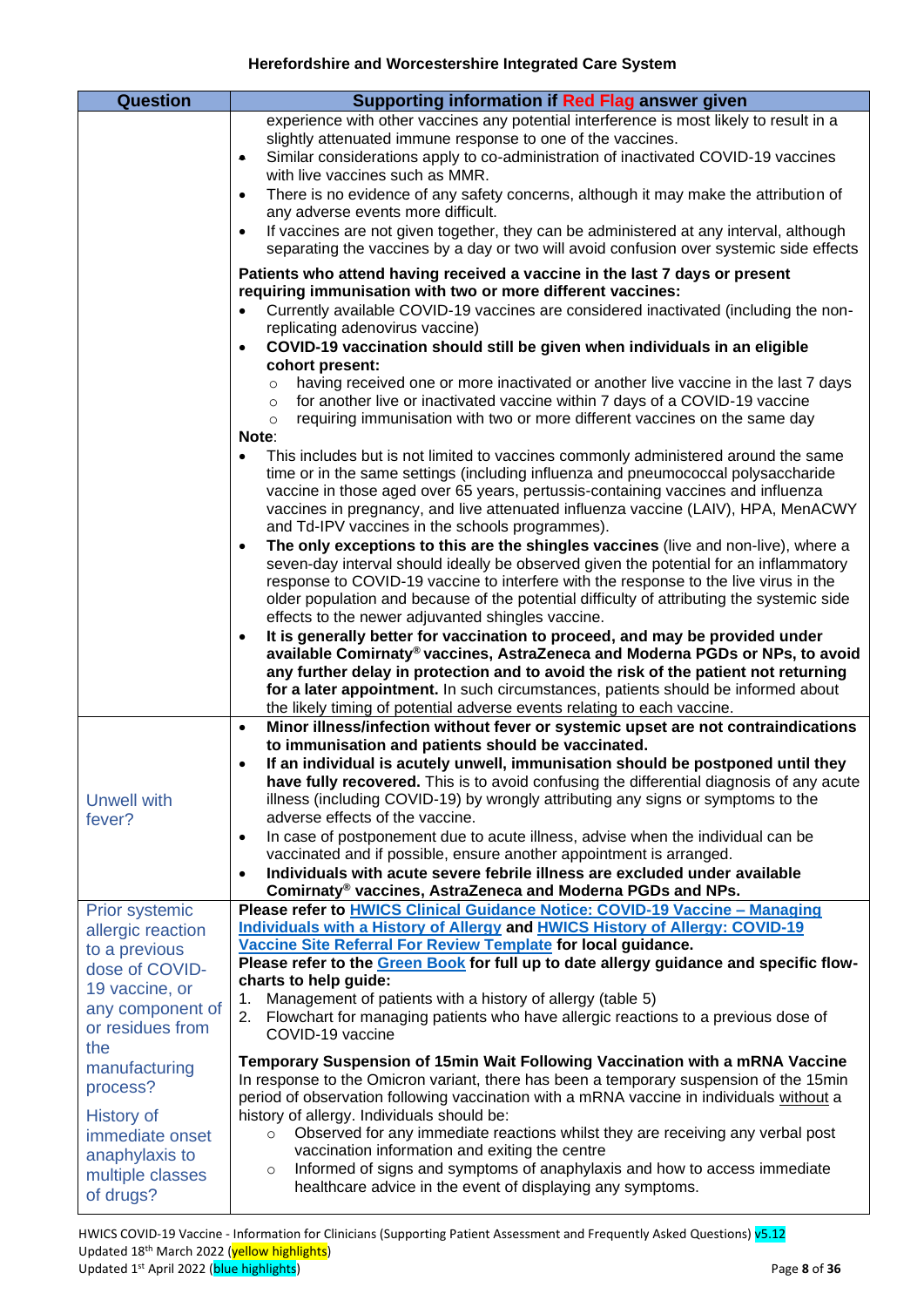<span id="page-8-0"></span>

| <b>Question</b><br>Supporting information if Red Flag answer given<br>Unexplained<br>In some settings, for example domiciliary vaccination, it may be appropriate for a<br>$\bullet$<br>responsible adult to be present for at least 15 minutes after vaccination.<br>anaphylaxis?<br>No specific management is required for patients with a family history of allergies.<br>$\bullet$<br>Patients with a personal history of allergy should be managed in accordance with table<br>$\bullet$<br>5 in the Green Book. Individuals with the following history can proceed with<br>vaccination in any setting, but a 15 min observation period should be                                                                                                                                                                                                                                                                                                                                                                                                                                                                                                                                                                                                                                                                                                                                                                                                                                                                                                                                                                                                                                                                                                                                                                                                                                                                                                                                                                                                                                                                                                                                                                                                                                                                                                                                                                                                              |  |
|---------------------------------------------------------------------------------------------------------------------------------------------------------------------------------------------------------------------------------------------------------------------------------------------------------------------------------------------------------------------------------------------------------------------------------------------------------------------------------------------------------------------------------------------------------------------------------------------------------------------------------------------------------------------------------------------------------------------------------------------------------------------------------------------------------------------------------------------------------------------------------------------------------------------------------------------------------------------------------------------------------------------------------------------------------------------------------------------------------------------------------------------------------------------------------------------------------------------------------------------------------------------------------------------------------------------------------------------------------------------------------------------------------------------------------------------------------------------------------------------------------------------------------------------------------------------------------------------------------------------------------------------------------------------------------------------------------------------------------------------------------------------------------------------------------------------------------------------------------------------------------------------------------------------------------------------------------------------------------------------------------------------------------------------------------------------------------------------------------------------------------------------------------------------------------------------------------------------------------------------------------------------------------------------------------------------------------------------------------------------------------------------------------------------------------------------------------------------|--|
| considered:                                                                                                                                                                                                                                                                                                                                                                                                                                                                                                                                                                                                                                                                                                                                                                                                                                                                                                                                                                                                                                                                                                                                                                                                                                                                                                                                                                                                                                                                                                                                                                                                                                                                                                                                                                                                                                                                                                                                                                                                                                                                                                                                                                                                                                                                                                                                                                                                                                                         |  |
| previous allergic reaction (including anaphylaxis) to a food, insect sting and most<br>$\circ$<br>medicines (where trigger has been identified)<br>previous non-systemic reaction to a vaccine<br>$\circ$<br>hypersensitivity to non-steroidal anti-inflammatory drugs e.g. aspirin, ibuprofen<br>$\circ$<br>mastocytosis<br>$\circ$<br>Individuals with non-allergic reactions (vasovagal episodes, non-urticarial skin reaction<br>$\bullet$<br>or non-specific symptoms) to the first dose of a COVID-19 vaccine can receive the<br>second dose of vaccine in any vaccination setting. Observation for 15 minutes is<br>recommended.                                                                                                                                                                                                                                                                                                                                                                                                                                                                                                                                                                                                                                                                                                                                                                                                                                                                                                                                                                                                                                                                                                                                                                                                                                                                                                                                                                                                                                                                                                                                                                                                                                                                                                                                                                                                                             |  |
| Contraindications to currently available vaccines (as stated in the regulatory<br>authorisations) include:                                                                                                                                                                                                                                                                                                                                                                                                                                                                                                                                                                                                                                                                                                                                                                                                                                                                                                                                                                                                                                                                                                                                                                                                                                                                                                                                                                                                                                                                                                                                                                                                                                                                                                                                                                                                                                                                                                                                                                                                                                                                                                                                                                                                                                                                                                                                                          |  |
| Hypersensitivity to the active substance or to any of the excipients<br>The Green Book provides further guidance regarding management of patients, stating that<br>the following are relative contraindications to receiving a COVID-19 vaccine:<br>a previous systemic anaphylactic reaction to a COVID-19 vaccine<br>$\bullet$<br>individuals who received AstraZeneca vaccine may be given an alternate vaccine<br>$\circ$<br>in any setting, with observation for 30 minutes<br>many individuals with initial apparent allergic reactions to a mRNA vaccine can<br>$\circ$<br>tolerate a second dose of the same vaccine.<br>If no objective signs of anaphylaxis and symptoms rapidly resolved (with no<br>more than 1 dose of IM adrenaline), a further dose of the same vaccine can<br>be given in any vaccination setting, with observation for 30 minutes.<br>If the reaction may have been anaphylaxis, obtain expert advice; if a<br>٠<br>decision is made to administer the same vaccine, then this should be done<br>under medical supervision in the hospital setting.<br>A prior allergic reaction to any component (excipient) of the COVID-19 vaccine<br>$\bullet$<br>e.g. polyethylene glycol (PEG) and polysorbate 80. Refer to MHRA Requlatory<br>Approval - Information for UK Healthcare Professionals for COVID-19 Vaccine for<br>each product for a full list of excipients)<br>A very small number of individuals have experienced anaphylaxis when receiving<br>a COVID-19 vaccine. Anyone with a history of allergic reaction (systemic) to an<br>excipient in the COVID-19 vaccine should not receive that vaccine (except with<br>expert advice), but those with any other allergies (such as a food allergy) -<br>including those with prior anaphylaxis - can have the vaccine.<br>The mRNA vaccines contain polyethylene glycol (PEG). PEGs (also known as<br>$\circ$<br>macrogols) are a group of known allergens commonly found in medicines, many<br>household products and cosmetics. Medicines containing PEG include some<br>tablets, laxatives, depot steroid injections, and some bowel preparations used for<br>colonoscopy. Known allergy to PEG is rare. Evidence now shows that PEG<br>allergy is implicated in only a minority of allergic reactions reported after COVID-<br>19 vaccines. Advice for children with cancer who may be receiving PEG<br>containing drugs is available Coronavirus advice (cclg.org.uk). |  |
| Published data now show that some individuals with prior allergic reaction to<br>$\circ$<br>PEG-containing medicines (e.g. PEG-asparaginase) can tolerate the Comirnaty®<br>vaccines. Expert advice should be obtained and if a decision is made to<br>administer an mRNA vaccine, then this should only be done in hospital under<br>medical supervision.                                                                                                                                                                                                                                                                                                                                                                                                                                                                                                                                                                                                                                                                                                                                                                                                                                                                                                                                                                                                                                                                                                                                                                                                                                                                                                                                                                                                                                                                                                                                                                                                                                                                                                                                                                                                                                                                                                                                                                                                                                                                                                          |  |
| Additional exclusions under the vaccine PGDs and NPs are:<br>Previous systemic allergic reaction (including immediate onset anaphylaxis) to a<br>$\bullet$<br>previous dose of a COVID-19 mRNA vaccine (Moderna and Comirnaty® vaccines<br>only)<br>Previous systemic allergic reaction to residues from the manufacturing process<br>$\bullet$<br>(Moderna, Comirnaty® vaccines and AstraZeneca)                                                                                                                                                                                                                                                                                                                                                                                                                                                                                                                                                                                                                                                                                                                                                                                                                                                                                                                                                                                                                                                                                                                                                                                                                                                                                                                                                                                                                                                                                                                                                                                                                                                                                                                                                                                                                                                                                                                                                                                                                                                                   |  |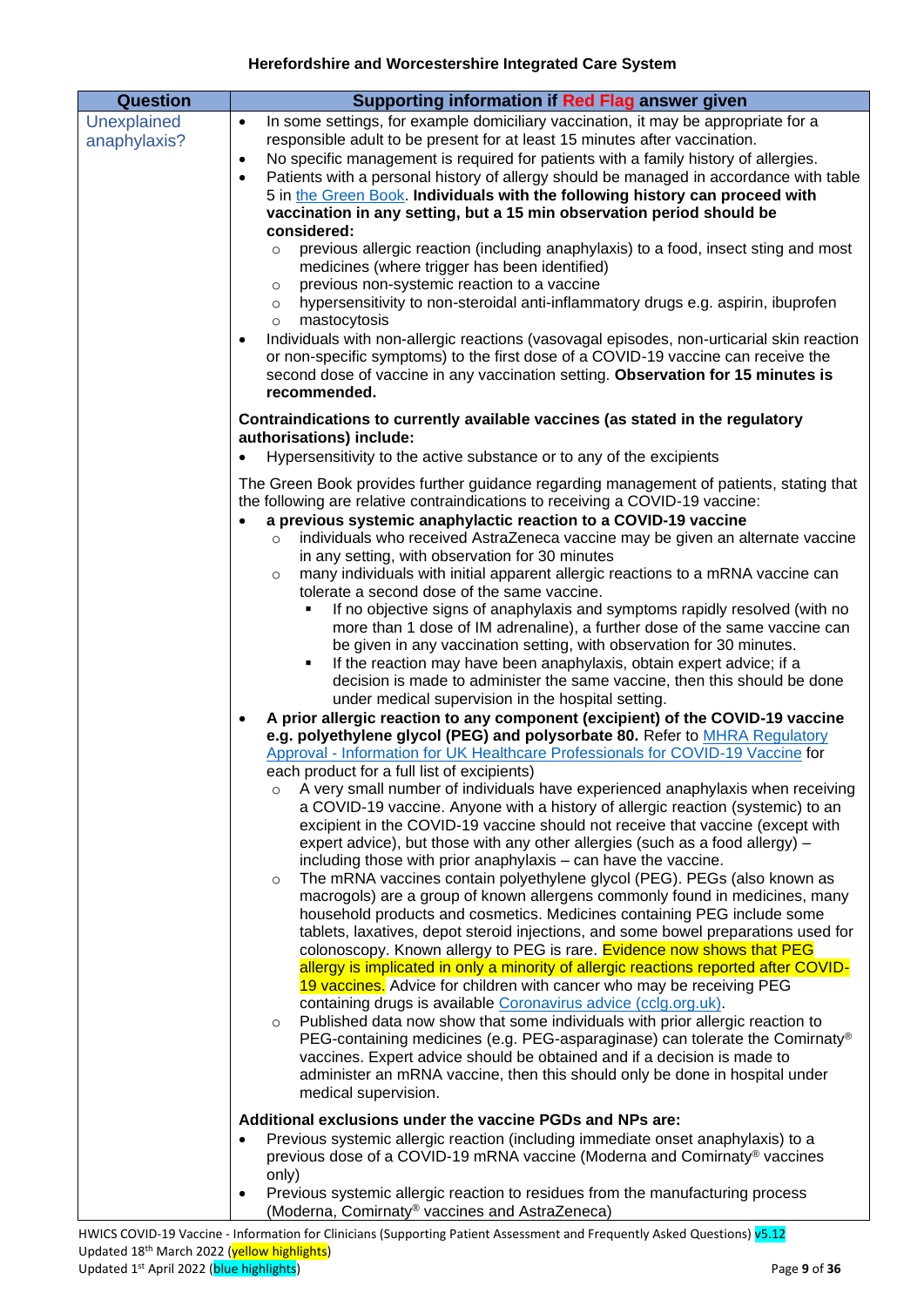<span id="page-9-1"></span><span id="page-9-0"></span>

| <b>Question</b>                                                         | Supporting information if Red Flag answer given                                                                                                                                                                                                                                                                                                                                                                                                                                                                                                                                                                                                                                                                                                                                                                                                                                                                                                                                                                                                                                                                                                                                                                                                                                                                                                                                                                                                                                                                                                                                                                                                                                                                                                                                                                                                                                                                                                                                                                                                                                                                                                                                                                                                                                                                                                                                                                                                                                                                                                                                                                                                                                      |
|-------------------------------------------------------------------------|--------------------------------------------------------------------------------------------------------------------------------------------------------------------------------------------------------------------------------------------------------------------------------------------------------------------------------------------------------------------------------------------------------------------------------------------------------------------------------------------------------------------------------------------------------------------------------------------------------------------------------------------------------------------------------------------------------------------------------------------------------------------------------------------------------------------------------------------------------------------------------------------------------------------------------------------------------------------------------------------------------------------------------------------------------------------------------------------------------------------------------------------------------------------------------------------------------------------------------------------------------------------------------------------------------------------------------------------------------------------------------------------------------------------------------------------------------------------------------------------------------------------------------------------------------------------------------------------------------------------------------------------------------------------------------------------------------------------------------------------------------------------------------------------------------------------------------------------------------------------------------------------------------------------------------------------------------------------------------------------------------------------------------------------------------------------------------------------------------------------------------------------------------------------------------------------------------------------------------------------------------------------------------------------------------------------------------------------------------------------------------------------------------------------------------------------------------------------------------------------------------------------------------------------------------------------------------------------------------------------------------------------------------------------------------------|
|                                                                         | Notes:                                                                                                                                                                                                                                                                                                                                                                                                                                                                                                                                                                                                                                                                                                                                                                                                                                                                                                                                                                                                                                                                                                                                                                                                                                                                                                                                                                                                                                                                                                                                                                                                                                                                                                                                                                                                                                                                                                                                                                                                                                                                                                                                                                                                                                                                                                                                                                                                                                                                                                                                                                                                                                                                               |
|                                                                         | 1. A longer observation period of 30 minutes may be necessary for any vaccine<br>administered in any setting if there is clinical concern; for example, people with<br>Hereditary angioedema (HAE), an autosomal-dominant disease which causes a<br>deficiency in C1-esterase inhibitor function.<br>2. A protocol for the management of anaphylaxis and an anaphylaxis pack must be<br>available at all vaccination centres. Immediate treatment should include early<br>treatment with 0.5mg intramuscular adrenaline (0.5ml of 1:1000 or 1mg/ml<br>adrenaline), with an early call for help and further IM adrenaline every 5 minutes. The<br>health professionals overseeing the immunisation service must be trained to recognise<br>an anaphylactic reaction and be familiar with techniques for resuscitation of a patient<br>with anaphylaxis.<br>For further local guidance refer to COVID-19 Vaccine: Anaphylaxis Medication and<br>3.<br><b>Equipment Requirements.</b><br>Further information on advising individuals with allergies on their suitability for vaccine<br>4.<br>is available for AstraZeneca, Moderna and Comirnaty® vaccines.<br>5. As fainting can occur following vaccination, all those vaccinated with any of the<br>COVID-19 vaccines should not drive for 15 minutes after vaccination.<br>Please report any suspected adverse reactions via the Yellow Card scheme. To make<br>6.<br>a report or find out more about the Yellow Card COVID-19 reporting site please<br>visit: Coronavirus Yellow Card reporting site.                                                                                                                                                                                                                                                                                                                                                                                                                                                                                                                                                                                                                                                                                                                                                                                                                                                                                                                                                                                                                                                                                                                             |
| <b>Heparin Induced</b><br>Thrombo-<br>cytopenia (HITT<br>or HIT type 2) | See Major venous and/or arterial thrombosis with thrombocytopenia section                                                                                                                                                                                                                                                                                                                                                                                                                                                                                                                                                                                                                                                                                                                                                                                                                                                                                                                                                                                                                                                                                                                                                                                                                                                                                                                                                                                                                                                                                                                                                                                                                                                                                                                                                                                                                                                                                                                                                                                                                                                                                                                                                                                                                                                                                                                                                                                                                                                                                                                                                                                                            |
| <b>Pregnant or could</b><br>be pregnant?                                | Pregnancy (all stages) is now considered a clinical risk factor for severe COVID-19<br>infection. All pregnant women should be offered COVID-19 vaccination, in line with<br>other high-risk groups. They should undergo an individual risk benefit assessment<br>with a healthcare professional to discuss the latest evidence on safety and choice<br>of COVID-19 vaccine.<br>The Green Book states that:<br>mRNA vaccines are the preferred choice for pregnant women (for those under 18<br>years, Comirnaty® vaccines are preferred) as there is now extensive post-<br>marketing experience in the USA with no safety signals so far.<br>Clinical trials on the use of COVID-19 vaccines during pregnancy are not advanced,<br>$\bullet$<br>however available data does not indicate any harm to pregnancy.<br>Pregnant women should be offered primary and reinforcing (booster)<br>$\bullet$<br>vaccination in line with high-risk groups.<br>Initial analysis of birth outcomes in women who had received at least one dose of<br>$\bullet$<br>COVID-19 vaccine and delivered between January and November 2021 in England<br>showed a similar or higher rate of good birth outcomes than in unvaccinated women.<br>Although pregnancy increases the risk of clotting conditions, there is no evidence that<br>$\bullet$<br>pregnant women, those in the post-partum or women on the contraceptive pill are at<br>higher risk of the specific condition of thrombosis in combination with<br>thrombocytopaenia after the AstraZeneca vaccine. There have been no confirmed<br>cases reported in pregnant women to date.<br><b>NHSE&amp;I letters provide additional details:</b><br><b>First Doses:</b><br>All healthcare professionals have a responsibility to proactively encourage pregnant<br>$\bullet$<br>women to get vaccinated against COVID-19.<br>Pregnant woman who have yet to receive a COVID-19 vaccination, should be offered<br>$\bullet$<br>mRNA vaccines (for those under 18 years, Comirnaty® vaccines are preferred).<br>The National Booking System (NBS) has been updated to recommend that those who<br>$\bullet$<br>are pregnant speak to a healthcare professional such as an obstetrician, midwife or<br>GP team before booking their first dose appointment.<br>COVID-19 infection in pregnancy carries a significant risk of hospital admission and a<br>$\bullet$<br>higher risk of severe illness than for the non-pregnant population – especially so in the<br>third trimester – and a higher risk of preterm birth. Recent data now shows that nearly<br>20% of all patients with COVID-19 infection who require Extra Corporeal Membrane |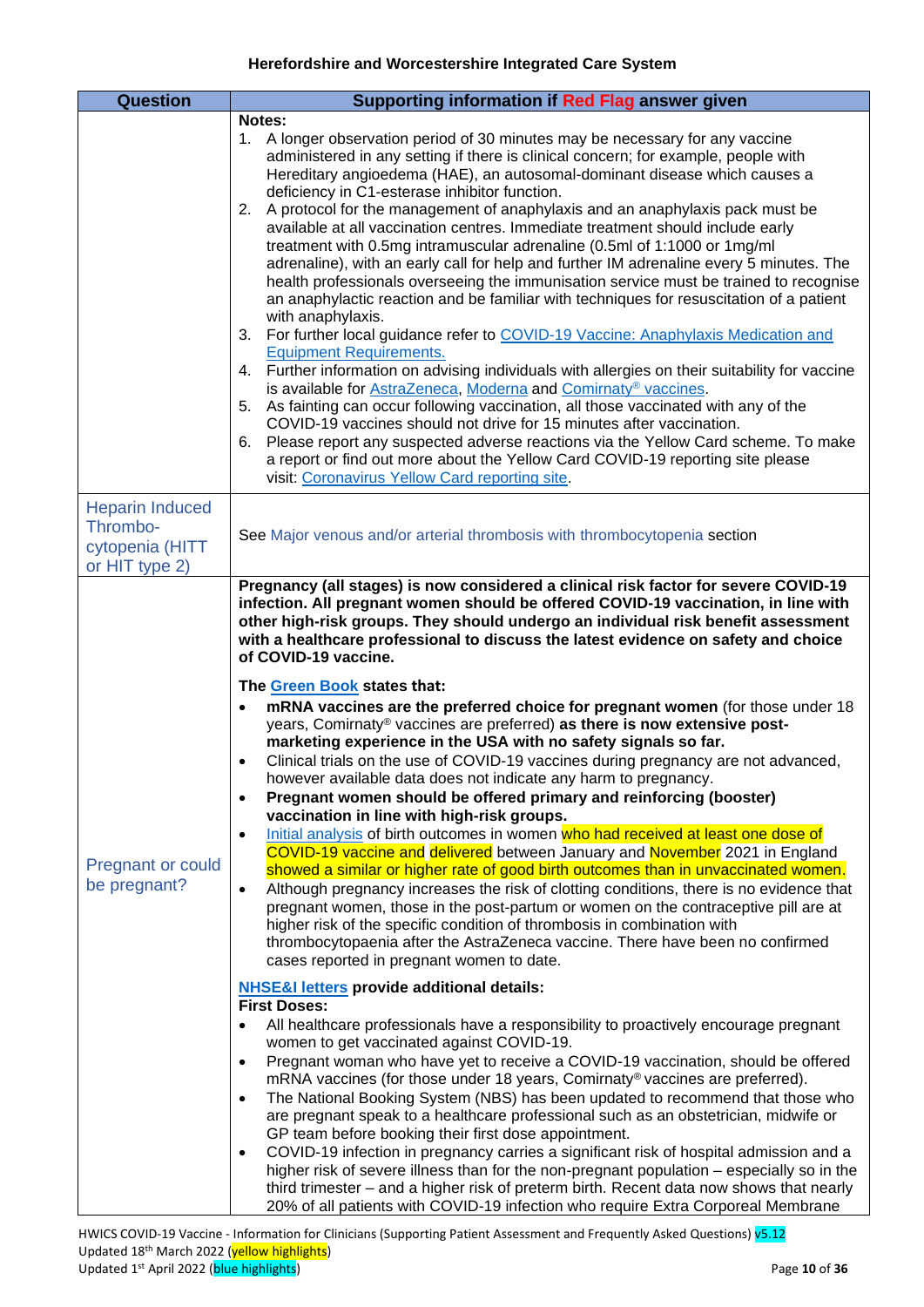| <b>Question</b> | Supporting information if Red Flag answer given                                                                                                                                  |
|-----------------|----------------------------------------------------------------------------------------------------------------------------------------------------------------------------------|
|                 | Oxygenation (ECMO) are pregnant and <i>unvaccinated</i> , and that the proportion of<br>pregnant women requiring ECMO has risen substantially.                                   |
|                 | Healthcare professionals should discuss the risks and benefits of vaccination<br>$\bullet$                                                                                       |
|                 | (including the latest evidence on safety and choice of COVID-19 vaccine) with each                                                                                               |
|                 | pregnant woman presenting for vaccination, as part of the pre-vaccination clinical<br>assessment and consent process; escalating discussions to clinical site lead where         |
|                 | necessary.                                                                                                                                                                       |
|                 | Patients should be supported to ask questions or seek further information and where<br>$\bullet$                                                                                 |
|                 | necessary, the person should be redirected to an obstetrician, midwife or GP team for<br>further advice and guidance.                                                            |
|                 | Woman who are planning pregnancy, are in the immediate postpartum, or are<br>$\bullet$                                                                                           |
|                 | breastfeeding can be vaccinated with any vaccine, depending on their age and clinical<br>risk group.                                                                             |
|                 |                                                                                                                                                                                  |
|                 | <b>Second doses:</b><br>Pregnant women who have already received a dose of AstraZeneca vaccine can<br>۰                                                                          |
|                 | complete with the same vaccine or with an mRNA product (unless contraindicated).                                                                                                 |
|                 | Where the first dose was from the AstraZeneca (AZ) vaccine, women should also<br>$\bullet$                                                                                       |
|                 | consider the information in the COVID-19 vaccination and blood clotting leaflet.<br>UKHSA advice recommends that second doses should not be delayed.<br>$\bullet$                |
|                 | The COVID-19 vaccination in pregnancy: vaccinator checklist, (updated 19th May                                                                                                   |
|                 | 2021) provides further advice and should be used by health professionals obtaining                                                                                               |
|                 | consent at vaccination sites for all women of childbearing age:                                                                                                                  |
|                 | Ask whether the woman is or might be pregnant. Record the response in the point of<br>$\bullet$                                                                                  |
|                 | care IT system. If the woman is pregnant and is aware of her estimated date of<br>delivery, please record this.                                                                  |
|                 | If the woman is pregnant, or thinks she might be, and is attending for her first dose,<br>$\bullet$                                                                              |
|                 | she should be offered an mRNA vaccine. If your site doesn't offer these vaccines,                                                                                                |
|                 | advise the woman that she should rebook through the National Booking System.<br>If the woman received a first dose of AstraZeneca and is attending for her second<br>۰           |
|                 | dose, she may complete with the same vaccine or with an mRNA product (unless                                                                                                     |
|                 | contraindicated).<br>If the woman is pregnant, or thinks she might be, give the woman the UKHSA and<br>$\bullet$                                                                 |
|                 | RCOG information leaflets. Offer pre-vaccination counselling on the potential benefits                                                                                           |
|                 | and risks of vaccination in line with the UKHSA and RCOG documents so that the                                                                                                   |
|                 | woman has the opportunity to make an informed decision about her vaccination on-<br>site. Document this in the point of care IT system.                                          |
|                 | If the woman has any further questions or concerns that she would like to resolve<br>$\bullet$                                                                                   |
|                 | before consenting to vaccination, follow the local pathway to obtain immediate advice<br>from the site clinical lead, or refer the woman to her GP, or a healthcare professional |
|                 | in her maternity service, for timely advice.                                                                                                                                     |
|                 | If the woman is unsure whether she is pregnant and has concerns about this, she may<br>$\bullet$                                                                                 |
|                 | wish to consider confirming pregnancy status prior to making a decision. JCVI does<br>not advise routine pregnancy testing before receipt of a COVID-19 vaccine.                 |
|                 | If the offer of vaccination is accepted, record that informed consent has been obtained<br>$\bullet$                                                                             |
|                 | before administering the vaccine. Signpost women to the MHRA's Yellow Card<br>Vaccine Monitor information.                                                                       |
|                 | If vaccination is to proceed, it is covered by PGDs and NPs for all COVID-19 vaccines.                                                                                           |
|                 | <b>Additional points:</b>                                                                                                                                                        |
|                 | The Summary of Product Characteristics for Spikevax <sup>®</sup> and Comirnaty <sup>®</sup> vaccines state<br>$\bullet$<br>that they can be used during pregnancy.               |
|                 | The authorisation for use of AstraZeneca vaccine states that vaccine administration in<br>$\bullet$                                                                              |
|                 | pregnancy "should only be considered when the potential benefits outweigh any                                                                                                    |
|                 | potential risks for the mother and foetus".<br>Routine questioning about last menstrual period and/or pregnancy testing is not<br>$\bullet$                                      |
|                 | required before offering the vaccine. However all women of childbearing age being                                                                                                |
|                 | invited for vaccination should be provided with the advice in the leaflet UKHSA<br>COVID-19 vaccination: a guide on pregnancy and breastfeeding and their                        |
|                 | understanding checked as part of the consent process (UKHSA COVID-19 vaccination                                                                                                 |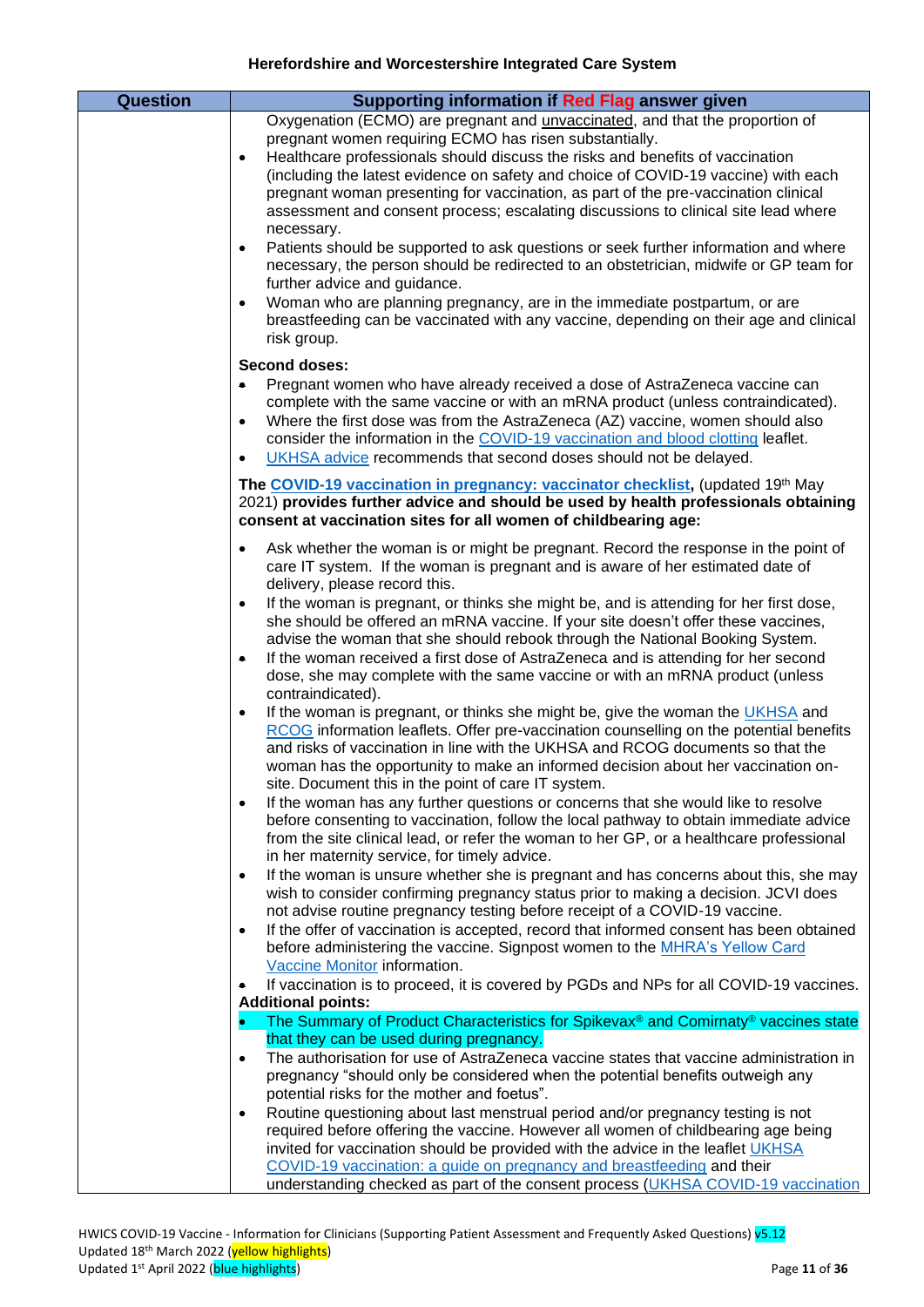<span id="page-11-1"></span><span id="page-11-0"></span>

| <b>Question</b>                              | Supporting information if Red Flag answer given                                                                                                                                                                                                                                                                                                                                                                                                                                                                                                                                                                                                                                                                                                                                                                                                                                                                                                                                                                                                                                                                                                                                                                                                                                                                                                                                                                                                                                                                                                                                                                                                                                                  |
|----------------------------------------------|--------------------------------------------------------------------------------------------------------------------------------------------------------------------------------------------------------------------------------------------------------------------------------------------------------------------------------------------------------------------------------------------------------------------------------------------------------------------------------------------------------------------------------------------------------------------------------------------------------------------------------------------------------------------------------------------------------------------------------------------------------------------------------------------------------------------------------------------------------------------------------------------------------------------------------------------------------------------------------------------------------------------------------------------------------------------------------------------------------------------------------------------------------------------------------------------------------------------------------------------------------------------------------------------------------------------------------------------------------------------------------------------------------------------------------------------------------------------------------------------------------------------------------------------------------------------------------------------------------------------------------------------------------------------------------------------------|
|                                              | consent form). Additional measures may need to be considered for potential recipients<br>who are unable to access the information in written or online form.<br>Pregnant women are more likely to have severe COVID-19 infection if they are<br>$\bullet$<br>overweight or obese, are of Black and Asian Minority Ethnic background, have co-<br>morbidities such as diabetes, hypertension and asthma, or are 35 years old or older.<br>Those who are trying to become pregnant do not need to avoid pregnancy after<br>$\bullet$<br>vaccination.<br>If a woman finds out she is pregnant after she has started a course of vaccine, she<br>$\bullet$<br>should complete vaccination during pregnancy at the recommended interval.<br>Termination of pregnancy following inadvertent immunisation is not recommended.<br>$\bullet$<br>The Royal College of Obstetricians and Gynaecologists (RCOG) have produced<br>$\bullet$<br>several COVID-19 vaccines and pregnancy resources including Q&As on pregnancy,<br>fertility and breastfeeding, as well as an updated information leaflet and decision aid to<br>support women to make a personal informed choice, in discussion with a healthcare<br>professional.<br>UKHSA Inadvertent Vaccination in Pregnancy (VIP) guidance and notification forms<br>$\bullet$<br>have now been updated to include COVID-19 vaccines. All inadvertent vaccination of<br>women who are pregnant or in the weeks prior to becoming pregnant should be<br>reported via this route for surveillance purposes.<br>The Green Book summarises the available evidence.                                                                                            |
| <b>Breast feeding?</b>                       | Breastfeeding women may be vaccinated with Comirnaty® vaccines, AstraZeneca or<br>Moderna under the respective PGD or NP.<br>There is no known risk associated with giving non-live vaccines whilst breastfeeding.<br>$\bullet$<br>JCVI advises that breastfeeding women may be offered vaccination with any suitable<br>COVID-19 vaccine.<br>The developmental and health benefits of breastfeeding are clear and should be<br>$\bullet$<br>discussed with the woman, along with the woman's clinical need for immunisation<br>against COVID-19.<br>Emerging safety data is reassuring; mRNA was not detected in the breast milk of<br>$\bullet$<br>recently vaccinated women and protective antibodies have been detected in breast<br>milk.<br>The Summary of Product Characteristics for Spikevax® and Comirnaty® vaccines state<br>$\bullet$<br>that they can be used during breastfeeding.<br>The leaflet UKHSA COVID-19 vaccination: a guide on pregnancy and breastfeeding is<br>$\bullet$<br>available to support discussions.                                                                                                                                                                                                                                                                                                                                                                                                                                                                                                                                                                                                                                                          |
| Previous or<br>planned COVID-<br>19 vaccine? | Individuals excluded from vaccination include individuals who:<br>Have received a dose of COVID-19 vaccine in the preceding 21 days (Comirnaty®)<br>vaccines) or 28 days (AstraZeneca and Moderna)<br>For Comirnaty® vaccines, where the second dose is administered less than 19 days<br>from the first dose, the dose should be discounted, and a third dose administered at<br>least 21 days after the second dose. If this situation arises, the 'third dose' cannot be<br>supplied under the Comirnaty® vaccines PGD or NP. Instead, a Patient Specific<br>Direction (PSD) would be required to enable the administration of a third dose.<br>For AstraZeneca vaccine, where the second dose is administered less than 21 days<br>after the first, it should be discounted, and a third dose administered at least 8-12<br>weeks after the second dose. If this situation arises, the third dose cannot be supplied<br>under any AstraZeneca PGD or NP. Instead, a PSD would be required to enable the<br>administration of a third dose.<br>For the Moderna (Spikevax®) vaccine, where the second dose is administered less<br>than 21 days after the first, it should be discounted, and a third dose administered at<br>least 28 days after the second dose. If this situation arises, the third dose cannot be<br>supplied under the Moderna PGD or NP. Instead, a PSD would be required to enable<br>the administration of a third dose.<br>Note:<br>National guidance has recently been updated to include third doses for eligible<br>$\bullet$<br>individuals. For further details see sections below: Third Primary Dose and Booster<br>Vaccine Programme for winter 2021 to 2022. |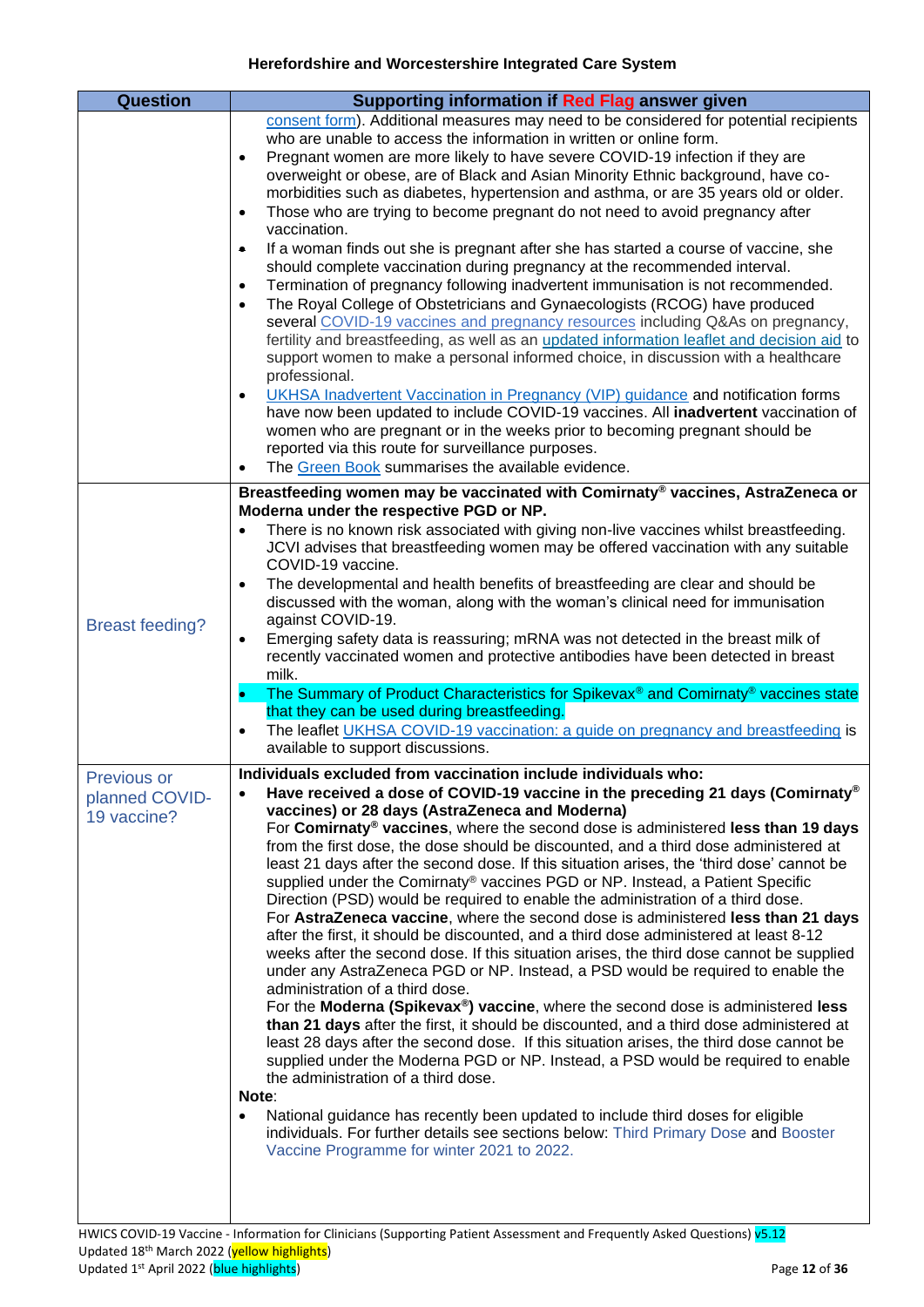<span id="page-12-0"></span>

| <b>Question</b> | Supporting information if Red Flag answer given                                                                                                                                                                                                                                                                                                                                                                                                                                                                                                                                                                                                                                                     |
|-----------------|-----------------------------------------------------------------------------------------------------------------------------------------------------------------------------------------------------------------------------------------------------------------------------------------------------------------------------------------------------------------------------------------------------------------------------------------------------------------------------------------------------------------------------------------------------------------------------------------------------------------------------------------------------------------------------------------------------|
|                 | Participation in a Clinical Trial of COVID-19 Vaccines:                                                                                                                                                                                                                                                                                                                                                                                                                                                                                                                                                                                                                                             |
|                 | Individuals who have participated in a clinical trial of COVID-19 vaccines should be<br>$\bullet$<br>provided with written advice on whether and when they should be safely vaccinated in                                                                                                                                                                                                                                                                                                                                                                                                                                                                                                           |
|                 | the routine programme.<br>Advice should also be provided from the trial investigators on whether any individual<br>$\bullet$                                                                                                                                                                                                                                                                                                                                                                                                                                                                                                                                                                        |
|                 | should receive additional doses for the purposes of vaccine certification.<br>Vaccine clinical trial participants may receive additional vaccine doses to ensure they<br>$\bullet$<br>can travel abroad to countries that only accept vaccination records for COVID-19<br>vaccines approved for deployment. For further details see section below: FAQ 4<br>COVID-19 vaccine clinical trialist - requesting revaccination                                                                                                                                                                                                                                                                           |
|                 | Trial participants who are eligible for boosters should be offered vaccination in line<br>$\bullet$<br>with the general population, at least three months after the dose considered as the<br>final primary dose or the final revaccination (if the latter is required for certification<br>purposes).                                                                                                                                                                                                                                                                                                                                                                                              |
|                 | If vaccination is to proceed, it is covered by PGDs and NPs for all COVID-19 vaccines.<br>$\bullet$                                                                                                                                                                                                                                                                                                                                                                                                                                                                                                                                                                                                 |
|                 | <b>Vaccination Course Interruption or Delay:</b><br>Where this occurs, vaccination should be resumed using the same vaccine, but the<br>$\bullet$<br>first dose should not be repeated. Individuals who started the schedule and who<br>attend for vaccination where the same vaccine is not available or suitable, or if the first<br>product received is unknown, one dose of the locally available product should be given<br>to complete the primary course.<br>This includes patients who contract COVID-19 or who are required to self-isolate<br>$\bullet$<br>between their first and second vaccination dose and in whom delay is necessary (see<br>section below for further information). |
|                 | Vaccination by Different Providers/Alternative COVID-19 Vaccines:                                                                                                                                                                                                                                                                                                                                                                                                                                                                                                                                                                                                                                   |
|                 | Evidence suggests that those who receive mixed schedules, including mRNA and<br>۰<br>adenovirus vectored vaccines make a good immune response, although rates of side<br>effects with a heterologous second dose are higher.                                                                                                                                                                                                                                                                                                                                                                                                                                                                        |
|                 | Accumulating evidence now supports the use of heterologous schedules for primary<br>۰<br>immunisation, and these are now recognised by the European Medicines Agency.<br>For individuals who started the schedule and who attend for vaccination where the<br>۰<br>same vaccine is not available or suitable, or if the first product received is unknown,<br>one dose of the locally available product should be given to complete the primary<br>course.                                                                                                                                                                                                                                          |
|                 | Individuals who experienced severe expected reactions, after a first dose of<br>$\bullet$<br>AstraZeneca or Comirnaty® vaccines should be informed about the higher rate of such<br>reactions when they receive a second dose of an alternate vaccine.                                                                                                                                                                                                                                                                                                                                                                                                                                              |
|                 | The Green Book states individuals on stable anticoagulation therapy, including<br>individuals on warfarin who are up to date with their scheduled INR testing and<br>whose latest INR is below the upper level of the therapeutic range, can receive<br>intramuscular vaccination.                                                                                                                                                                                                                                                                                                                                                                                                                  |
|                 | Stable anticoagulation therapy includes:<br>direct oral anticoagulant (apixaban, dabigatran, edoxaban & rivaroxaban) or<br>$\bullet$<br>warfarin -                                                                                                                                                                                                                                                                                                                                                                                                                                                                                                                                                  |
|                 | o individuals should be up to date with their scheduled INR testing and                                                                                                                                                                                                                                                                                                                                                                                                                                                                                                                                                                                                                             |
|                 | latest INR should be below the upper level of the therapeutic range i.e. INR<4 or<br>$\circ$                                                                                                                                                                                                                                                                                                                                                                                                                                                                                                                                                                                                        |
| Anticoagulant   | treatment dose heparin (weight dependent) or fondaparinux injections<br>Key points:                                                                                                                                                                                                                                                                                                                                                                                                                                                                                                                                                                                                                 |
| therapy?        | • AstraZeneca, Moderna and Comirnaty® vaccines are not contraindicated for<br>patients on anticoagulation. The risk is due to the use of intramuscular injection.                                                                                                                                                                                                                                                                                                                                                                                                                                                                                                                                   |
|                 | There is an increased risk of bruising at the injection site, however serious effects<br>$\bullet$                                                                                                                                                                                                                                                                                                                                                                                                                                                                                                                                                                                                  |
|                 | related to anticoagulation are not anticipated. The individual/parent/ carer should be<br>informed about the risk of haematoma from the injection.                                                                                                                                                                                                                                                                                                                                                                                                                                                                                                                                                  |
|                 | A fine needle (23 or 25 gauge) should be used for the vaccination, followed by firm<br>$\bullet$<br>pressure applied to the site without rubbing for at least 2 minutes (Green Book) – Note<br>the needles for administration supplied with the current COVID-19 vaccines are 23                                                                                                                                                                                                                                                                                                                                                                                                                    |
|                 | gauge.                                                                                                                                                                                                                                                                                                                                                                                                                                                                                                                                                                                                                                                                                              |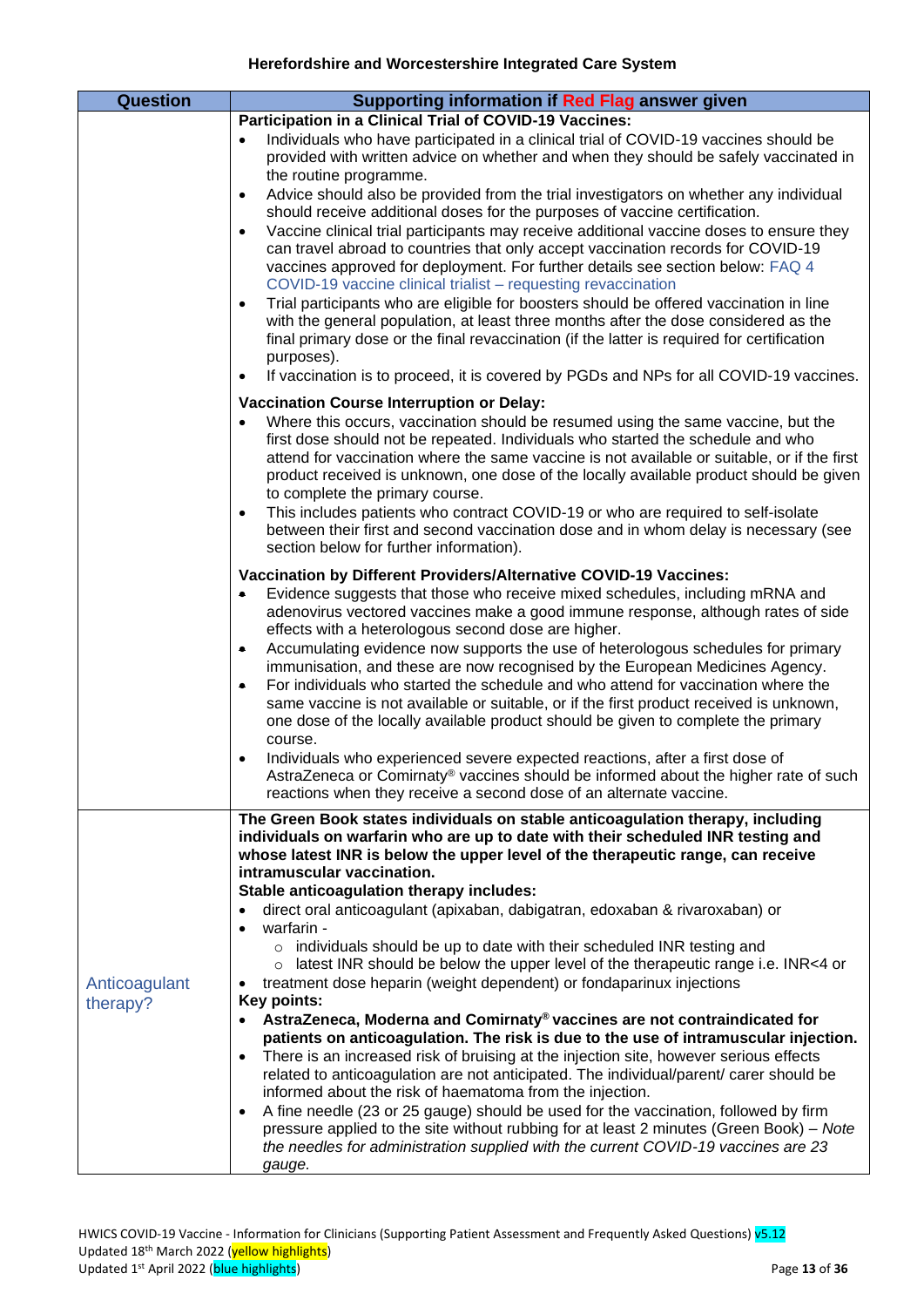<span id="page-13-1"></span><span id="page-13-0"></span>

| If the registered professional clinically assessing the individual is not the vaccinator,<br>$\bullet$<br>they must alert the vaccinator to the increased risk of haematoma and the need to<br>apply firm pressure to the injection site for at least 2 minutes.<br>Patients on warfarin with supra therapeutic INR should wait until their INR is <4.0<br>$\bullet$<br>If in doubt, consult the clinician responsible for prescribing or monitoring the<br>$\bullet$<br>individual's anticoagulant therapy.<br>from their own Haemophilia Centre to ensure they receive the vaccine safely.<br>The Green Book states that:<br>$\bullet$<br>intramuscular injections can be administered with reasonable safety by this route.<br>If the individual receives medication/ treatment to reduce bleeding, for example<br>$\bullet$<br>treatment for haemophilia, intramuscular vaccination can be scheduled shortly after<br>such medication/treatment is administered.<br><b>Bleeding or</b><br><b>Key points:</b><br>clotting disorder?<br>Individuals with thrombocytopenia or a bleeding disorder may develop a haematoma<br>$\bullet$<br>at the injection site. The individual/parent/carer should be informed of the risk.<br>A fine needle (23 or 25 gauge) should be used for the vaccination, followed by firm<br>$\bullet$<br>the needles for administration supplied with the current COVID-19 vaccines are 23<br>gauge.<br>If the registered professional clinically assessing the individual is not the vaccinator,<br>$\bullet$<br>they must alert the vaccinator to the increased risk of haematoma and the need to<br>apply firm pressure to the injection site for at least 2 minutes.<br><b>Confirmed COVID-19 Infection:</b><br>Vaccination should be deferred in those with confirmed infection to avoid<br>$\bullet$<br>onward transmission and to avoid confusing the differential diagnosis.<br>As clinical deterioration can occur up to two weeks after infection, ideally vaccination<br>۰<br>should be deferred until clinical recovery, see Past History of COVID-19 Infection<br>below for further guidance.<br>$\bullet$<br>infection is unlikely to have a detrimental effect on the illness.<br><b>Self-isolating Individuals:</b><br>Those currently self-isolating should not receive vaccination until the end of the self-<br>isolation period – this includes all staff required to self-isolate as a result of a<br>immunised.<br><b>Prolonged COVID-19 Symptoms:</b><br><b>Recent COVID</b><br>$\bullet$<br>symptoms,<br>debilitated, still under active investigation, or has evidence of recent deterioration,<br>asymptomatic | <b>Question</b> | Supporting information if Red Flag answer given                                                                                                                                                                                                                                                                                                                                                                                                                                                                                                                                                                                                                                                                                                                                                                                                                         |
|----------------------------------------------------------------------------------------------------------------------------------------------------------------------------------------------------------------------------------------------------------------------------------------------------------------------------------------------------------------------------------------------------------------------------------------------------------------------------------------------------------------------------------------------------------------------------------------------------------------------------------------------------------------------------------------------------------------------------------------------------------------------------------------------------------------------------------------------------------------------------------------------------------------------------------------------------------------------------------------------------------------------------------------------------------------------------------------------------------------------------------------------------------------------------------------------------------------------------------------------------------------------------------------------------------------------------------------------------------------------------------------------------------------------------------------------------------------------------------------------------------------------------------------------------------------------------------------------------------------------------------------------------------------------------------------------------------------------------------------------------------------------------------------------------------------------------------------------------------------------------------------------------------------------------------------------------------------------------------------------------------------------------------------------------------------------------------------------------------------------------------------------------------------------------------------------------------------------------------------------------------------------------------------------------------------------------------------------------------------------------------------------------------------------------------------------------------------------------------------------------------------------------------------------------------------------------------------------------------------------------------------------------------------------|-----------------|-------------------------------------------------------------------------------------------------------------------------------------------------------------------------------------------------------------------------------------------------------------------------------------------------------------------------------------------------------------------------------------------------------------------------------------------------------------------------------------------------------------------------------------------------------------------------------------------------------------------------------------------------------------------------------------------------------------------------------------------------------------------------------------------------------------------------------------------------------------------------|
|                                                                                                                                                                                                                                                                                                                                                                                                                                                                                                                                                                                                                                                                                                                                                                                                                                                                                                                                                                                                                                                                                                                                                                                                                                                                                                                                                                                                                                                                                                                                                                                                                                                                                                                                                                                                                                                                                                                                                                                                                                                                                                                                                                                                                                                                                                                                                                                                                                                                                                                                                                                                                                                                      |                 |                                                                                                                                                                                                                                                                                                                                                                                                                                                                                                                                                                                                                                                                                                                                                                                                                                                                         |
|                                                                                                                                                                                                                                                                                                                                                                                                                                                                                                                                                                                                                                                                                                                                                                                                                                                                                                                                                                                                                                                                                                                                                                                                                                                                                                                                                                                                                                                                                                                                                                                                                                                                                                                                                                                                                                                                                                                                                                                                                                                                                                                                                                                                                                                                                                                                                                                                                                                                                                                                                                                                                                                                      |                 | Patients with inherited bleeding disorders such as Haemophilia should seek advice<br>Individuals with bleeding disorders may be vaccinated intramuscularly if, in the opinion<br>of a doctor familiar with the individual's bleeding risk, vaccines or similar small volume<br>pressure applied to the site without rubbing for at least 2 minutes (Green Book) - Note                                                                                                                                                                                                                                                                                                                                                                                                                                                                                                  |
| Past History of COVID-19 Infection:<br>positive PCR or<br>There is no need to defer immunisation in individuals after recovery from a recent<br>$\bullet$<br>lateral flow test<br>episode with compatible symptoms who were not tested unless there are strong<br>result<br>$\bullet$<br>vaccination should ideally be deferred until:<br>twelve weeks from onset (or sample date) for those under 18 years of age who<br>$\circ$<br>are not in a risk group (cohorts 1,2, 4 and 6)<br>Note: When advised via national operational letter, this interval may be reduced<br>$\circ$<br>4 and 6) and all those over 18 years of age<br>Note: When advised via national operational letter, this interval may be reduced                                                                                                                                                                                                                                                                                                                                                                                                                                                                                                                                                                                                                                                                                                                                                                                                                                                                                                                                                                                                                                                                                                                                                                                                                                                                                                                                                                                                                                                                                                                                                                                                                                                                                                                                                                                                                                                                                                                                                | with COVID      | Vaccination of individuals who may be infected, asymptomatic or incubating COVID-19<br>workplace outbreak of COVID-19. Staff unaffected by their workplace outbreak may be<br>Are not a contraindication to receiving COVID-19 vaccine but if the patient is seriously<br>deferral of vaccination may be considered to avoid incorrect attribution of any change<br>in the person's underlying condition to the vaccine.<br>clinical and epidemiological features to suggest the episode was COVID-19 infection.<br>For individuals who have had proven COVID-19 infection any subsequent COVID-19<br>to eight weeks in healthy under 18 year olds when rapid protection is required, for<br>example high incidence or circulation of a new variant in a vulnerable population.<br>four weeks from onset (or sample date) for individuals in a risk group (cohorts 1,2, |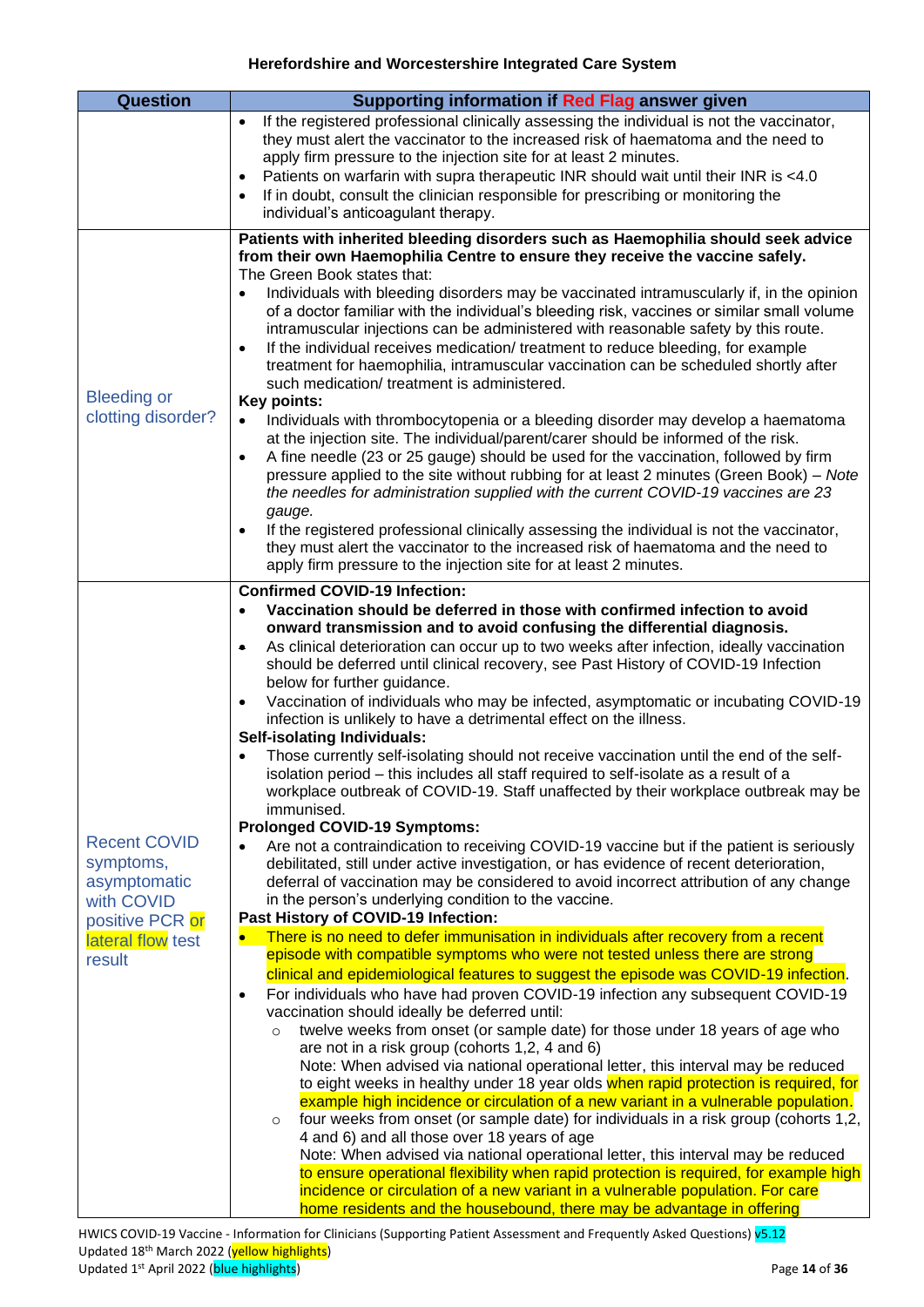<span id="page-14-0"></span>

| Question                                                                     | Supporting information if Red Flag answer given                                                                                                                                                                                                                                                                                                                                                                                                                                                                                                                                                                                                                                                                                                                                                                                                                                                                                                                                                                                                                                                                                                                                                                                                                                                                                                                                                                                                                                                                                                   |
|------------------------------------------------------------------------------|---------------------------------------------------------------------------------------------------------------------------------------------------------------------------------------------------------------------------------------------------------------------------------------------------------------------------------------------------------------------------------------------------------------------------------------------------------------------------------------------------------------------------------------------------------------------------------------------------------------------------------------------------------------------------------------------------------------------------------------------------------------------------------------------------------------------------------------------------------------------------------------------------------------------------------------------------------------------------------------------------------------------------------------------------------------------------------------------------------------------------------------------------------------------------------------------------------------------------------------------------------------------------------------------------------------------------------------------------------------------------------------------------------------------------------------------------------------------------------------------------------------------------------------------------|
|                                                                              | vaccination to those with recent confirmed COVID-19, without a four-week<br>deferral, where individuals are clinically stable and infection control procedures<br>can be maintained. These populations are likely to be highly vulnerable and this<br>will facilitate vaccination without the need for multiple visits.<br>All COVID-19 vaccine PGDs and NPs include administration at shorter intervals<br>when advised nationally.<br>In younger people protection from serious complications of COVID-19 infection is likely<br>$\bullet$<br>to be high for a period of months following COVID-19 infection. Limited evidence<br>suggests countries with longer intervals between primary doses (eight to twelve<br>weeks) have lower rates of myocarditis after the second dose.<br>There is no convincing evidence of any safety concerns from vaccinating individuals<br>$\bullet$<br>with a past history of COVID-19 infection, or with detectable COVID-19 antibodies.<br>No specific interval is required between receipt of monoclonal antibodies used for the<br>$\bullet$<br>treatment or prophylaxis of COVID-19 infection and COVID-19 vaccination, or vice                                                                                                                                                                                                                                                                                                                                                                         |
|                                                                              | versa.<br>For individuals who were severely immunosuppressed when they received their first or                                                                                                                                                                                                                                                                                                                                                                                                                                                                                                                                                                                                                                                                                                                                                                                                                                                                                                                                                                                                                                                                                                                                                                                                                                                                                                                                                                                                                                                    |
|                                                                              | second COVID-19 vaccination or who are currently immunosuppressed see separate<br>sections Third Primary Dose and Booster Vaccine Programme below as appropriate.                                                                                                                                                                                                                                                                                                                                                                                                                                                                                                                                                                                                                                                                                                                                                                                                                                                                                                                                                                                                                                                                                                                                                                                                                                                                                                                                                                                 |
| Immuno-<br>compromised<br>or receiving<br>immune-<br>suppressant<br>therapy? | Vaccination prior to initiation of highly immunosuppressive interventions<br>Individuals who are about to receive immunosuppressive interventions or those whose<br>level of immunosuppression is about to increase should be considered for vaccination<br>prior to commencing therapy, if therapy can be safely delayed or there is sufficient<br>time, when their immune system is better able to make a response.<br>Where possible, it is preferable for the 2-dose schedule to be completed prior to<br>$\bullet$<br>commencing immunosuppression. This would entail offering the second dose at the<br>recommended minimum interval for that vaccine (AstraZeneca 8 weeks, Moderna 4<br>weeks, Comirnaty <sup>®</sup> vaccines 3 weeks) to provide maximum benefit that may not be<br>received if the second dose was given during the period of immunosuppression.<br>The booster should be brought forward for those about to receive immunosuppressive<br>$\bullet$<br>treatment to avoid giving the booster when the immune system is less able to respond.<br>See section below 'Booster Vaccine Programme' for further details.<br>Any decision to defer immunosuppressive therapy or to delay possible benefit from<br>$\bullet$<br>vaccination until after therapy should not be taken without due consideration of the<br>risks from COVID19 and from their underlying condition.<br>Please refer to Action Notice: Early Access to COVID-19 Vaccination Pre-<br>$\bullet$<br><b>Immunosuppressive Therapy for local guidance</b> |
|                                                                              | Vaccination of people living with individuals who have weakened immune systems<br>The JCVI has advised that children and young people aged 5 years and over, who are<br>$\bullet$<br>household contacts of persons (adults or children) who are immunosuppressed,<br>should be offered COVID-19 vaccination on the understanding that the main benefits<br>from vaccination are related to the potential for indirect protection of their household<br>contact who is immunosuppressed.<br>Please see section above 'Please confirm your age?' for further details regarding<br>$\bullet$                                                                                                                                                                                                                                                                                                                                                                                                                                                                                                                                                                                                                                                                                                                                                                                                                                                                                                                                                         |
|                                                                              | vaccination of children and young people.<br>Immunological response may be diminished in immunosuppressed patients, due to<br>disease or immunosuppressive treatment, but it is important to immunise this group<br>as they are considered high risk:<br>Individuals who have immunosuppression and HIV infection (regardless of CD4 count)<br>$\bullet$                                                                                                                                                                                                                                                                                                                                                                                                                                                                                                                                                                                                                                                                                                                                                                                                                                                                                                                                                                                                                                                                                                                                                                                          |
|                                                                              | should be given COVID-19 vaccine in accordance with the recommendations and<br>contraindications.<br>Emerging evidence suggests that many patients with immunosuppression are<br>$\bullet$<br>protected after two doses of vaccination. However, some individuals with more severe<br>immunosuppression do not make a good immune response to a complete course of<br>vaccine and may therefore remain at high risk.<br>Post-vaccination testing for spike antibody may be considered by specialists<br>$\circ$<br>managing individuals with severe immunosuppression.                                                                                                                                                                                                                                                                                                                                                                                                                                                                                                                                                                                                                                                                                                                                                                                                                                                                                                                                                                            |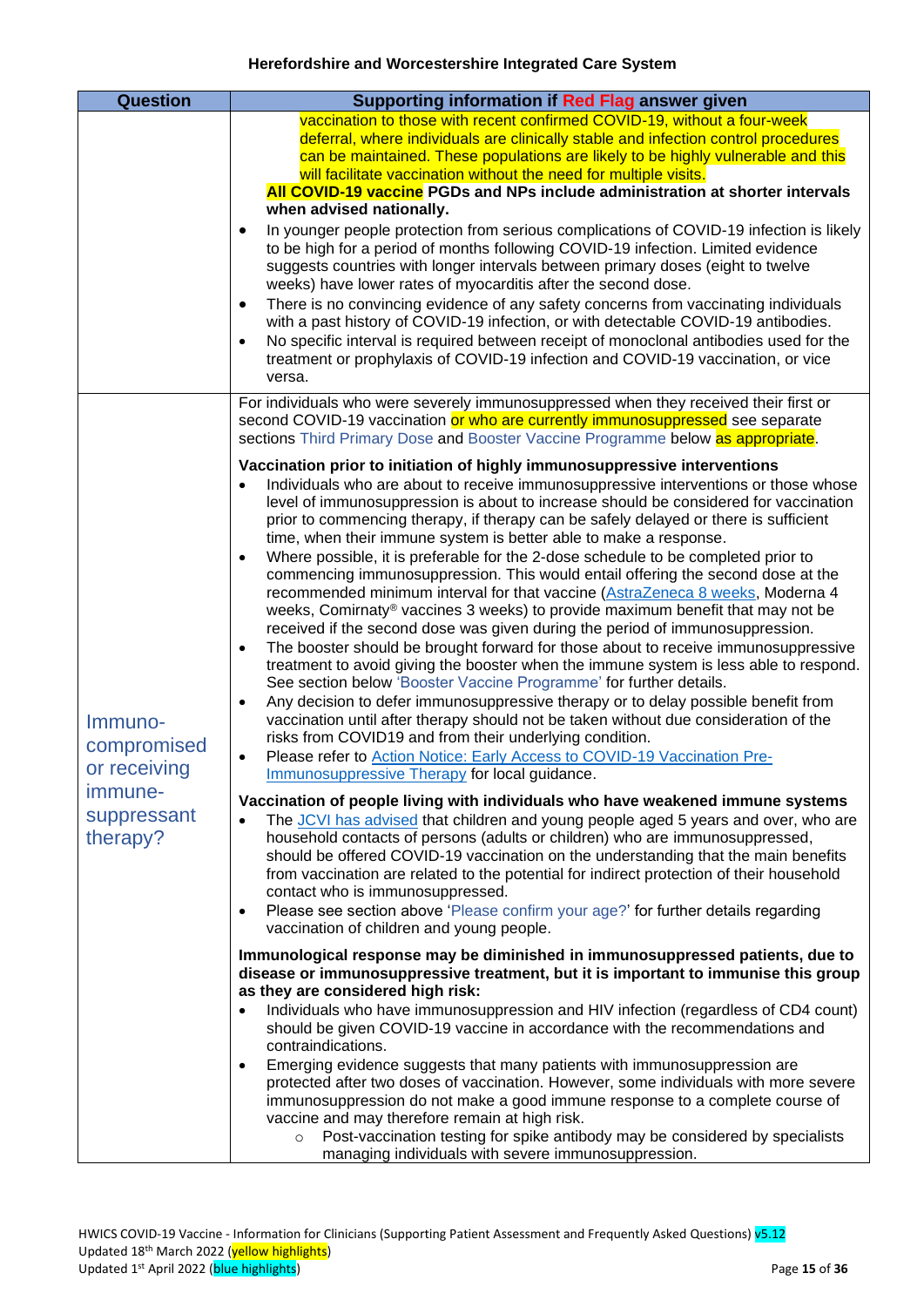| <b>Question</b> | Supporting information if Red Flag answer given                                                                                                                                                                                                                                                                                                                                                                                                                                                                                                                                                                                                                                                                                                                                                                                                                                                                                                                                                                                                                                                                                                                                                                                                                                                                                                                                                                                                                                                 |
|-----------------|-------------------------------------------------------------------------------------------------------------------------------------------------------------------------------------------------------------------------------------------------------------------------------------------------------------------------------------------------------------------------------------------------------------------------------------------------------------------------------------------------------------------------------------------------------------------------------------------------------------------------------------------------------------------------------------------------------------------------------------------------------------------------------------------------------------------------------------------------------------------------------------------------------------------------------------------------------------------------------------------------------------------------------------------------------------------------------------------------------------------------------------------------------------------------------------------------------------------------------------------------------------------------------------------------------------------------------------------------------------------------------------------------------------------------------------------------------------------------------------------------|
|                 | Advice should be sought from the relevant specialist for individuals due to or currently<br>$\bullet$<br>receiving chemotherapy, radiotherapy, targeted therapy, stem cell transplant or<br>immunotherapy.                                                                                                                                                                                                                                                                                                                                                                                                                                                                                                                                                                                                                                                                                                                                                                                                                                                                                                                                                                                                                                                                                                                                                                                                                                                                                      |
|                 | Patients being treated with immunosuppressive chemotherapy:<br>The UK Chemotherapy Board Organisations recommended that all patients receiving<br>systematic anti-cancer therapy (SACT) should be considered for vaccination. See also<br>the UK Chemotherapy Board Clinician FAQs and guidance on COVID-19 vaccine for<br>patients receiving Systemic Anti-Cancer Therapy.<br>If relevant, administration should be timed to coincide with when blood counts have<br>$\bullet$<br>maximally recovered but avoided on same day as chemotherapy.<br>Thrombocytopenia may be a minor consideration due to the need for an intramuscular<br>$\bullet$<br>injection - a platelet count of $>20 \times 10^9$ /L is preferable.<br>Vaccination should be delayed in patients with neutropenia who are unwell until the<br>$\bullet$<br>neutrophil count has recovered to >1 x10 <sup>9</sup> /L and are well again. Patients with chronic<br>neutropenia should be vaccinated without delay.<br>Medicines such as BCG, mitomycin, gemcitabine given by bladder instillation do not<br>$\bullet$<br>impact on timing of vaccination.<br>For rituximab:<br>$\bullet$<br>As monotherapy, there are no issues in relation to timing of vaccination provided<br>$\circ$<br>blood counts are within acceptable range.<br>In combination with cytotoxic chemotherapy, vaccine administration should<br>$\circ$<br>coincide with maximal recovery of blood counts but avoided on same day as<br>chemotherapy. |
|                 | Patients being treated with corticosteroids (oral, intra-articular, intra-muscular or<br>intravenous):<br>The British Society of Rheumatology and Arthritis and Musculoskeletal Alliance (ARMA)<br>recommend the following but in each case the benefits and risks should be discussed with<br>the patient to arrive at a shared decision:<br>It is safe to have the COVID-19 vaccine alongside steroid exposure, but the patient may<br>not mount such a good immune response.<br>Do not delay vaccination for someone who is taking, has received or is soon to receive<br>steroids in any form.<br>If additional steroids are required to control inflammatory disease, that may take priority,<br>as a flare can also worsen the risk from COVID-19<br>It may be appropriate to delay a non-essential steroid injection, as part of a shared<br>decision, so that the response to the vaccine is more effective. For a patient who is on<br>an elective waiting list for a steroid injection of up to 80mg methylprednisolone or<br>80mg triamcinolone, the administration of the COVID-19 vaccine is the priority if the<br>vaccine has been offered to the patient and the prevalence of COVID-19 is high. In<br>this scenario, the steroid injection should be deferred until 2 weeks after the vaccine,<br>to enable the patient to mount the best response to the COVID-19 vaccine.                                                                                                    |
|                 | Rheumatology patients receiving rituximab:<br>The British Society for Rheumatology advise:<br>$\bullet$<br>Where clinically possible, the COVID-19 vaccine course should be given four<br>$\circ$<br>weeks or more before rituximab<br>There may be a sub-optimal response to COVID-19 vaccines, especially for<br>$\circ$<br>people within six months of the last dose of rituximab, or those who must have<br>maintenance treatment due to their underlying clinical condition. BSR<br>acknowledge that there is no evidence to suggest how long after rituximab a<br>patient should delay vaccination with a COVID-19 vaccine, but consensus<br>suggests this should ideally be 4-8 weeks after rituximab if it is ok to defer a<br>COVID-19 vaccine. However, this may be dependent on the prevalence of COVID<br>and should be agreed as being acceptable with the patient<br>Where clinically appropriate, consideration should be given to using alternative<br>$\circ$<br>therapies to rituximab, because of the potential that after rituximab there may be<br>sub-optimal response to a COVID-19 vaccine. This should be on a case-by-case<br>basis, balancing the need for rituximab and the suitability of alternative therapies<br>for the relevant clinical situation.                                                                                                                                                                                                            |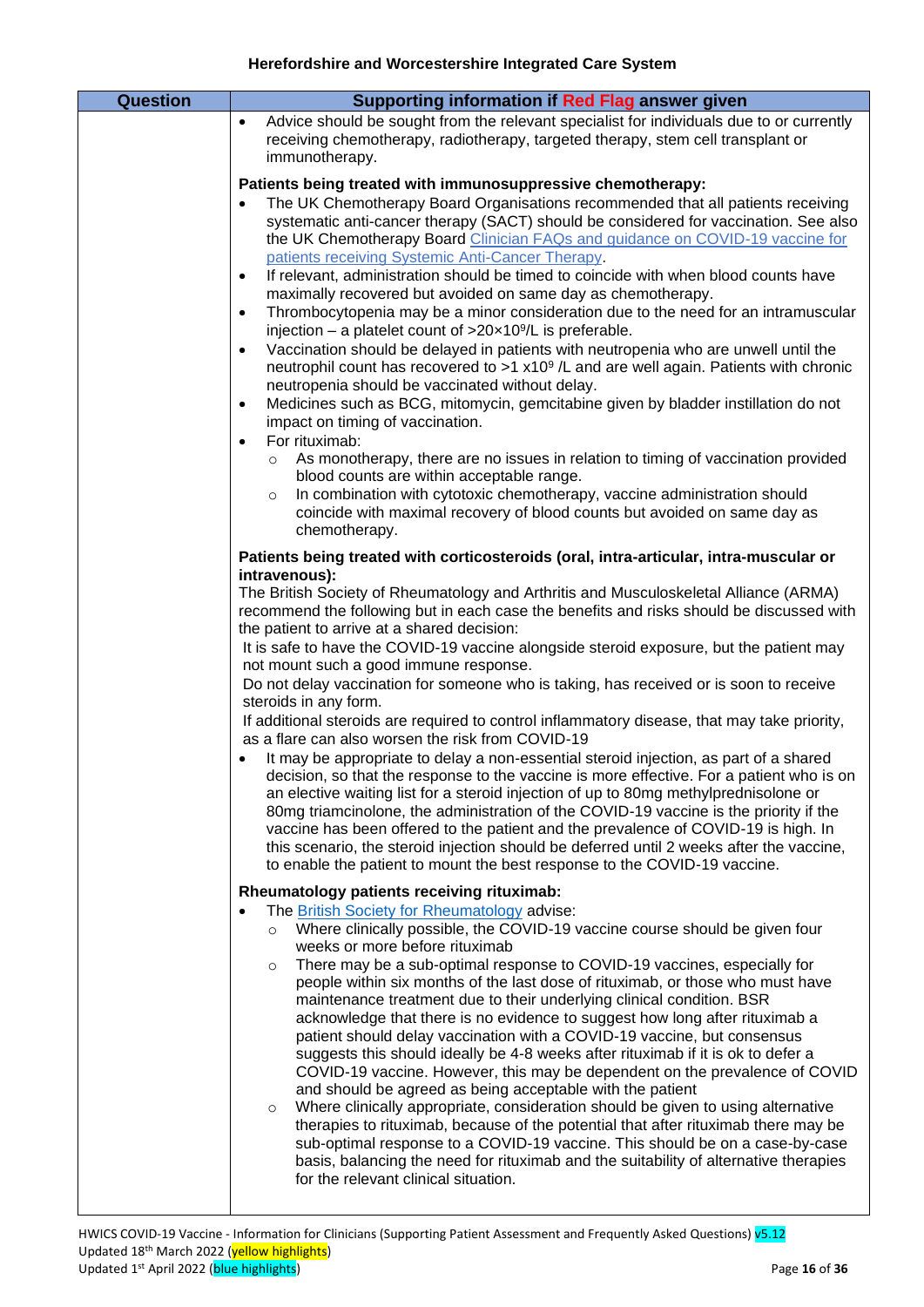<span id="page-16-1"></span><span id="page-16-0"></span>

| <b>Question</b>                                           | Supporting information if Red Flag answer given                                                                                                                                                                                                                                                                                                                                                                                                                                                                                                                                                                                                                                                                                                                                                                                                                                                                                                                                                                                                                                                                                                                                                                                                                                                                                                                                                                                                                                                                                                                                                                                                                                                                                                                                                                                                                                                                                                                                                                                                                                                                                                                                                                                                                                                                                                                                                                                                                                                                                                                                                                                                                                                                    |
|-----------------------------------------------------------|--------------------------------------------------------------------------------------------------------------------------------------------------------------------------------------------------------------------------------------------------------------------------------------------------------------------------------------------------------------------------------------------------------------------------------------------------------------------------------------------------------------------------------------------------------------------------------------------------------------------------------------------------------------------------------------------------------------------------------------------------------------------------------------------------------------------------------------------------------------------------------------------------------------------------------------------------------------------------------------------------------------------------------------------------------------------------------------------------------------------------------------------------------------------------------------------------------------------------------------------------------------------------------------------------------------------------------------------------------------------------------------------------------------------------------------------------------------------------------------------------------------------------------------------------------------------------------------------------------------------------------------------------------------------------------------------------------------------------------------------------------------------------------------------------------------------------------------------------------------------------------------------------------------------------------------------------------------------------------------------------------------------------------------------------------------------------------------------------------------------------------------------------------------------------------------------------------------------------------------------------------------------------------------------------------------------------------------------------------------------------------------------------------------------------------------------------------------------------------------------------------------------------------------------------------------------------------------------------------------------------------------------------------------------------------------------------------------------|
|                                                           | Patients with multiple sclerosis:<br>The Multiple Sclerosis (MS) Society Medical Advisers have issued a consensus statement<br>on COVID-19 vaccine for patients receiving MS treatments. Please refer to this for full<br>details.                                                                                                                                                                                                                                                                                                                                                                                                                                                                                                                                                                                                                                                                                                                                                                                                                                                                                                                                                                                                                                                                                                                                                                                                                                                                                                                                                                                                                                                                                                                                                                                                                                                                                                                                                                                                                                                                                                                                                                                                                                                                                                                                                                                                                                                                                                                                                                                                                                                                                 |
| Peri-operative<br>period?                                 | Recent or imminent elective surgery is NOT a contraindication to immunisation.<br>However, if the patient has undergone surgery or surgery is planned within 7 days,<br>separating the date of surgery from vaccination by a few days (at most 1 week)<br>should be considered after:<br>individual assessment of both the patient and the type of surgery and<br>$\bullet$<br>the risk to the individual of not being immunised<br>$\bullet$<br>Rationale for this advice:<br>If patients undergoing surgery develop a temperature or a raised inflammatory profile<br>$\bullet$<br>in response to vaccination this can confuse the clinical picture and lead to issues in<br>safe patient management.<br>With Comirnaty® vaccines, fever is more common after the second dose (15%) than<br>$\bullet$<br>the first dose (rare) and is more common in those aged <55 than in those aged >55. It<br>mainly occurs in the first 1-2 days and is all gone by day 7.<br>With the AstraZeneca vaccine, post dose fever is considered to be a common adverse<br>$\bullet$<br>reaction (≥1/100 to <1/10). Adverse reactions reported after the second dose were<br>milder and reported less frequently. Adverse reactions were generally milder and<br>reported less frequently in those ≥65 years.<br>With the Moderna vaccine, fever was only seen after dose 2 and was classed as a<br>$\bullet$<br>very common adverse drug reaction. Both local and systemic reactions were less<br>common in older trial participants.<br>The Green Book does not advise postponing surgery due to immunisation or vice<br>$\bullet$<br>versa.<br>Notes: Essential urgent surgery should take place, irrespective of vaccination status.                                                                                                                                                                                                                                                                                                                                                                                                                                                                                                                                                                                                                                                                                                                                                                                                                                                                                                                                                                                           |
| <b>Other Supporting</b><br><b>Clinical</b><br>Information | Bone Marrow Transplant - Individuals who receive a bone marrow transplant after<br>vaccination should be considered for a re-immunisation programme for all routine<br>vaccinations and for COVID-19 when treatment is finished. Specialist advice may be<br>required.<br>Note: Revaccination is not covered by the COVID-19 vaccine PGDs or NP and a PSD<br>would be required.<br>In addition, it is recommended that individuals with severe immunosuppression at the time<br>of first or second primary COVID-19 vaccination should be offered a third primary dose of<br>vaccine (see section below Third Primary Dose).<br>Breast Screening (impact of Axillary Swelling) - UKHSA have confirmed that the<br>scheduling of mammograms is not impacted by COVID-19 vaccination and there is<br>currently no requirement for women to be advised to wait following a COVID-19<br>vaccination, before attending a screening appointment. Reports in the UK press refer to<br>the risk of enlarged lymph nodes following COVID-19 vaccination which may cause<br>unnecessary concern if mammograms are undertaken in close proximity to COVID-19<br>vaccination. For Comirnaty® vaccines (1 <sup>st</sup> and $2^{nd}$ dose) and AstraZeneca the risk of this is<br>very low (frequency from trials is estimated to be less than 1%). However, for third doses<br>of Comirnaty® vaccines a higher frequency of lymphadenopathy was observed (frequency<br>5.2%). For Moderna, axillary swelling/tenderness is reported as 19.8% with a higher<br>incidence in younger age groups (12-17 year olds, 35%).<br>Capillary Leak Syndrome - AstraZeneca vaccine is contraindicated in individuals who<br>have previously experienced episodes of capillary leak syndrome. These individuals<br>must be vaccinated with an alternative COVID-19 vaccine. Extremely rare cases of this<br>syndrome have been reported after AstraZeneca vaccine in individuals with a prior history.<br><b>Efficacy of vaccine in doubt</b> – if any part of vaccine management (including storage,<br>handling, transportation, administration) breaches guidance or standard operating<br>procedures in such a way as to bring vaccine efficacy in to doubt then further advice<br>should be sought from the regional Clinical Advice and Response Service (CARS) as re-<br>vaccination maybe required. Details on how to contact the service and report the incident<br>can be found in the local COVID-19 Vaccination Incident Management SOP.<br>Note: The PGDs and National Protocols for Comirnaty® vaccines include in the 'off label'<br>section advice that where vaccine that has deviated from the SmPC conditions of storage |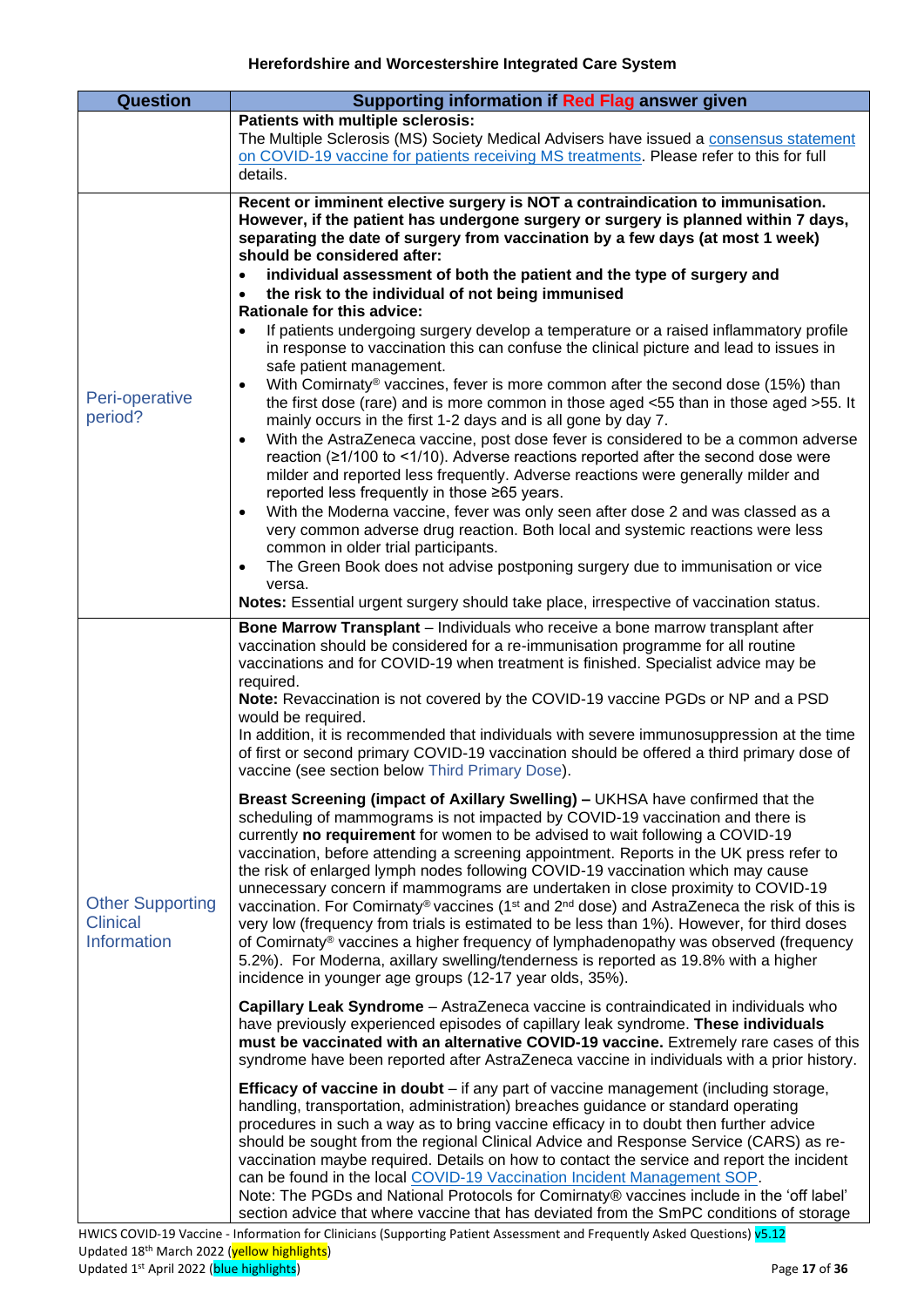| <b>Question</b> | Supporting information if Red Flag answer given                                                                                                                                                                                                                                                                                                                                                                                                                                                                                                                                                                                                                                                                                                                                                                                                                                                                                                                                                                                                                                                                                             |
|-----------------|---------------------------------------------------------------------------------------------------------------------------------------------------------------------------------------------------------------------------------------------------------------------------------------------------------------------------------------------------------------------------------------------------------------------------------------------------------------------------------------------------------------------------------------------------------------------------------------------------------------------------------------------------------------------------------------------------------------------------------------------------------------------------------------------------------------------------------------------------------------------------------------------------------------------------------------------------------------------------------------------------------------------------------------------------------------------------------------------------------------------------------------------|
|                 | it should be assessed in line with UKHSA Vaccine Incident Guidance. If it is then deemed<br>appropriate for continued use clinicians should be aware that this constitutes 'off-label'<br>administration under the PGD or National Protocol.                                                                                                                                                                                                                                                                                                                                                                                                                                                                                                                                                                                                                                                                                                                                                                                                                                                                                                |
|                 | Headache (persistent) post vaccination - for further information see HWICS Clinical<br>Guidance Notice: Blood Clotting, Headache and COVID-19 Vaccination.                                                                                                                                                                                                                                                                                                                                                                                                                                                                                                                                                                                                                                                                                                                                                                                                                                                                                                                                                                                  |
|                 | <b>Guillain-Barre syndrome (GBS)</b> – Very rare reports have been received of GBS following<br>COVID-19 vaccination. Individuals who have a history of GBS should be vaccinated as<br>recommended for their age and underlying risk status. Cases of GBS that occur following<br>vaccination may occur by chance (the rate of GBS is 2 per 100,000 per year in the<br>population); no causal mechanism with COVID-19 vaccination has been proven. There is<br>evidence to suggest that having had a prior diagnosis of GBS does not predispose an<br>individual to further episodes of GBS when immunised with other vaccines including<br>Comirnaty <sup>®</sup> vaccines. In those who are diagnosed with GBS after the first dose of vaccine,<br>the balance of risk benefit is in favour of completing a full COVID-19 vaccination schedule.<br>On a precautionary basis, however, where GBS occurs within six weeks of an<br>AstraZeneca vaccine, for any future dose mRNA vaccines are preferred. Where GBS<br>occurs following either of the mRNA vaccines, further vaccination can proceed as normal,<br>once recovered.<br>Notes: |
|                 | GBS has been reported very rarely within 6 weeks of AstraZeneca vaccine and rates<br>1.<br>appear to be higher than the background rates.<br>A warning has been added to the Vaxzevria® Summary of Product Characteristics<br>2.<br>which states: "Healthcare professionals should be alert of GBS signs and symptoms<br>to ensure correct diagnosis, in order to initiate adequate supportive care and<br>treatment, and to rule out other causes". Further information is available in Information<br>for healthcare professionals on GBS following COVID-19 vaccination.                                                                                                                                                                                                                                                                                                                                                                                                                                                                                                                                                                 |
|                 | Inadvertent vaccine administration errors - see section 2.                                                                                                                                                                                                                                                                                                                                                                                                                                                                                                                                                                                                                                                                                                                                                                                                                                                                                                                                                                                                                                                                                  |
|                 | Lymphoedema - vaccination is considered safe, but for individuals with upper limb<br>swelling or at risk of developing upper limb lymphoedema, it is recommended that<br>injections should be in the unaffected arm. If both arms are affected or at risk, it is<br>recommended that both injections should be in the thigh. If all limbs are affected specialist<br>advice should be sought.                                                                                                                                                                                                                                                                                                                                                                                                                                                                                                                                                                                                                                                                                                                                               |
|                 | Menstrual Disorders and Unexpected Vaginal Bleeding - despite reports following<br>vaccination, the relative number of reports are low and a link is not currently supported.<br>The menstrual changes reported are mostly transient in nature and there is no evidence to<br>suggest that COVID-19 vaccines will affect fertility and the ability to have children. Anyone<br>experiencing changes to their periods that are unusual for them, persist over time, or any<br>new vaginal bleeding after the menopause, following COVID-19 vaccination, should be<br>advised to contact their doctor and should be treated according to clinical guidelines for<br>these conditions, as usual.                                                                                                                                                                                                                                                                                                                                                                                                                                               |
|                 | Morbidly obese individuals $-23g \times 38m$ m needles are recommended for morbidly<br>obese individuals; it is important to change the needle supplied with the administration<br>syringe before the dose is drawn into the syringe to ensure that a full dose is administered.                                                                                                                                                                                                                                                                                                                                                                                                                                                                                                                                                                                                                                                                                                                                                                                                                                                            |
|                 | Myocarditis and Pericarditis - for further information on management of individuals<br>(adult and paediatric) who develop myocarditis or pericarditis following COVID-19<br>vaccination please see HWICS Clinical Guidance Notice: Myocarditis and Pericarditis and<br>COVID-19 Vaccination.                                                                                                                                                                                                                                                                                                                                                                                                                                                                                                                                                                                                                                                                                                                                                                                                                                                |
|                 | <b>Multiple vaccinations –</b> Where two or more injections need to be administered at the<br>same time, they should be given at separate sites (see below), preferably in a different<br>limb. If more than one injection is to be given in the same limb, they should be<br>administered at least 2.5cm apart. The site at which each injection is given should be<br>noted in the individual's records.                                                                                                                                                                                                                                                                                                                                                                                                                                                                                                                                                                                                                                                                                                                                  |
|                 | Paediatric multisystem inflammatory syndrome temporally associated with COVID-<br>19 (PIMS-TS) - For children and young people who developed PIMS-TS in association<br>with COVID-19 infection and then become eligible for vaccination, current advice suggests                                                                                                                                                                                                                                                                                                                                                                                                                                                                                                                                                                                                                                                                                                                                                                                                                                                                            |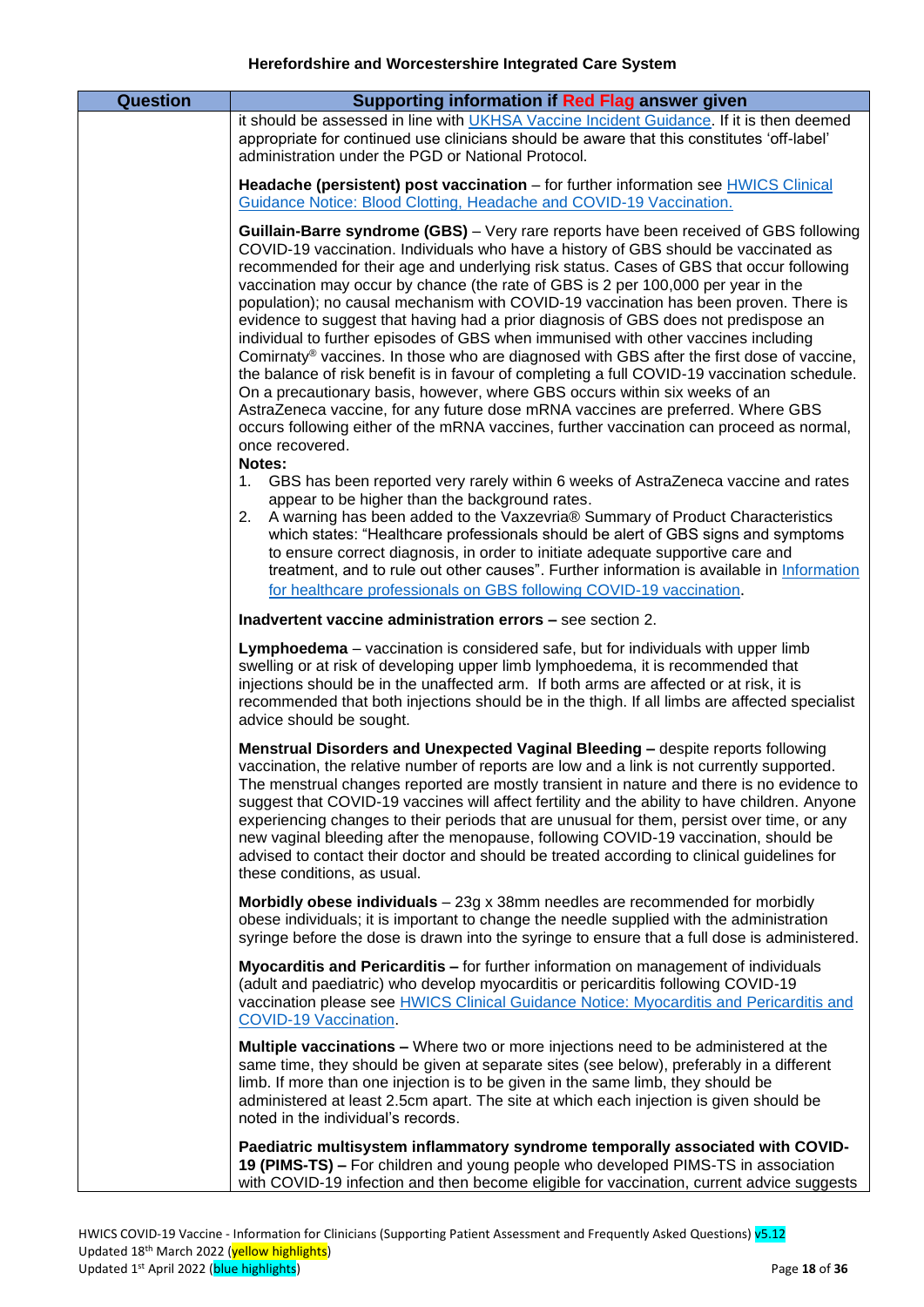<span id="page-18-0"></span>

| <b>Question</b>                                                          | Supporting information if Red Flag answer given                                                                                                                                                                                                                                                                                                                                                                                                                                                                                                                                                                                                                                                                                                                                                                                                                                                                                                                                                                                                                                                                                                                                                                                                                                                                                                                             |
|--------------------------------------------------------------------------|-----------------------------------------------------------------------------------------------------------------------------------------------------------------------------------------------------------------------------------------------------------------------------------------------------------------------------------------------------------------------------------------------------------------------------------------------------------------------------------------------------------------------------------------------------------------------------------------------------------------------------------------------------------------------------------------------------------------------------------------------------------------------------------------------------------------------------------------------------------------------------------------------------------------------------------------------------------------------------------------------------------------------------------------------------------------------------------------------------------------------------------------------------------------------------------------------------------------------------------------------------------------------------------------------------------------------------------------------------------------------------|
|                                                                          | that an interval of three months should be observed, although earlier administration can be<br>considered in those at risk of infection and/or who are fully recovered.                                                                                                                                                                                                                                                                                                                                                                                                                                                                                                                                                                                                                                                                                                                                                                                                                                                                                                                                                                                                                                                                                                                                                                                                     |
|                                                                          | <b>Porphyria</b> – vaccination is considered safe for use in patients with acute disease.                                                                                                                                                                                                                                                                                                                                                                                                                                                                                                                                                                                                                                                                                                                                                                                                                                                                                                                                                                                                                                                                                                                                                                                                                                                                                   |
|                                                                          | Prior allergy or current dietary practices (including vaccine excipients and food<br>content).                                                                                                                                                                                                                                                                                                                                                                                                                                                                                                                                                                                                                                                                                                                                                                                                                                                                                                                                                                                                                                                                                                                                                                                                                                                                              |
|                                                                          | Site of COVID-19 vaccine injection - The preferred site for intramuscular injection is the<br>deltoid region. However, the injection may also be administered into the anterolateral<br>thigh. This may be a consideration for people with limited/no muscle mass in their upper<br>arms.                                                                                                                                                                                                                                                                                                                                                                                                                                                                                                                                                                                                                                                                                                                                                                                                                                                                                                                                                                                                                                                                                   |
|                                                                          | Transverse Myelitis - Extremely rare cases of transverse myelitis have been reported<br>following Vaxzevria®. The Vaxzevria® SPC states that a further dose of Vaxzevria® should<br>not be given to those who have experienced symptoms of transverse myelitis after a<br>previous dose of this vaccine.                                                                                                                                                                                                                                                                                                                                                                                                                                                                                                                                                                                                                                                                                                                                                                                                                                                                                                                                                                                                                                                                    |
|                                                                          | <b>Protection:</b><br>As with all vaccines, immunisation may not result in protection in all individuals.<br>$\bullet$<br>Vaccine protection is not immediate and precautions against infection will need to be<br>$\bullet$                                                                                                                                                                                                                                                                                                                                                                                                                                                                                                                                                                                                                                                                                                                                                                                                                                                                                                                                                                                                                                                                                                                                                |
| Counselling<br>(vaccine purpose,<br>side effects,<br>protective effect)? | continued.<br>Immunosuppressed individuals should be advised that they may not make a full<br>$\bullet$<br>immune response to the vaccine. Guidance for people previously considered clinically<br>extremely vulnerable from COVID-19 was updated on the 28th September 2021.<br>Nationally recommended protective measures should still be followed.<br>$\bullet$<br>Individuals/carers advice should include:<br>Possible side effects and their management - provide advice leaflet What to expect<br>$\bullet$<br>after your COVID-19 vaccination, which covers the reporting of adverse reactions and<br>their management, such as with analgesic and/or antipyretic medication.<br>Signs and symptoms of anaphylaxis and how to access immediate healthcare advice<br>$\bullet$<br>in the event of displaying any adverse symptoms. Advice leaflet Waiting after your<br>COVID-19 vaccination is available.<br>Information regarding blood clotting following COVID-19 vaccination including advice<br>$\bullet$<br>to seek urgent medical advice if they experience any of the following symptoms more<br>than 4 days after and within 30 days of COVID-19 vaccination:<br>o new onset of severe headache, which is getting worse and does not respond<br>to simple painkillers<br>an unusual headache which seems worse when lying down or bending over,<br>$\circ$ |
|                                                                          | or may be accompanied by blurred vision, nausea and vomiting, difficulty with<br>speech, weakness, confusion, drowsiness or seizures<br>new unexplained pinprick bruising or bleeding<br>$\circ$<br>shortness of breath, chest pain, leg swelling or persistent abdominal pain<br>$\circ$<br>See previous section "Major venous and/or arterial thrombosis with thrombo-cytopenia<br>including Heparin Induced Thrombo-cytopenia (HITT or HIT type 2)" for more detail.<br>Myocarditis and pericarditis - very rare reports after vaccination with mRNA<br>$\bullet$<br>vaccines, often in younger men, shortly after the second dose of the vaccine. Cases<br>are mild and individuals tend to recover within a short time following standard<br>treatment and rest. Vaccinated individuals should seek immediate medical attention<br>should they experience new onset of chest pain, shortness of breath, or feelings of<br>having a fast-beating, fluttering, or pounding heart within 2 weeks of a COVID-9<br>vaccination. See HWICS Clinical Guidance Notice: Myocarditis and Pericarditis and<br>COVID-19 Vaccination for more detail.<br>Due to the risk of syncope following any vaccination, all patients receiving a<br>$\bullet$<br>vaccination should not drive for 15 minutes after vaccination or operate machinery.                                         |
|                                                                          | Housebound patients being vaccinated should be encouraged to have a relative/carer<br>present where possible.<br>Individuals who experienced severe expected reactions after their first dose and are to<br>٠<br>receive a different vaccine for their $2^{nd}$ primary dose, should be informed about the<br>higher rate of such reactions following a 2 <sup>nd</sup> dose of an alternate vaccine.<br>Occurrence of mild post-immunisation fever, which usually resolves within 48 hours.<br>$\bullet$<br>This is a common, expected reaction and isolation is not required unless COVID-19 is<br>suspected.                                                                                                                                                                                                                                                                                                                                                                                                                                                                                                                                                                                                                                                                                                                                                             |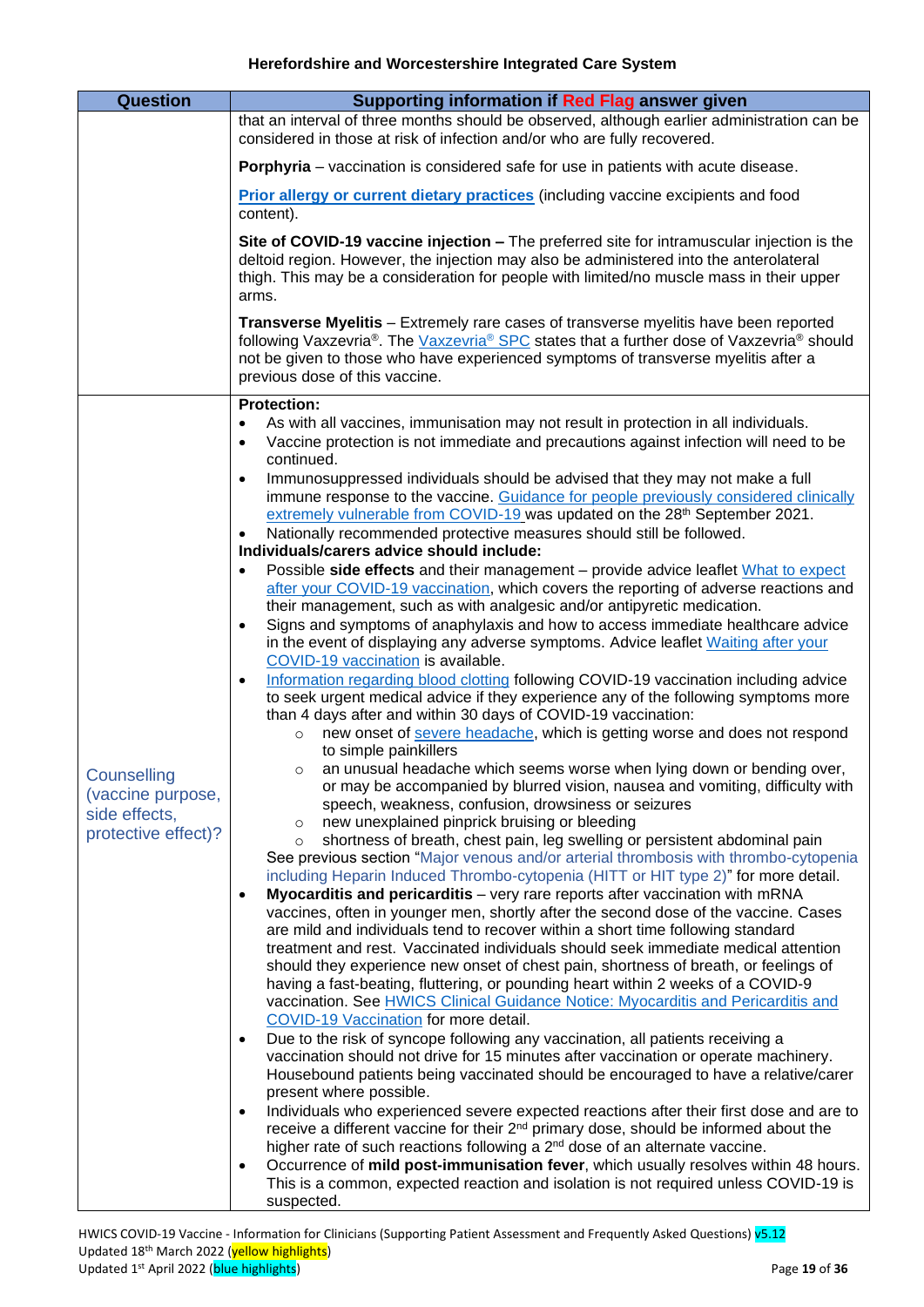<span id="page-19-0"></span>

| <b>Question</b>    | Supporting information if Red Flag answer given                                                                                                                                  |
|--------------------|----------------------------------------------------------------------------------------------------------------------------------------------------------------------------------|
|                    | Individuals should isolate and arrange to have a test if symptoms persist for<br>$\circ$                                                                                         |
|                    | longer than two days.                                                                                                                                                            |
|                    | Reporting suspected adverse reactions using the Coronavirus Yellow Card reporting<br>$\bullet$<br>scheme, or search for MHRA Yellow Card in the Google Play or Apple App Store.  |
|                    | Seeking healthcare professional advice in the event of an adverse reaction.<br>$\bullet$                                                                                         |
|                    | Advising about when to return for vaccination/when a subsequent dose is due.<br>$\bullet$                                                                                        |
|                    | For all women of childbearing age refer to previous section on Pregnancy for COVID-<br>$\bullet$<br>19 vaccination in pregnancy: vaccinator checklist and additional counselling |
|                    | information.                                                                                                                                                                     |
|                    | Provide all women of childbearing age with the advice in the leaflet UKHSA COVID-19<br>$\bullet$<br>vaccination: a guide on pregnancy and breastfeeding and checking their       |
|                    | understanding as part of the consent process.                                                                                                                                    |
|                    | The British Fertility Society and Association of Reproductive and Clinical Scientists<br>$\bullet$                                                                               |
|                    | have produced a document addressing questions asked about COVID-19 vaccines<br>and fertility. This states that there is absolutely no evidence, and no theoretical reason        |
|                    | that any of the vaccines can affect the fertility of women or men.                                                                                                               |
|                    | Information about COVID-19 vaccination should be made available ahead of the<br>$\bullet$                                                                                        |
|                    | immunisation appointment for secondary school aged children and their parents:<br>COVID-19 vaccination: resources for children and young people                                  |
|                    | Adverse reactions - Detailed lists are available in the Information for UK Healthcare                                                                                            |
|                    | Professionals for AstraZeneca, and in the Summary of Product Characteristics for                                                                                                 |
|                    | Comirnaty <sup>®</sup> (10 micrograms/dose) for Children 5 to 11 years, Comirnaty <sup>®</sup> (30                                                                               |
|                    | micrograms/dose) for Adults and Adolescents and Moderna (Spikevax <sup>®</sup> ).                                                                                                |
|                    | Written patient information - Ensure adequate information has been provided such as:                                                                                             |
|                    | AstraZeneca vaccine Regulation 174 Information for UK recipients<br>$\bullet$                                                                                                    |
|                    | Moderna (Spikevax®) vaccine Package leaflet: Information for the user<br>$\bullet$                                                                                               |
|                    | Comirnaty <sup>®</sup> (30 micrograms/dose) for Adults and Adolescents Patient Information<br>$\bullet$<br>Leaflet                                                               |
|                    | Comirnaty <sup>®</sup> (10 micrograms/dose) for Children 5 to 11 years <b>Patient Information</b><br>$\bullet$                                                                   |
|                    | Leaflet                                                                                                                                                                          |
|                    | COVID-19 Vaccination Record Card (Product code: COV2020311)<br>$\bullet$                                                                                                         |
|                    | What to expect after your COVID-19 vaccination (Product code: COV2020307)<br>٠                                                                                                   |
|                    | Waiting after your COVID-19 vaccination (Product code: C21AAEN)<br>$\bullet$                                                                                                     |
|                    | COVID-19 vaccination – a guide for children and young people (Product code:<br>$\bullet$                                                                                         |
|                    | COV2021ERCU18)                                                                                                                                                                   |
|                    | COVID-19 vaccination - A guide for parent of children aged 5 to 11                                                                                                               |
|                    | COVID-19 vaccinations: A guide for parents of children aged 5-11 years of age at high                                                                                            |
|                    | risk (Product code: C21CFE1OEN)<br>What to expect after your child's COVID vaccination - A guide for parents of children<br>$\bullet$                                            |
|                    | aged 5 to 11 years of age (Product code: C22W511EN)                                                                                                                              |
|                    | COVID-19 vaccination: a guide for women of childbearing age, pregnant, planning a<br>$\bullet$                                                                                   |
|                    | pregnancy or breastfeeding (Product code COV2020374V2)                                                                                                                           |
|                    | COVID-19 vaccine - Your guide to booster vaccination<br>$\bullet$                                                                                                                |
|                    | COVID-19 vaccine - A guide to the spring booster                                                                                                                                 |
|                    | COVID-19 vaccine - For people with a weakened immune system                                                                                                                      |
|                    | A complete collection of patient leaflets is available here.                                                                                                                     |
|                    | If vaccination is declined:                                                                                                                                                      |
|                    | Advise the individual/carer about the protective effects of the vaccine, the risks of<br>$\bullet$                                                                               |
|                    | infection and potential complications if not immunised.                                                                                                                          |
|                    | Document advice given and the decision reached.<br>$\bullet$                                                                                                                     |
|                    | <b>Gaining and Documenting Consent for Vaccination:</b>                                                                                                                          |
|                    | No written consent is required for those who have capacity and the recording of                                                                                                  |
|                    | confirmation of verbal consent is sufficient. The consent discussion must include any                                                                                            |
|                    | risks associated with the vaccine including common and rare side effects. It is advisable                                                                                        |
| <b>Consent and</b> | and good practice to document a consent discussion where the risk/benefit judgement                                                                                              |
| <b>Marketing</b>   | requires more complex considerations. Information about COVID-19 vaccination should be                                                                                           |
| Authorisation      | made available ahead of the immunisation appointment for secondary school aged                                                                                                   |
|                    | children and their parents.                                                                                                                                                      |
|                    | UKHSA have published a range of information leaflets and consent documents that may                                                                                              |
|                    | be used if providers wish to obtain the vaccinee signature, remaining mindful of the                                                                                             |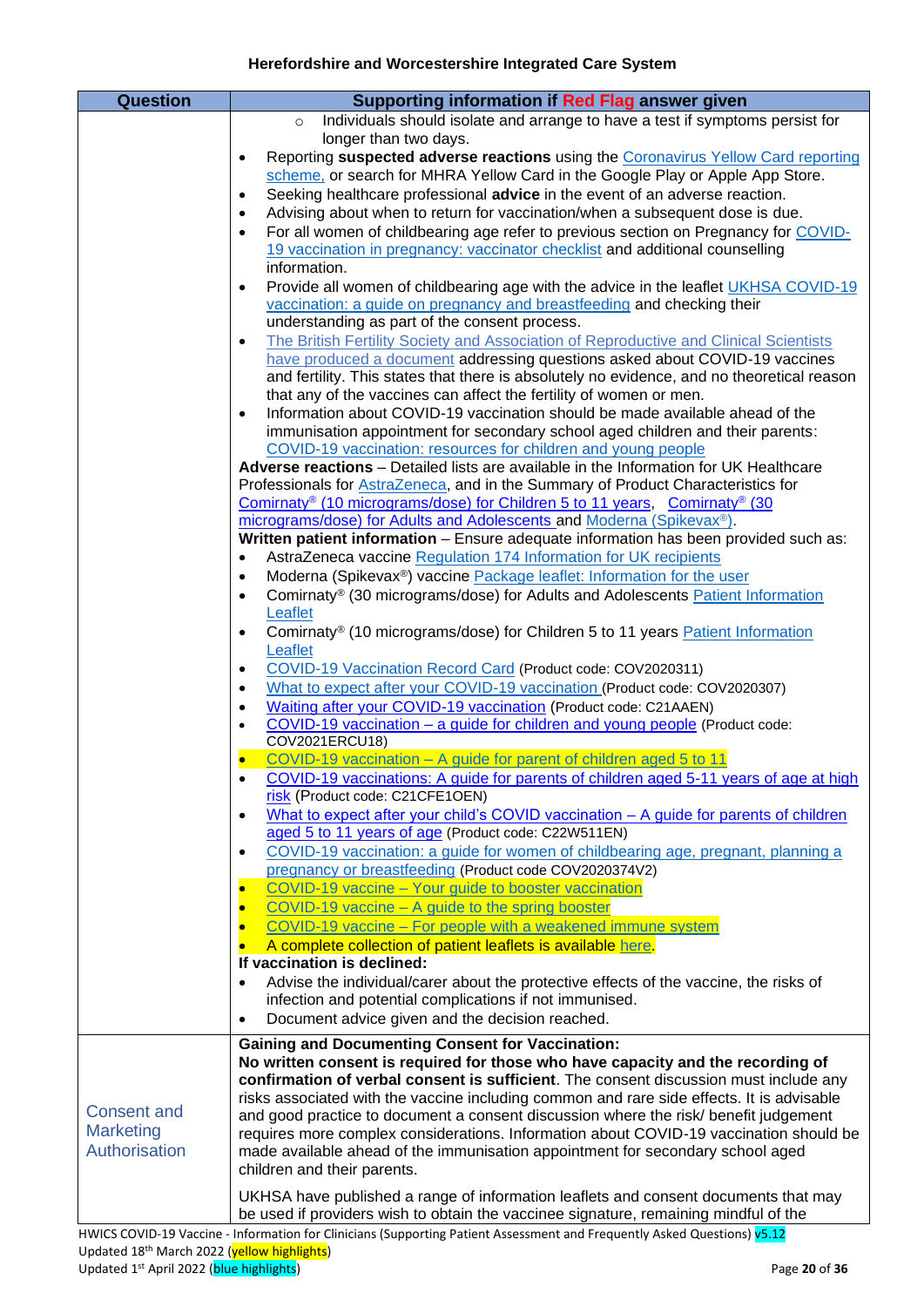| <b>Question</b> |                                                                                                                                                                                                                                                                                                                                                                                                                                                                                                                                                                                                                                                                                                                                                                         |
|-----------------|-------------------------------------------------------------------------------------------------------------------------------------------------------------------------------------------------------------------------------------------------------------------------------------------------------------------------------------------------------------------------------------------------------------------------------------------------------------------------------------------------------------------------------------------------------------------------------------------------------------------------------------------------------------------------------------------------------------------------------------------------------------------------|
|                 | Supporting information if Red Flag answer given<br>balance of risks of creating additional paper records, including information governance and<br>infection prevention and control.                                                                                                                                                                                                                                                                                                                                                                                                                                                                                                                                                                                     |
|                 | Where a person lacks capacity, clear documentation must be in place to evidence<br>that either:                                                                                                                                                                                                                                                                                                                                                                                                                                                                                                                                                                                                                                                                         |
|                 | A Lasting Power of Attorney (Health and Welfare) has been consulted to provide or<br>withhold consent                                                                                                                                                                                                                                                                                                                                                                                                                                                                                                                                                                                                                                                                   |
|                 | A decision has been made to give or withhold the vaccine in the best interests<br>of the person                                                                                                                                                                                                                                                                                                                                                                                                                                                                                                                                                                                                                                                                         |
|                 | Administration of the COVID-19 vaccine without verbally establishing informed consent, or<br>in the absence of a documented best interest decision, is a breach of expected good<br>practice and is a reportable incident.                                                                                                                                                                                                                                                                                                                                                                                                                                                                                                                                              |
|                 | Consent forms, leaflets and letters to support the review and documentation of decisions<br>are available from UKHSA.                                                                                                                                                                                                                                                                                                                                                                                                                                                                                                                                                                                                                                                   |
|                 | Additional guidance and resource links are available in the Green Book, Chapter 2<br>'Consent', which includes advice for gaining and documenting consent for vaccinating<br>those who lack capacity, young people, those under 16 years of age who may be Gillick<br>competent and for children.                                                                                                                                                                                                                                                                                                                                                                                                                                                                       |
|                 | Consent for use of AstraZeneca in patients under 40 years with no additional risk                                                                                                                                                                                                                                                                                                                                                                                                                                                                                                                                                                                                                                                                                       |
|                 | factors for COVID-19:<br>If, in the absence of a suitable alternative*, following a conversation with a clinician,<br>the risk vs benefit of immediate vaccination with AstraZeneca vaccine is clinically<br>favourable, vaccination can proceed. However, it is essential that informed consent is<br>given and carefully documented. Healthcare professionals should document that a full<br>conversation has been had with the patient and they have been provided with<br>sufficient information for them to give informed consent to vaccination.<br>*This is defined as availability across the counties of Herefordshire and                                                                                                                                     |
|                 | Worcestershire and does not apply to individual sites.                                                                                                                                                                                                                                                                                                                                                                                                                                                                                                                                                                                                                                                                                                                  |
|                 | For further details see section above: Major venous and/or arterial thrombosis with<br>$\circ$<br>thrombocytopenia including Heparin Induced Thrombocytopenia (HITT/HIT type 2)                                                                                                                                                                                                                                                                                                                                                                                                                                                                                                                                                                                         |
|                 | <b>Marketing Authorisation</b><br>As part of the consent process, healthcare professionals must inform the individual/carer<br>the following as appropriate:                                                                                                                                                                                                                                                                                                                                                                                                                                                                                                                                                                                                            |
|                 | AstraZeneca (brand name Vaxzevria <sup>®</sup> ) vaccine now has conditional marketing<br>authorisation (CMA), (Regulatory approval of Vaxzevria <sup>®</sup> (previously COVID-19 Vaccine<br>AstraZeneca))                                                                                                                                                                                                                                                                                                                                                                                                                                                                                                                                                             |
|                 | <b>First and Second Doses</b><br>Authorisation is for individuals 18 years of age and older when administered as a                                                                                                                                                                                                                                                                                                                                                                                                                                                                                                                                                                                                                                                      |
|                 | $\circ$<br>two dose course, with the second dose being administered between 4 and 12<br>weeks after the first dose.                                                                                                                                                                                                                                                                                                                                                                                                                                                                                                                                                                                                                                                     |
|                 | For both Vaxzevria® and AstraZeneca (Reg 174) a primary course using two<br>$\circ$<br>different vaccine brands would be off label (but 'off label' use is supported by                                                                                                                                                                                                                                                                                                                                                                                                                                                                                                                                                                                                 |
|                 | national guidance).<br><b>Third Primary and Booster</b>                                                                                                                                                                                                                                                                                                                                                                                                                                                                                                                                                                                                                                                                                                                 |
|                 | Reg 174 authorisation states a third dose of COVID 19 Vaccine AstraZeneca may<br>$\circ$<br>be administered at least 8 weeks after the second dose of COVID 19 Vaccine<br>AstraZeneca when the potential benefits outweigh any potential risks.<br>Vaxzevria® authorisation (SPC) states a booster dose (third dose) may be given<br>$\circ$<br>to individuals who previously received a 2 dose primary vaccination course with<br>Vaxzevria. The third dose may be administered at least 6 months after completing<br>the primary vaccination course. The decision when and for whom to implement a<br>third dose of Vaxzevria should be made based on available vaccine effectiveness<br>data, taking into account limited safety data. Therefore, booster doses at 3 |
|                 | months are off label (but 'off label' use is supported by national guidance).<br>Comirnaty® (30 micrograms/dose) for Adults and Adolescents has a conditional                                                                                                                                                                                                                                                                                                                                                                                                                                                                                                                                                                                                           |
|                 | marketing authorisation (CMA), (Regulatory approval of Pfizer-BioNTech vaccine for<br><b>COVID-19):</b>                                                                                                                                                                                                                                                                                                                                                                                                                                                                                                                                                                                                                                                                 |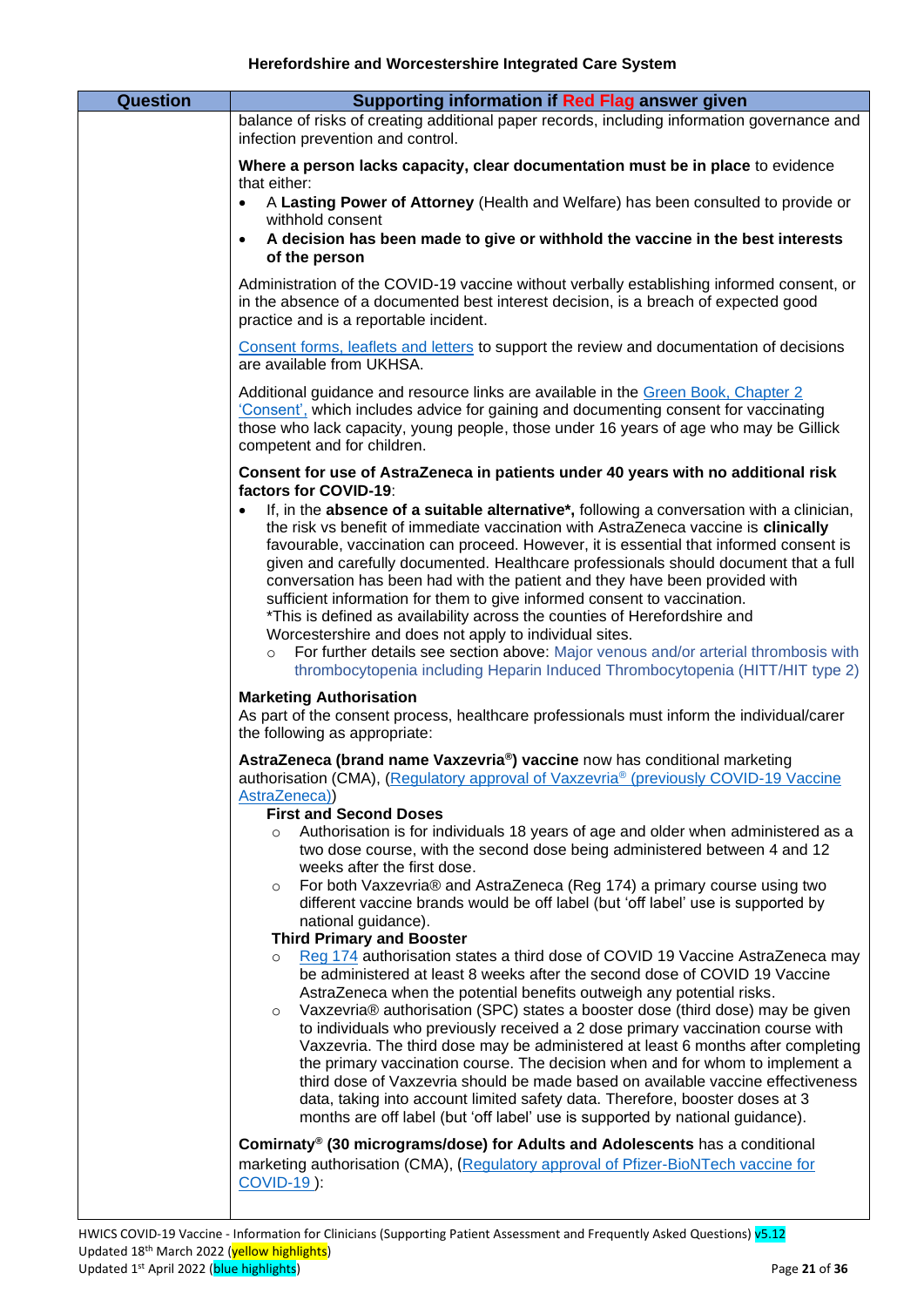| <b>Question</b> | Supporting information if Red Flag answer given                                                                                                                   |
|-----------------|-------------------------------------------------------------------------------------------------------------------------------------------------------------------|
|                 | <b>First and Second Doses</b>                                                                                                                                     |
|                 | It is recommended to administer the second dose 3 weeks after the first dose; this<br>$\circ$                                                                     |
|                 | means that administration beyond 3 weeks constitutes "off-label" use.                                                                                             |
|                 | A primary course using two different vaccine brands would be off label (but 'off<br>$\circ$                                                                       |
|                 | label' use is supported by national guidance).                                                                                                                    |
|                 | <b>Third Primary and Booster Doses</b>                                                                                                                            |
|                 | A booster dose (third dose) of Comirnaty may be administered at least 6 months<br>$\circ$                                                                         |
|                 | after the second dose in individuals 18 years of age and older; therefore early<br>boosters and boosters in under 18yrs remains off label (but 'off label' use is |
|                 | supported by <b>MHRA</b> statement)                                                                                                                               |
|                 | For severely immunocompromised people aged 12 years and older, a third dose<br>$\circ$                                                                            |
|                 | may be given at least 28 days after the second dose to individuals who are                                                                                        |
|                 | severely immunocompromised.                                                                                                                                       |
|                 | <b>Allergy</b>                                                                                                                                                    |
|                 | Close observation for at least 15 minutes is recommended following vaccination.<br>$\circ$                                                                        |
|                 | Therefore, suspension of the 15 min observation period would be considered, to                                                                                    |
|                 | be off label, (but 'off label' use is supported by national guidance).                                                                                            |
|                 | Comirnaty <sup>®</sup> (10 micrograms/dose) for Children 5 to 11 years vaccine has a conditional                                                                  |
|                 | marketing authorisation (CMA). SPC COVID-19 Vaccine Pfizer-BioNTech 10                                                                                            |
|                 | micrograms/dose                                                                                                                                                   |
|                 | <b>First and Second Doses</b>                                                                                                                                     |
|                 | Authorised for individuals 5 to 11 years of age. It recommends administration of<br>$\circ$                                                                       |
|                 | the second dose 3 weeks after the first dose; this means that administration                                                                                      |
|                 | beyond 3 weeks, in accordance with national policy, constitutes "off-label" use.                                                                                  |
|                 | A primary course using two different vaccine brands would be off label (but 'off<br>$\circ$                                                                       |
|                 | label' may be supported by national guidance if clinically appropriate).<br><b>Third Primary and Booster Doses</b>                                                |
|                 | Authorised for severely immunocompromised people aged 5 years and older, a<br>$\circ$                                                                             |
|                 | third dose may be given at least 28 days after the second dose to individuals who                                                                                 |
|                 | are severely immunocompromised.                                                                                                                                   |
|                 | Booster doses are not included in the SPC<br>$\circ$                                                                                                              |
|                 | <b>Allergy</b>                                                                                                                                                    |
|                 | Close observation for at least 15 minutes is recommended following vaccination.<br>$\circ$                                                                        |
|                 | Therefore, suspension of the 15 min observation period would be considered to                                                                                     |
|                 | be off label, (but 'off label' use is supported by national guidance).                                                                                            |
|                 | Moderna (brand name Spikevax <sup>®</sup> ) vaccine has a conditional marketing authorisation                                                                     |
|                 | (Regulatory approval of COVID-19 Vaccine Moderna).                                                                                                                |
|                 | <b>First and Second Doses</b>                                                                                                                                     |
|                 | For individuals 12 years of age and older, administered as a course of two doses<br>$\circ$                                                                       |
|                 | (100 microgram), with the second dose administered 28 days after the first. Where                                                                                 |
|                 | the second dose is administered beyond 4 weeks, or a primary course using two                                                                                     |
|                 | different vaccine brands is administered, use would be considered off label (but<br>'off label' use is supported by national guidance).                           |
|                 | <b>Third Primary</b>                                                                                                                                              |
|                 | For individuals 12 years and older a third dose (100 micrograms) may be given at<br>$\circ$                                                                       |
|                 | least 28 days after the second dose to individuals who are severely                                                                                               |
|                 | immunocompromised                                                                                                                                                 |
|                 | <b>Booster Doses</b>                                                                                                                                              |
|                 | For individuals 18 years of age and older, a booster dose (50 micrograms, half<br>$\circ$                                                                         |
|                 | the primary dose) may be administered at least 6 months after the second dose;                                                                                    |
|                 | therefore early boosters and boosters in under 18yrs remains off label (but 'off                                                                                  |
|                 | label' use is supported by <b>MHRA</b> statement)                                                                                                                 |
|                 | <b>Allergy</b><br>The SPC states 'close observation for at least 15 minutes is recommended                                                                        |
|                 | $\circ$<br>following vaccination'. Therefore, suspension of the 15 min observation period                                                                         |
|                 | would be considered off label (but 'off label' use is supported by national                                                                                       |
|                 | guidance).                                                                                                                                                        |
|                 | Note:                                                                                                                                                             |
|                 | Use outside of the conditional marketing authorisation is considered 'off label',<br>$\bullet$                                                                    |
|                 | however it maybe in accordance with national guidance.                                                                                                            |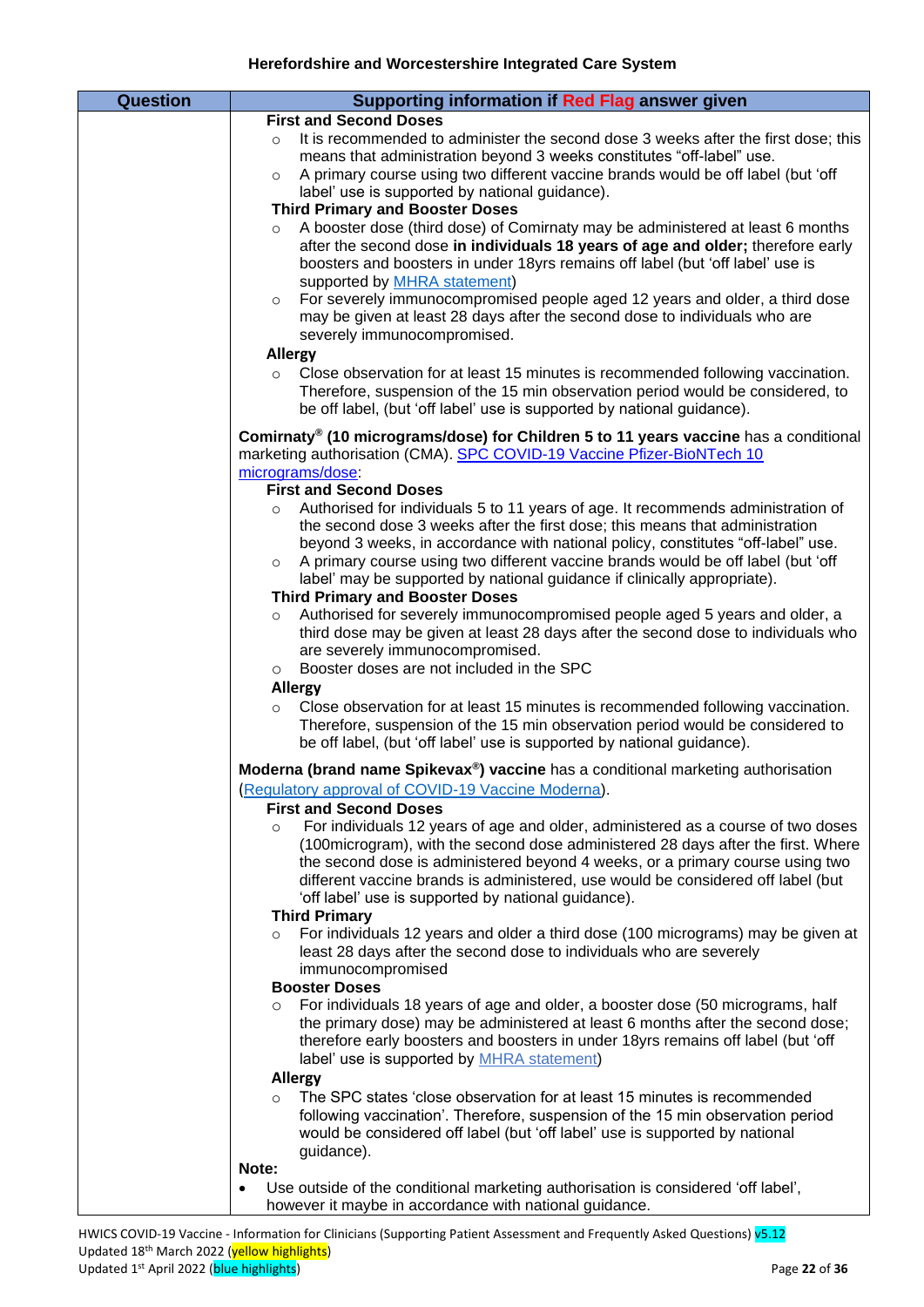<span id="page-22-1"></span><span id="page-22-0"></span>

| <b>Question</b>                         | Supporting information if Red Flag answer given                                                                                                                                                                                                                                                                                                                                                                                                                                                                                                                                                                                                                                                                                                                                                                                                                                                                                                                                                                                                                                                                                                                                                                                                                                                                                                                                                                                                                                                                                                                                                                                                                                                                                                                                                                                                                                                                                                                                                                                                                                                                                                                               |
|-----------------------------------------|-------------------------------------------------------------------------------------------------------------------------------------------------------------------------------------------------------------------------------------------------------------------------------------------------------------------------------------------------------------------------------------------------------------------------------------------------------------------------------------------------------------------------------------------------------------------------------------------------------------------------------------------------------------------------------------------------------------------------------------------------------------------------------------------------------------------------------------------------------------------------------------------------------------------------------------------------------------------------------------------------------------------------------------------------------------------------------------------------------------------------------------------------------------------------------------------------------------------------------------------------------------------------------------------------------------------------------------------------------------------------------------------------------------------------------------------------------------------------------------------------------------------------------------------------------------------------------------------------------------------------------------------------------------------------------------------------------------------------------------------------------------------------------------------------------------------------------------------------------------------------------------------------------------------------------------------------------------------------------------------------------------------------------------------------------------------------------------------------------------------------------------------------------------------------------|
|                                         | Some AstraZeneca vaccine currently in the system remains authorised for temporary<br>$\bullet$<br>supply in the UK by the Medicines & Healthcare products Regulatory Agency (MHRA)<br>under regulation 174 and 174A of HMR 2012; and use is considered 'off label',<br>although it is being offered in accordance with national guidance.<br>Vaccine authorised under the CMA will be a brand-named product and will be<br>$\bullet$<br>distinguishable from the regulation 174 authorised product.<br>In accordance with the UK Statutory Instrument 2020 No. 1125, The Human<br>$\bullet$<br>Medicines (Coronavirus and Influenza) (Amendment) Regulations 2020, a PGD or NP<br>may be used to supply and/or administer a medicine authorised under regulation 174.                                                                                                                                                                                                                                                                                                                                                                                                                                                                                                                                                                                                                                                                                                                                                                                                                                                                                                                                                                                                                                                                                                                                                                                                                                                                                                                                                                                                         |
| <b>Observation</b>                      | Temporary Suspension of 15min Wait Following Vaccination with a mRNA Vaccine<br>In response to the Omicron variant, there has been a temporary suspension of the 15min<br>period of observation following vaccination with a mRNA vaccine in individuals without a<br>history of allergy. Individuals should be:<br>Observed for any immediate reactions whilst they are receiving any verbal post<br>$\circ$<br>vaccination information and exiting the centre<br>Informed of signs and symptoms of anaphylaxis and how to access immediate<br>$\circ$<br>healthcare advice in the event of displaying any symptoms. Advice leaflet Waiting<br>after your COVID-19 vaccination is available.<br>In some settings, for example domiciliary vaccination, it may be appropriate for a<br>$\bullet$<br>responsible adult to be present for at least 15 minutes after vaccination.<br>No specific management is required for patients with a family history of allergies.<br>$\bullet$<br>See the Allergy section of this document for additional observation requirements for<br>$\bullet$<br>people with a history of allergy.<br>Individuals with non-allergic reactions (vasovagal episodes, non-urticarial skin reaction<br>$\bullet$<br>or non-specific symptoms) to the first dose of a COVID-19 vaccine can receive the<br>second dose of vaccine in any vaccination setting. Observation for 15 minutes is<br>recommended.<br>As fainting can occur following vaccination, all those vaccinated with any of the<br>$\bullet$<br>COVID-19 vaccines should not drive for 15 minutes after vaccination.<br>Incidents occurring should follow the Vaccination Incident Management SOP<br>$\bullet$<br>Document any adverse reactions in the individual's record and inform individual's GP.<br>$\bullet$<br>Report via the Coronavirus Yellow Card reporting scheme<br>$\bullet$<br>The Green Book Chapter 14a and Chapter 8 provide further details regarding the<br>$\bullet$<br>clinical features of reactions to be reported as 'anaphylaxis'. Allergic reactions that do<br>not include the clinical features of anaphylaxis should be reported as 'allergic reaction'. |
| <b>Second Dose</b><br><b>Scheduling</b> | Section 1: COVID-19 Vaccine: Dose Schedule Summary provides a quick reference<br>guide to dosing schedules for all eligible age cohorts.<br>JCVI recommends a minimum interval of eight weeks between doses of all the<br>available COVID-19 vaccines where a two-dose primary schedule is used for adults<br>and for children and young people in a risk group (cohorts 1, 2, 4 and 6).<br>Young people aged 5 to 17 years, not in a risk group (cohorts 1, 2, 4 and 6),<br>۰<br>should be offered a second dose of age appropriate Comirnaty® vaccine at 12 weeks<br>or more following the first vaccine dose.<br>For individuals in a risk group (cohorts 1, 2, 4 and 6) and all those 18 years and over,<br>۰<br>second dose vaccinations should not be offered earlier than eight weeks.<br>For information on management of individuals with history of recent COVID-19<br>$\bullet$<br>infection see section above Recent COVID symptoms, asymptomatic with COVID<br>positive PCR test result or currently required to self-isolate?<br>For both adenovirus vector and mRNA vaccines, there is evidence of better immune<br>$\bullet$<br>response and/or protection where longer intervals between doses are used.<br>In advance of commencing immunosuppressive interventions, the Green Book advises<br>$\bullet$<br>that the second vaccination may be administered at the recommended minimum<br>interval for that vaccine or as soon as possible (see Immunocompromised or<br>Receiving Immunosuppressive Therapy section above).<br>All PGDs and NPs for available COVID-19 vaccines cover the administration of the<br>$\bullet$<br>second dose at any interval beyond the vaccine specific minimum required.<br>(AstraZeneca 28 days, Moderna 28 days, Comirnaty® vaccines 21 days).<br>See 'Consent and Marketing Authorisation' section above for details regarding 'off<br>$\bullet$<br>label' use.                                                                                                                                                                                                                                                         |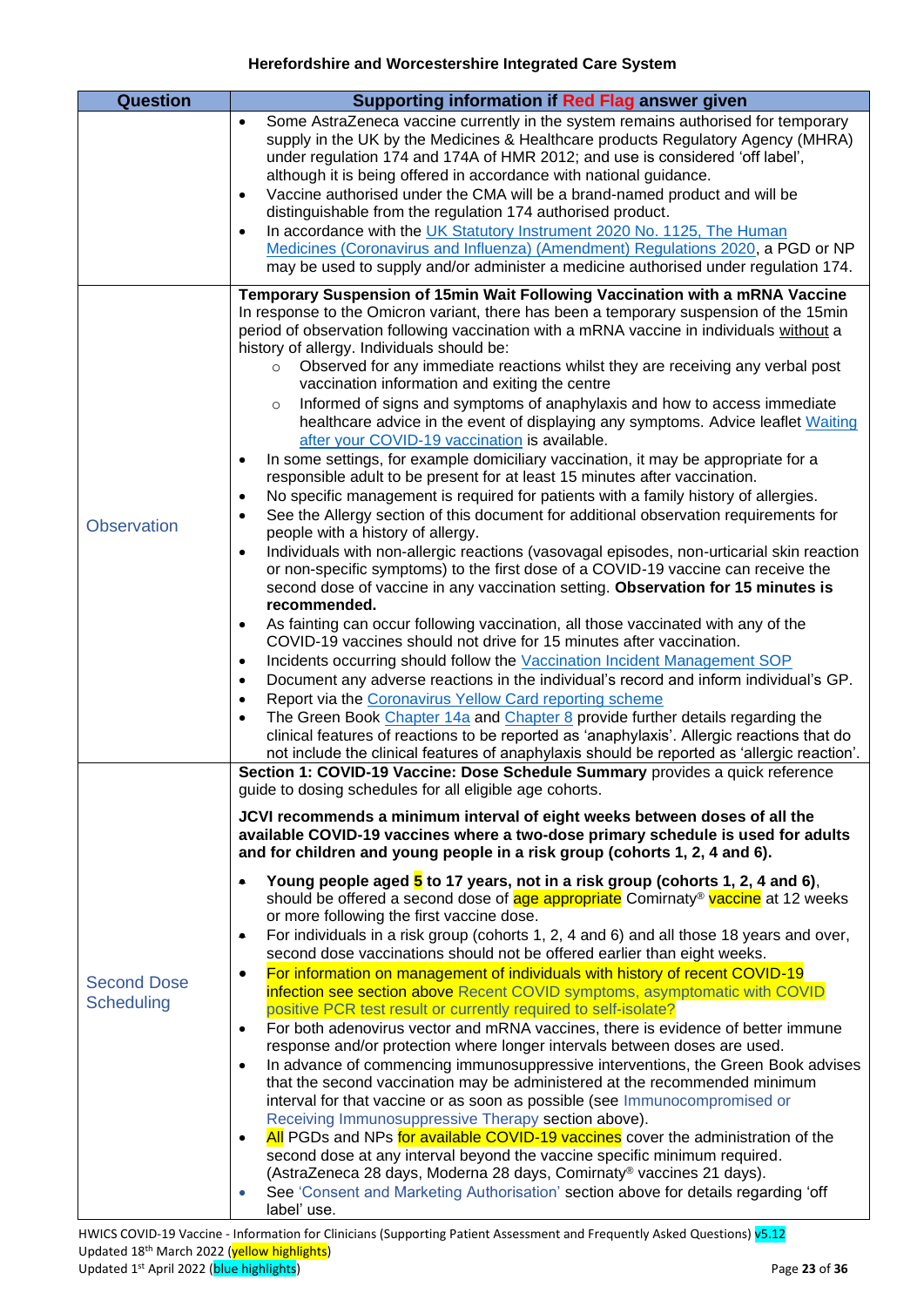<span id="page-23-0"></span>

| <b>Question</b>                     | Supporting information if Red Flag answer given                                                                                                                                                                                                                                                                                                                                                                                                          |
|-------------------------------------|----------------------------------------------------------------------------------------------------------------------------------------------------------------------------------------------------------------------------------------------------------------------------------------------------------------------------------------------------------------------------------------------------------------------------------------------------------|
|                                     | Points to consider for 2 <sup>nd</sup> doses:                                                                                                                                                                                                                                                                                                                                                                                                            |
|                                     | Children aged 12 years in school year 7<br>Further national operational guidance will be provided to support vaccination of 12<br>year olds in school year 7 with Comirnaty® (10 micrograms/dose) for Children 5 to                                                                                                                                                                                                                                      |
|                                     | 11 years. This change is not expected to be implemented until late April 2022.<br>The NP and PGD for Comirnaty® 10micrograms/dose for Children 5 to 11 years may<br>$\bullet$                                                                                                                                                                                                                                                                            |
|                                     | be used for individuals aged:<br>5 to 11 years, not in a risk group (one-off programme)<br>$\circ$<br>5-11 years in a risk group                                                                                                                                                                                                                                                                                                                         |
|                                     | 12 years and in school year 7<br>12 years who commenced, but did not complete a primary course, with<br>$\circ$<br>Comirnaty® (10 micrograms/dose) for children 5 to 11 years                                                                                                                                                                                                                                                                            |
|                                     | 12 years who commenced, but did not complete a primary course, with a<br>$\circ$<br>fractional 10 microgram dose of Comirnaty® (30 micrograms/dose) for adults and<br>adolescents                                                                                                                                                                                                                                                                        |
|                                     | Evidence suggests that those who receive mixed schedules, including mRNA and<br>$\bullet$<br>adenovirus vectored vaccines make a good immune response, although rates of side<br>effects with a heterologous second dose are higher.                                                                                                                                                                                                                     |
|                                     | Accumulating evidence supports the use of heterologous schedules for primary<br>$\bullet$<br>immunisation.                                                                                                                                                                                                                                                                                                                                               |
|                                     | For individuals, over 18 years, who started the schedule and who attend for<br>$\bullet$<br>vaccination where the same vaccine is not available or suitable, or if the first<br>product received is unknown or not available, one dose of the locally available<br>product should be given to complete the primary course. This is covered by                                                                                                            |
|                                     | current PGDs and NPs for all available vaccines.                                                                                                                                                                                                                                                                                                                                                                                                         |
|                                     | Young people aged 16-17 years who received a first dose of AstraZeneca may<br>$\bullet$<br>complete with the same vaccine or with Comirnaty® (30 micrograms/dose) for Adults<br>and Adolescents.                                                                                                                                                                                                                                                         |
|                                     | Individuals who experienced severe expected reactions after a first dose of<br>$\bullet$<br>AstraZeneca or mRNA vaccines should be informed about the higher rate of such<br>reactions when they receive a second dose of an alternate vaccine.                                                                                                                                                                                                          |
|                                     | It is important that clinical assessment of individuals for second doses should be as<br>$\bullet$<br>thorough as for first doses and include questions regarding any adverse drug<br>reactions following dose one.                                                                                                                                                                                                                                      |
|                                     | Only individuals about to start an intervention that will result in them becoming high<br>$\bullet$<br>risk should have their second dose brought forward ahead of the National Policy<br>schedule.                                                                                                                                                                                                                                                      |
|                                     | NHSE COVID-19 vaccination programme: FAQs on second doses provides further<br>$\bullet$<br>information.                                                                                                                                                                                                                                                                                                                                                  |
|                                     | Section 1: COVID-19 Vaccine: Dose Schedule Summary provides a quick reference<br>guide to dosing schedules for all eligible age cohorts.                                                                                                                                                                                                                                                                                                                 |
|                                     | HWICS Action Notice: Arrangements for Access to a Third Primary COVID-19 Vaccine Dose<br>provides details of the local arrangements for identifying and vaccinating local patients.                                                                                                                                                                                                                                                                      |
|                                     | JCVI advises that a third vaccine dose be offered to individuals aged 5 years and over<br>who had severe immunosuppression in proximity to their first or second COVID-19 doses<br>in the primary schedule. Criteria for a third dose of COVID-19 vaccine are available in the<br>Green Book Chapter 14a (Box 1 for those aged 12 years and above, Box 2 for children 5-<br>11 years) more operational guidance is available in the local action notice. |
| <b>Third Primary</b><br><b>Dose</b> | <b>Vaccine Choice for Third Primary Dose:</b>                                                                                                                                                                                                                                                                                                                                                                                                            |
|                                     | 1. Young people aged 5 to 17 years should be offered a dose of age appropriate<br>Comirnaty <sup>®</sup> vaccine<br>For those aged 18 years and over $-$ mRNA vaccines (Comirnaty® (30<br>2.                                                                                                                                                                                                                                                             |
|                                     | micrograms/dose) for Adults and Adolescents or Moderna) are preferred.<br>AstraZeneca Vaxzevria® vaccine can be considered for individuals who have received                                                                                                                                                                                                                                                                                             |
|                                     | this vaccine previously where this would facilitate delivery. In exceptional                                                                                                                                                                                                                                                                                                                                                                             |
|                                     | circumstances, persons who received a mRNA COVID-19 vaccine previously may be<br>offered a third primary dose of AstraZeneca Vaxzevria® vaccine, but only following a                                                                                                                                                                                                                                                                                    |
|                                     | decision by a health professional on a case-by-case, individualised basis, taking in to<br>account relevant contraindications and cautions.                                                                                                                                                                                                                                                                                                              |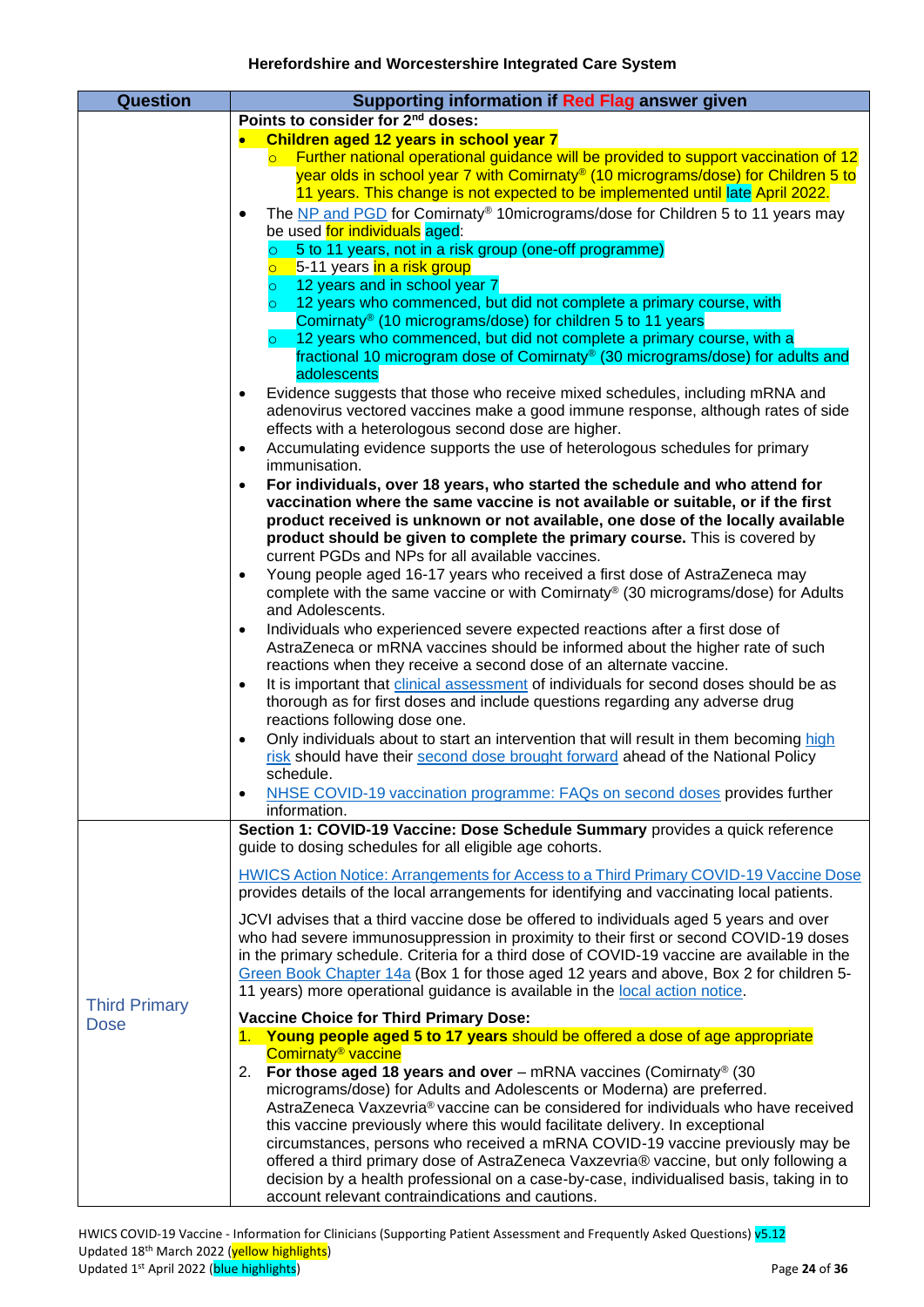<span id="page-24-0"></span>

| <b>Question</b>                                                                                                        | Supporting information if Red Flag answer given                                                                                                                                                                                                                                                                                                                                                                                                                                                                                                                                                                                                                                                                                                                                                                                                                                                                                                                                                                                                                                                                                                                                                                                                                                                                                                                                                                                                                                                                                                                                                                                                                                                                                                                                                                                                                                                                                                                                                                                                                                                                                                                                                                                                                                                                                                                                                                                                                                                                                                       |
|------------------------------------------------------------------------------------------------------------------------|-------------------------------------------------------------------------------------------------------------------------------------------------------------------------------------------------------------------------------------------------------------------------------------------------------------------------------------------------------------------------------------------------------------------------------------------------------------------------------------------------------------------------------------------------------------------------------------------------------------------------------------------------------------------------------------------------------------------------------------------------------------------------------------------------------------------------------------------------------------------------------------------------------------------------------------------------------------------------------------------------------------------------------------------------------------------------------------------------------------------------------------------------------------------------------------------------------------------------------------------------------------------------------------------------------------------------------------------------------------------------------------------------------------------------------------------------------------------------------------------------------------------------------------------------------------------------------------------------------------------------------------------------------------------------------------------------------------------------------------------------------------------------------------------------------------------------------------------------------------------------------------------------------------------------------------------------------------------------------------------------------------------------------------------------------------------------------------------------------------------------------------------------------------------------------------------------------------------------------------------------------------------------------------------------------------------------------------------------------------------------------------------------------------------------------------------------------------------------------------------------------------------------------------------------------|
|                                                                                                                        | <b>Third Dose Timing Schedule:</b><br>The third primary dose should ideally be given at least 8 weeks after the second dose, with<br>special attention paid to current or planned immunosuppressive therapies guided by the<br>following principles:<br>1. Where possible, the third primary dose should be delayed until 2 weeks after the<br>period of immunosuppression, in addition to the time period for clearance of the<br>therapeutic agent<br>If not possible, consideration should be given to vaccination during a treatment<br>2.<br>'holiday' or when the degree of immunosuppression is at a minimum. Advice for<br>patients on chemotherapy is available from the UK Chemotherapy Board.<br>Notes:<br>Most individuals whose immunosuppression commenced at least two weeks after the<br>$\bullet$<br>second dose of vaccination do not require an additional primary vaccination at this<br>stage. Although specialist advice may need to be sought for the 5-11 years cohort.<br>The decision on the timing of the third dose should be undertaken by the specialist<br>$\bullet$<br>involved in the care of the patient. In general, vaccines administered during periods of<br>minimum immunosuppression (where possible) are more likely to generate better<br>immune responses.<br>Individuals who had received brief immunosuppression (12 years and older: ≤40mg<br>$\bullet$<br>prednisolone per day, 5-11 years: ≤2mg/kg prednisolone per day) for an acute episode<br>(for example, asthma / COPD / COVID-19) and individuals on replacement<br>corticosteroids for adrenal insufficiency are not considered severely<br>immunosuppressed sufficient to have prevented response to the primary vaccination.<br>The current PGDs and NPs for all available COVID-19 vaccines include third<br>$\bullet$<br>primary doses.<br>Children aged 12 years in school year 7<br>$\bullet$<br>$\circ$ Further national operational guidance will be provided to support vaccination of 12<br>year olds in school year 7 with Comirnaty <sup>®</sup> (10 micrograms/dose) for Children 5 to<br>11 years. This change is not expected to be implemented until late April 2022.<br>See 'Consent and Marketing Authorisation' section above for details regarding 'off<br>$\bullet$<br>label' use.<br>It is important that clinical assessment of individuals for third primary doses should be<br>$\bullet$<br>as thorough as for earlier doses and include questions regarding any adverse drug<br>reactions following previous doses. |
| <b>Booster</b><br>Vaccine<br>Programme<br>including<br><b>Winter</b><br>2021/22 and<br><b>Spring 2022</b><br>Campaigns | Section 1: COVID-19 Vaccine: Dose Schedule Summary provides a quick reference<br>guide to dosing schedules for all eligible age cohorts.<br><b>Vaccine Choice for Booster Dose:</b><br>Children and young people aged 12 to 17 years - Should be offered a booster dose<br>of Comirnaty® (30 micrograms/dose) for Adults and Adolescents.<br><b>Adults 18 years and over -</b> Comirnaty® (30 micrograms/dose) for Adults and<br>$\bullet$<br>Adolescents or a half dose (50 micrograms) of the Moderna (Spikevax®) vaccine<br>should be offered as a booster dose irrespective of which product was used in the<br>primary schedule.<br>Notes:<br>Children aged 12 years in school year 7<br>$\bullet$<br>$\circ$ Further national operational guidance will be provided to support vaccination of 12<br>year olds in school year 7 with Comirnaty <sup>®</sup> (10 micrograms/dose) for Children 5 to<br>11 years. This change is not expected to be implemented until late April 2022.<br>Where mRNA vaccines are clinically contraindicated AstraZeneca vaccine may be<br>$\bullet$<br>considered for those who received at least one dose of this vaccine previously.<br>In exceptional circumstances, persons aged 40 years or over who received a mRNA<br>$\bullet$<br>COVID-19 vaccine previously may be offered a booster dose of AstraZeneca<br>Vaxzevria® vaccine following a decision by a health professional on a case-by case<br>basis.<br>Winter 2021/22 Booster Programme<br>The following cohorts should be offered a COVID-19 booster vaccine. This includes:<br>those living in residential care homes for older adults<br>$\bullet$<br>all adults aged 16 years or over<br>٠<br>frontline health and social care workers                                                                                                                                                                                                                                                                                                                                                                                                                                                                                                                                                                                                                                                                                                                                                                                                         |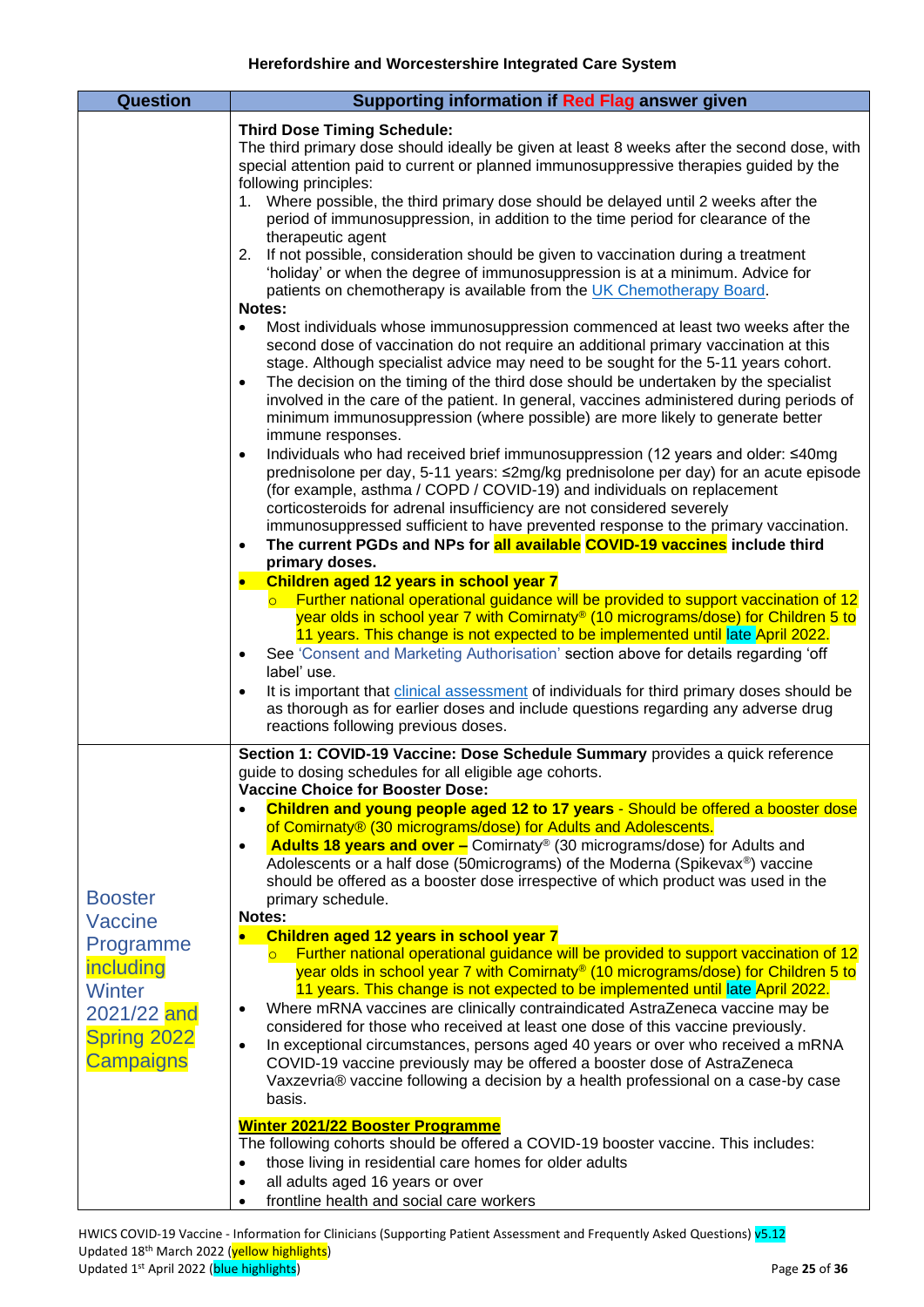| <b>Question</b> | Supporting information if Red Flag answer given                                                                                                                                                                                                                                                                                                                                                                                                                                                                                                            |
|-----------------|------------------------------------------------------------------------------------------------------------------------------------------------------------------------------------------------------------------------------------------------------------------------------------------------------------------------------------------------------------------------------------------------------------------------------------------------------------------------------------------------------------------------------------------------------------|
|                 | all those aged 12 to 49 years with underlying health conditions, including pregnancy,<br>$\bullet$<br>that put them at higher risk of severe COVID-19 (as set out in tables 3 and 4 of<br>the Green Book),<br>all carers aged 16 years and above<br>٠<br>all those aged 12 years and above who are household contacts of immunosuppressed<br>$\bullet$<br>individuals of any age (as set out in the Green Book)                                                                                                                                            |
|                 | Operational flexibility should permit boosting of all adults, regardless of age, in certain<br>closed settings or in populations such as those experiencing homelessness.                                                                                                                                                                                                                                                                                                                                                                                  |
|                 | Timing of Winter Booster Vaccination:<br>The booster vaccine dose should not be given within 3 months of completion of the<br>primary vaccine course. Three months is reasonably defined as 12 weeks (84 days).<br>Following the emergence of the Omicron variant, the booster deployment has been<br>$\bullet$<br>accelerated in order of age and risk status. Individuals aged over 50 years and in risk<br>groups should now be offered booster vaccination, followed by those aged 49 years<br>and below who are not at risk, in descending age order. |
|                 | Spring Booster Campaign 2022 - Delivery from 21 <sup>st</sup> March 2022                                                                                                                                                                                                                                                                                                                                                                                                                                                                                   |
|                 | The following cohorts are eligible for a booster dose irrespective of how many doses they                                                                                                                                                                                                                                                                                                                                                                                                                                                                  |
|                 | have previously received:                                                                                                                                                                                                                                                                                                                                                                                                                                                                                                                                  |
|                 | adults aged 75 years and over<br>$\bullet$<br>residents in a care home for older adults,                                                                                                                                                                                                                                                                                                                                                                                                                                                                   |
|                 | $\bullet$<br>individuals aged 12 years and over who are immunosuppressed (as defined in the                                                                                                                                                                                                                                                                                                                                                                                                                                                                |
|                 | Green Book tables 3 or 4)                                                                                                                                                                                                                                                                                                                                                                                                                                                                                                                                  |
|                 | <b>Timing of Spring Booster Vaccination:</b>                                                                                                                                                                                                                                                                                                                                                                                                                                                                                                               |
|                 | Vaccination should ideally be offered around six months from any previous dose.<br>$\bullet$<br>Operational flexibility may be used to maximise uptake providing there is at least<br>$\bullet$<br>three months from the previous dose.                                                                                                                                                                                                                                                                                                                    |
|                 | Individuals in care homes or housebound patients may be offered a booster<br>$\overline{\circ}$<br>alongside other residents.<br>All eligible people should be offered a booster during the spring campaign<br>$\circ$                                                                                                                                                                                                                                                                                                                                     |
|                 | providing there is at least three months from the previous dose.                                                                                                                                                                                                                                                                                                                                                                                                                                                                                           |
|                 | An additional dose is not then recommended before the autumn.<br>$\circ$                                                                                                                                                                                                                                                                                                                                                                                                                                                                                   |
|                 | Notes:                                                                                                                                                                                                                                                                                                                                                                                                                                                                                                                                                     |
|                 | Pregnancy (all stages) is now considered a clinical risk factor for severe COVID-19                                                                                                                                                                                                                                                                                                                                                                                                                                                                        |
|                 | infection. All pregnant women should now be offered COVID-19 vaccination in line                                                                                                                                                                                                                                                                                                                                                                                                                                                                           |
|                 | with <b>clinical and</b> other risk groups, this includes booster vaccinations.<br>The current PGDs and NPs for Comirnaty® (30 micrograms/dose) for Adults and<br>$\bullet$                                                                                                                                                                                                                                                                                                                                                                                |
|                 | Adolescents, AstraZeneca and Moderna vaccines include booster vaccination at                                                                                                                                                                                                                                                                                                                                                                                                                                                                               |
|                 | a minimum interval of three months from the previous dose (this includes those                                                                                                                                                                                                                                                                                                                                                                                                                                                                             |
|                 | individuals who have received a three dose primary course).                                                                                                                                                                                                                                                                                                                                                                                                                                                                                                |
|                 | Note:                                                                                                                                                                                                                                                                                                                                                                                                                                                                                                                                                      |
|                 | PGDs and NPs can be used to vaccinate from 12 weeks (84 days).<br>$\circ$<br>The AstraZeneca vaccine PGD and NP includes boosters only where mRNA                                                                                                                                                                                                                                                                                                                                                                                                          |
|                 | $\overline{\circ}$<br>vaccines are clinically contra-indicated, and the individual has received at least                                                                                                                                                                                                                                                                                                                                                                                                                                                   |
|                 | one dose of AstraZeneca previously.                                                                                                                                                                                                                                                                                                                                                                                                                                                                                                                        |
|                 | See 'Consent and Marketing Authorisation' section above for details regarding 'off<br>$\bullet$<br>label' use.                                                                                                                                                                                                                                                                                                                                                                                                                                             |
|                 | It is important that <i>clinical</i> assessment of individuals for booster doses should be as<br>$\bullet$                                                                                                                                                                                                                                                                                                                                                                                                                                                 |
|                 | thorough as for earlier doses and include questions regarding any adverse drug<br>reactions following previous doses.                                                                                                                                                                                                                                                                                                                                                                                                                                      |
|                 | Information for eligible individuals is available from UKHSA COVID-19 vaccination:<br>$\bullet$                                                                                                                                                                                                                                                                                                                                                                                                                                                            |
|                 | booster dose resources                                                                                                                                                                                                                                                                                                                                                                                                                                                                                                                                     |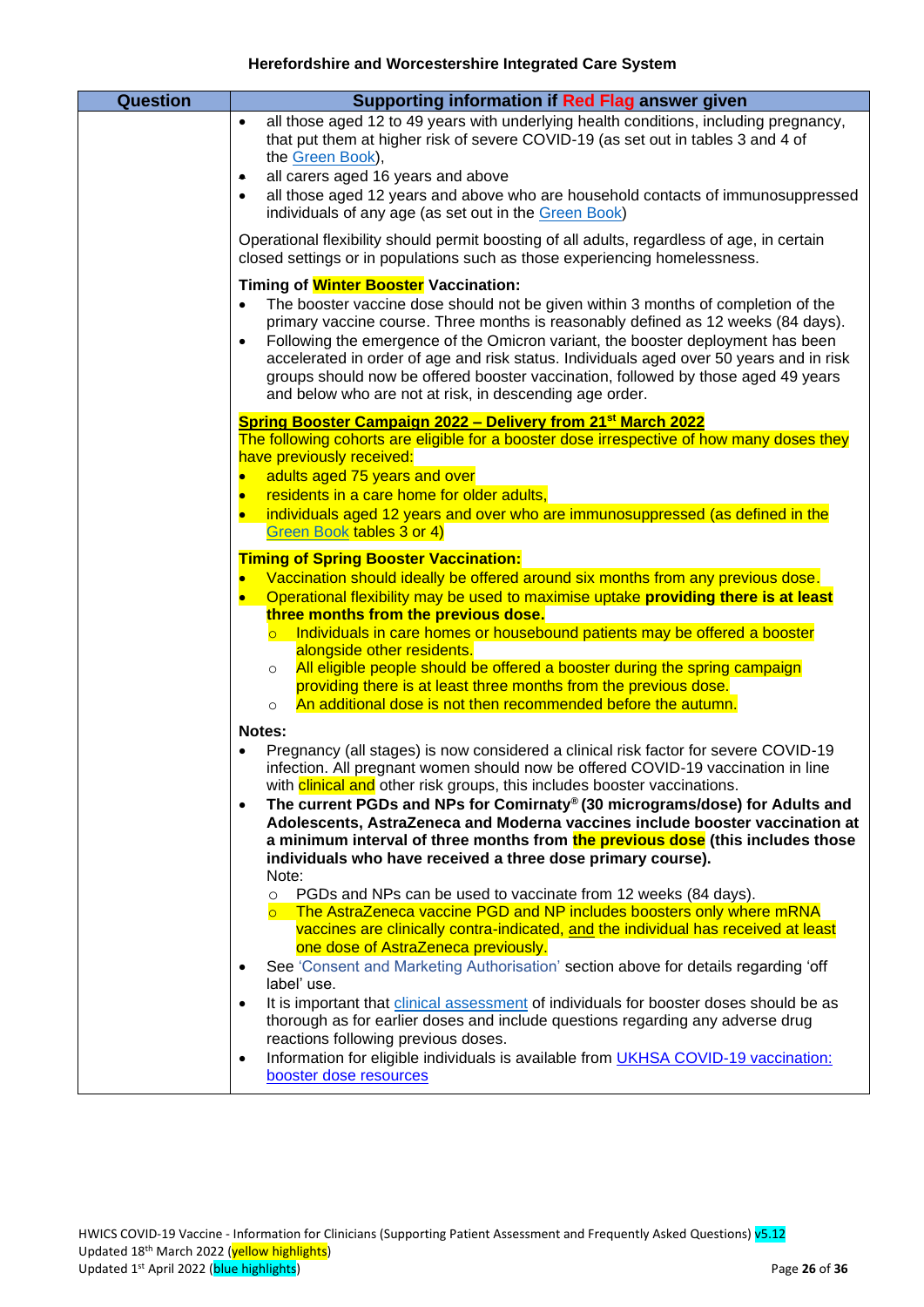# **3. COVID-19 VACCINATION PROGRAMME - [Management of Inadvertent Vaccine Administration Errors](https://assets.publishing.service.gov.uk/government/uploads/system/uploads/attachment_data/file/958015/COVID-19_vaccination_programme_guidance_for_healthcare_workers_3_February_2021_v3.2.pdf)**

<span id="page-26-2"></span><span id="page-26-1"></span><span id="page-26-0"></span>

| <b>Inadvertent</b><br><b>Administration Error</b> | <b>Recommended Action</b>                                                                                                                                                                                                                                                                                                                                                                                                                                                                                                                                                                                                                                                                                                                                                                                                                                                                                                                           | <b>Rationale</b>                                                                                                                                                                                                                                                                                                                                                                                                                                                                                                                                                                                                                                                                                                                                                                                                                                                                                                                                                                                                                                                                                                                                                                                                                              |
|---------------------------------------------------|-----------------------------------------------------------------------------------------------------------------------------------------------------------------------------------------------------------------------------------------------------------------------------------------------------------------------------------------------------------------------------------------------------------------------------------------------------------------------------------------------------------------------------------------------------------------------------------------------------------------------------------------------------------------------------------------------------------------------------------------------------------------------------------------------------------------------------------------------------------------------------------------------------------------------------------------------------|-----------------------------------------------------------------------------------------------------------------------------------------------------------------------------------------------------------------------------------------------------------------------------------------------------------------------------------------------------------------------------------------------------------------------------------------------------------------------------------------------------------------------------------------------------------------------------------------------------------------------------------------------------------------------------------------------------------------------------------------------------------------------------------------------------------------------------------------------------------------------------------------------------------------------------------------------------------------------------------------------------------------------------------------------------------------------------------------------------------------------------------------------------------------------------------------------------------------------------------------------|
| Whole multi-dose vial<br>of vaccine               | The person should be monitored and treated for any symptoms as required.<br>They should be reassured that this is not harmful but that they may be more<br>likely to experience pain in their injected arm. Any subsequent doses due<br>should still be given as per the recommended schedule.                                                                                                                                                                                                                                                                                                                                                                                                                                                                                                                                                                                                                                                      | In a Phase I/II study of COVID-19 mRNA vaccine<br>BNT162b1 in adults, different strength doses of the Pfizer-<br>BioNTech vaccine were given. The trial showed that a<br>stronger dose (100 micrograms instead of the<br>recommended 30 microgram dose) was not harmful, but<br>the recipients experienced more local reactions with very<br>painful arms being reported. Participants who received 58<br>micrograms of COVID-19 mRNA vaccine in clinical trials<br>did not report an increase in reactogenicity or adverse<br>events. The Moderna vaccine has also been given at<br>higher dose levels in clinical trials than the dose<br>recommended in the UK vaccination programme.                                                                                                                                                                                                                                                                                                                                                                                                                                                                                                                                                      |
| Incomplete dose of<br>vaccine                     | A risk assessment should be carried out to determine whether it is necessary<br>to repeat the dose.<br>If at least half of the full dose of an mRNA vaccine was administered, the<br>immune response to a primary dose in healthy younger people or to a booster<br>in any age group would be considered adequate except for those with<br>immunosuppression (as defined in the Green Book).<br>Where the risk of under-dosing is considered substantial, it is recommended<br>that a full additional recommended dose should be given immediately.<br>If the error is only realised after the patient leaves the vaccination clinic, it is<br>recommended that the repeat dose should be offered from 48 hours to 7 days<br>after the possible partial dose was given.<br>If the dose is repeated, the recipient should be advised of possible side effects.<br>Any subsequent doses due should still be given as per the recommended<br>schedule. | Example of error - vaccine leakage as it is being<br>administered.<br>The 48 hour wait period is to allow for any reactions<br>experienced following the incomplete dose to resolve<br>before the repeat dose is given.<br>It is recommended that the repeat dose should be given<br>within 7 days of the incomplete dose to minimise the time<br>the individual may be left susceptible to infection. If more<br>than 7 days have elapsed, a further risk assessment will be<br>required to decide on the optimal timing for a repeat dose,<br>considering the individual risk and epidemiological context.<br>Trial data for the Pfizer-BioNTech and Moderna vaccines<br>showed a good immune response was made to a lower<br>dose of the vaccine than the recommended authorised<br>dose, particularly in younger age groups and as a booster.<br>For Pfizer-BioNTech, a third of the adult dose was as<br>immunogenic in children aged 5-11 years as a full adult<br>dose in those aged 16 to 25 years. A half dose of Pfizer-<br>BioNTech vaccine also produced a similar antibody boost<br>as a full dose when used as a booster in adults from a<br>broad age range who had been primed with either<br>AstraZeneca or Pfizer-BioNTech. |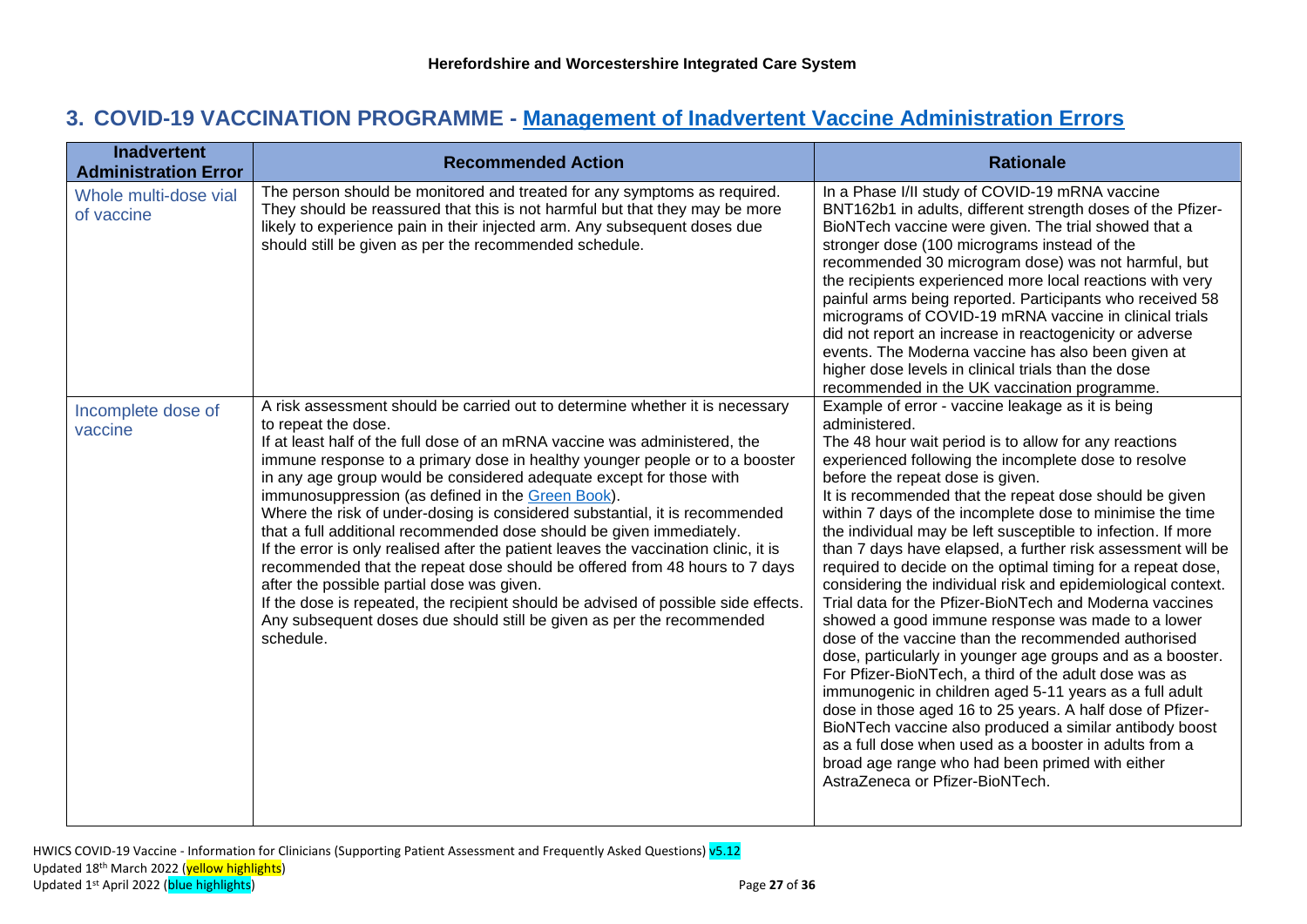| <b>Inadvertent</b><br><b>Administration Error</b>                                                                                                                                           | <b>Recommended Action</b>                                                                                                                                                                                                                                                                                                                                                                                                                                                                                                                                                                                                                                                                                                                                                            | <b>Rationale</b>                                                                                                                                                                                                                                                                                                                                                                                                                                                                                                                                                                                                              |
|---------------------------------------------------------------------------------------------------------------------------------------------------------------------------------------------|--------------------------------------------------------------------------------------------------------------------------------------------------------------------------------------------------------------------------------------------------------------------------------------------------------------------------------------------------------------------------------------------------------------------------------------------------------------------------------------------------------------------------------------------------------------------------------------------------------------------------------------------------------------------------------------------------------------------------------------------------------------------------------------|-------------------------------------------------------------------------------------------------------------------------------------------------------------------------------------------------------------------------------------------------------------------------------------------------------------------------------------------------------------------------------------------------------------------------------------------------------------------------------------------------------------------------------------------------------------------------------------------------------------------------------|
| Comirnaty <sup>®</sup><br>(10micrograms/dose)<br>for Children 5 to 11<br>years administered to<br>an individual aged 12<br>years and over<br>instead of<br>recommended 30<br>microgram dose | If a young person aged 12 to 15 years is inadvertently given a dose of<br>Comirnaty® (10 microgram/dose) for Children 5 to 11 years instead of the<br>recommended Comirnaty® (30 microgram/dose) for Adults/Adolescents, this<br>dose can still be counted as a valid dose and does not need to be repeated.<br>Note:<br>JCVI have advised that those aged 12 years may commence or complete<br>with a 10 microgram dose to align with their peers in the same academic<br>year (where those aged 12 years are being vaccinated alongside those<br>aged 11 years in a school-based COVID-19 vaccination programme).<br>$\bullet$<br>This change is not expected to be implemented until late April 2022 and<br>further national operational guidance will be provided prior to this. | If this was the first dose:<br>Children aged 12 years should complete their primary<br>$\bullet$<br>vaccination course with the 10 microgram dose<br>(although the 30 microgram dose is an acceptable<br>alternative if this is the only vaccine available.<br>Those aged 13 to 15 years should be given the 30<br>$\bullet$<br>microgram dose for their second dose.                                                                                                                                                                                                                                                         |
| Vaccine potency may<br>have been adversely<br>affected by an<br>inadvertent storage or<br>preparation error                                                                                 | Seek expert advice. If expert advice recommends that the dose of vaccine be<br>repeated, this should either be given on the same day as the potentially<br>affected dose was given or, from 48 hours to 7 days after the potentially<br>affected dose was given.<br>If the dose is repeated, the recipient should be advised of possible side effects.<br>Any subsequent doses due should still be given as per the recommended<br>schedule. Where vaccine storage has deviated from the SmPC conditions of<br>storage it should be assessed in line with UKHSA Vaccine Incident Guidance.<br>If it is then deemed appropriate for continued use clinicians should be aware<br>that this constitutes 'off-label' administration under the PGD or National<br>Protocol.               | Example of error - a storage or preparation error.<br>The 48 hour wait period is to allow for any reactions<br>experienced following the potentially affected dose to<br>resolve before the replacement dose is given.<br>It is recommended that the replacement dose should be<br>given within 7 days of the potentially affected dose to<br>minimise the time the individual may be left susceptible to<br>infection. If more than 7 days have elapsed, a further risk<br>assessment will be required to decide on the optimal timing<br>for a repeat dose, considering the individual risk and<br>epidemiological context. |
| Diluent only (for<br><b>COVID-19 vaccines</b><br>that require dilution)                                                                                                                     | The person should be given a dose of properly reconstituted Comirnaty®<br>vaccine as soon as the error is realised.                                                                                                                                                                                                                                                                                                                                                                                                                                                                                                                                                                                                                                                                  | The diluent alone will not evoke an immune response. The<br>diluent for Comirnaty® vaccines is 0.9% sodium chloride,<br>commonly used to dilute other medicines. No adverse<br>reactions would be expected if it was inadvertently<br>administered alone.                                                                                                                                                                                                                                                                                                                                                                     |
| Over-diluted vaccine                                                                                                                                                                        | A risk assessment should be carried out to establish what the likely<br>concentration of the vaccine given was and the individual's age, whether they<br>are immunosuppressed or have an underlying clinical risk condition, whether<br>they have previously had confirmed COVID-19 infection and whether this is the<br>first, second or booster dose. If the vaccine has been significantly over-diluted,<br>the dose should be repeated as soon as the error is realised using a correctly<br>reconstituted vaccine (or from 48 hours later if not repeated on the same day).                                                                                                                                                                                                     | The amount of active content in a dose of over-diluted<br>vaccine will be less than the recommended amount.                                                                                                                                                                                                                                                                                                                                                                                                                                                                                                                   |
| Vaccination of a<br>young person less<br>than 12 weeks after<br><b>COVID-19 infection</b>                                                                                                   | Young people aged 12 to 17 years should be reassured but made aware that<br>they may be more likely to have side effects. Most side effects are mild, start<br>within hours of vaccination and resolve within a few days. Paracetamol can be<br>used to manage symptoms.                                                                                                                                                                                                                                                                                                                                                                                                                                                                                                             | Young people aged 12 to 17 years who have inadvertently<br>received a COVID-19 vaccine less than 12 weeks after<br>having COVID-19 infection can be reassured that they will<br>produce an adequate immune response to the vaccine.                                                                                                                                                                                                                                                                                                                                                                                           |

<span id="page-27-4"></span><span id="page-27-3"></span><span id="page-27-2"></span><span id="page-27-1"></span><span id="page-27-0"></span>HWICS COVID-19 Vaccine - Information for Clinicians (Supporting Patient Assessment and Frequently Asked Questions) v5.12 Updated 18<sup>th</sup> March 2022 (<mark>yellow highlights</mark>) Updated 1 st April 2022 (blue highlights) Page **28** of **36**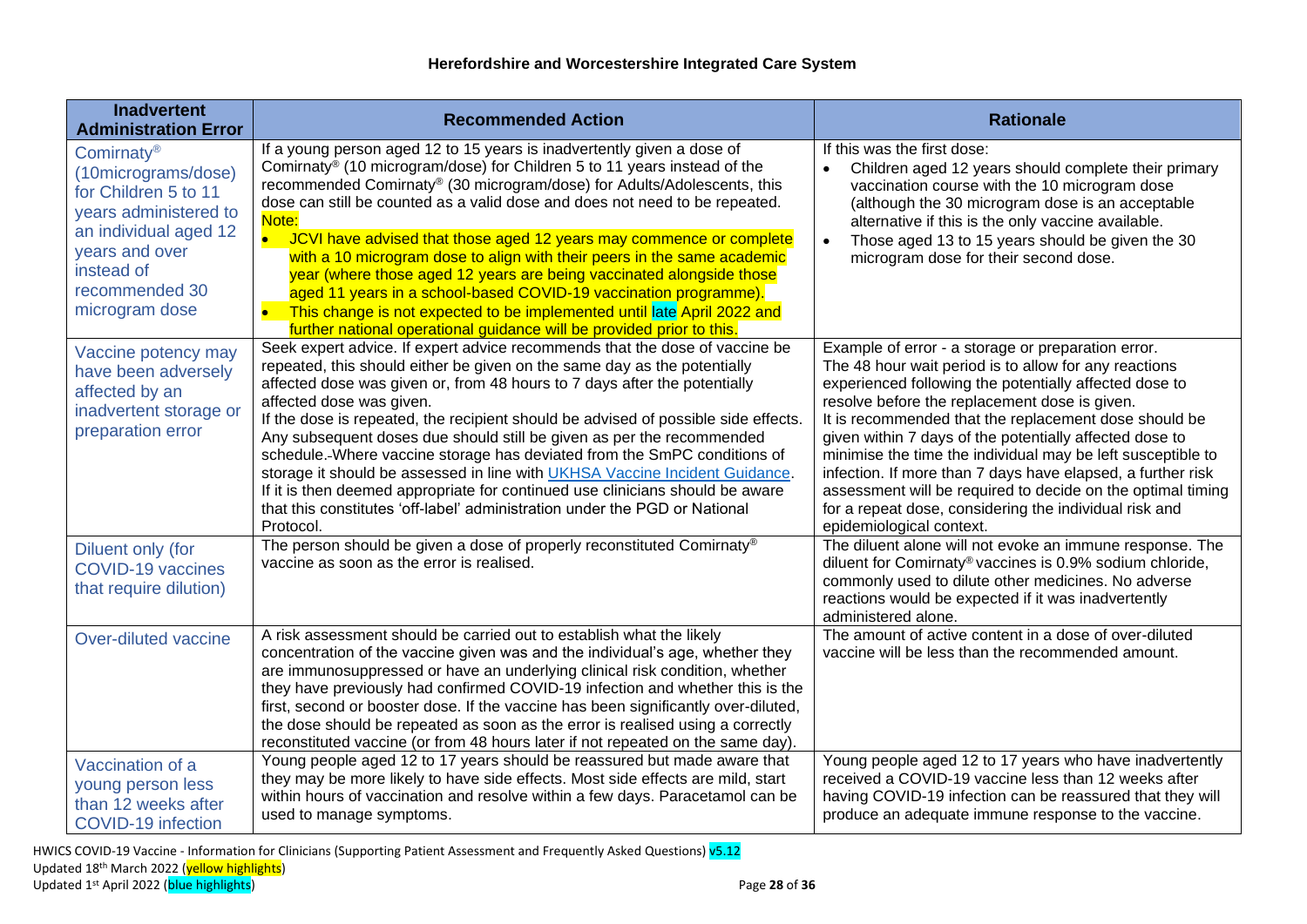<span id="page-28-4"></span><span id="page-28-3"></span><span id="page-28-2"></span><span id="page-28-1"></span><span id="page-28-0"></span>

| <b>Inadvertent</b><br><b>Administration Error</b>                                                                                | <b>Recommended Action</b>                                                                                                                                                                                                                                                                                                                                                                                                                                                                                                                                                                                                                            | <b>Rationale</b>                                                                                                                                                                                                                                                                                                                                                                                                                                         |
|----------------------------------------------------------------------------------------------------------------------------------|------------------------------------------------------------------------------------------------------------------------------------------------------------------------------------------------------------------------------------------------------------------------------------------------------------------------------------------------------------------------------------------------------------------------------------------------------------------------------------------------------------------------------------------------------------------------------------------------------------------------------------------------------|----------------------------------------------------------------------------------------------------------------------------------------------------------------------------------------------------------------------------------------------------------------------------------------------------------------------------------------------------------------------------------------------------------------------------------------------------------|
| Second dose given at<br>less than the<br>minimum<br>recommended interval                                                         | AstraZeneca or Moderna vaccine - if given at less than the recommended<br>minimum 28 day interval, but at least 21 days after the first dose, it does not<br>need to be repeated. If the second dose is given less than 21 days after the<br>first, it should be discounted and another dose (a third dose) should be given at<br>least 28 days after (standard interval 8-12 weeks after the dose given too early.<br><b>Comirnaty<sup>®</sup> vaccines</b> - If given less than 19 days after the first dose, the dose<br>should be discounted and another dose (a third dose) should be given at least<br>21 days after the dose given too early. | <b>Comirnaty<sup>®</sup> vaccines</b> - The 19 day interval is the minimum<br>interval that was used in the clinical trials.                                                                                                                                                                                                                                                                                                                             |
| Longer than maximum<br>recommended interval<br>between doses                                                                     | The second dose should still be given. The course does not need to be<br>restarted.<br>Individuals should be encouraged to receive their second dose on time as this<br>will significantly boost their protection and prevent further hospitalisations and<br>deaths. Timely administration of the second dose is especially important when<br>COVID-19 community infection rates are high or increasing, although deferral<br>after COVID-19 infection is advised.                                                                                                                                                                                  | Data from clinical trials shows that the efficacy of the<br>AstraZeneca vaccine was higher when the second dose<br>was given at, or after 12 weeks, and a study of people<br>aged over 80 years found that extending the second dose<br>interval to 12 weeks for the Pfizer-BioNTech vaccine<br>markedly increased the peak spike-specific antibody<br>response by 3 and a half times compared to those who had<br>their second vaccine at 3 weeks.      |
| <b>Different COVID-19</b><br>vaccine given for<br>second primary dose<br>than was given for<br>first dose at correct<br>interval | They should be informed that they may experience more side effects than they<br>did following their first dose but that a further dose is not required.                                                                                                                                                                                                                                                                                                                                                                                                                                                                                              | Evidence from trials suggest that those who receive mixed<br>schedules, including mRNA and adenovirus vectored<br>vaccines, make a good immune response, although rates<br>of side effects at the second dose are higher.<br>Reactogenicity and safety data from the Com-COV clinical<br>trial showed that mixed schedule recipients were more<br>likely to experience feverishness, chills, fatigue, headache,<br>joint pain, malaise, and muscle ache. |
| Different COVID-19<br>vaccine given at a<br>short interval after the<br>first dose                                               | If a dose of a different COVID-19 vaccine is inadvertently given a few days<br>after the first dose was given, the person should be offered a third dose of<br>vaccine at the currently recommended interval for second doses (8 weeks from<br>when the second dose was given).<br>If different COVID-19 vaccines are given a minimum of 21 days apart, these<br>doses should be counted as a completed course and no further doses are<br>needed.                                                                                                                                                                                                   |                                                                                                                                                                                                                                                                                                                                                                                                                                                          |
| Half dose of Moderna<br>vaccine given as third<br>primary dose to an<br>immunosuppressed<br>individual                           | The dose does not need to be repeated as it is expected that a half dose will<br>still produce a good immune response and is expected to be equivalent to that<br>of a full dose of Comirnaty® (30 micrograms/dose) for Adults and Adolescents.                                                                                                                                                                                                                                                                                                                                                                                                      | A study using a half dose of Moderna (50micrograms) in<br>those who had received a primary course of Moderna<br>(100micrograms) showed good immunogenicity and a rate<br>of reactions similar to the second dose of Moderna.                                                                                                                                                                                                                             |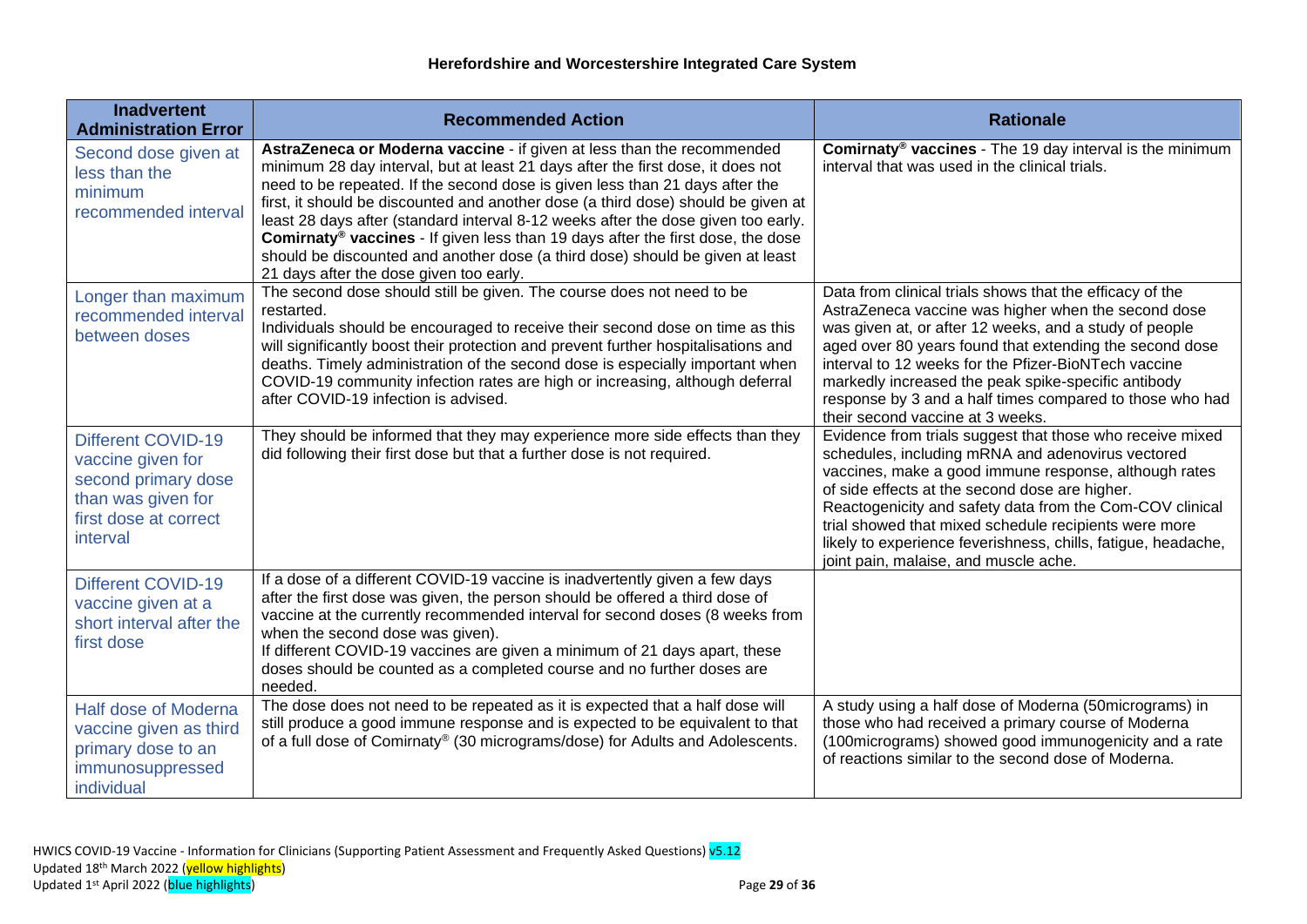<span id="page-29-0"></span>

| <b>Inadvertent</b><br><b>Administration Error</b>                                                                                                                     | <b>Recommended Action</b>                                                                                                                                                                                                                                                     | <b>Rationale</b>                                                                                                           |  |
|-----------------------------------------------------------------------------------------------------------------------------------------------------------------------|-------------------------------------------------------------------------------------------------------------------------------------------------------------------------------------------------------------------------------------------------------------------------------|----------------------------------------------------------------------------------------------------------------------------|--|
| Administration of a<br>booster dose less<br>than 3 months after<br>the second dose                                                                                    | Where the booster dose is inadvertently given earlier than 3 months (12<br>weeks) from the final primary dose, it should not be counted as a valid booster<br>dose and a further booster dose should be scheduled around 3 months from<br>the dose inadvertently given early. | The JCVI recommend that booster vaccination should not<br>be given within 3 months of completion of the primary<br>course. |  |
| Note: Errors or incidents in vaccine storage, preparation or administration should be reported in accordance with NHS Herefordshire and Worcestershire System Vaccine |                                                                                                                                                                                                                                                                               |                                                                                                                            |  |
| Operations Centre COVID-19 Vaccination Safety Improvement and Learning SOP.                                                                                           |                                                                                                                                                                                                                                                                               |                                                                                                                            |  |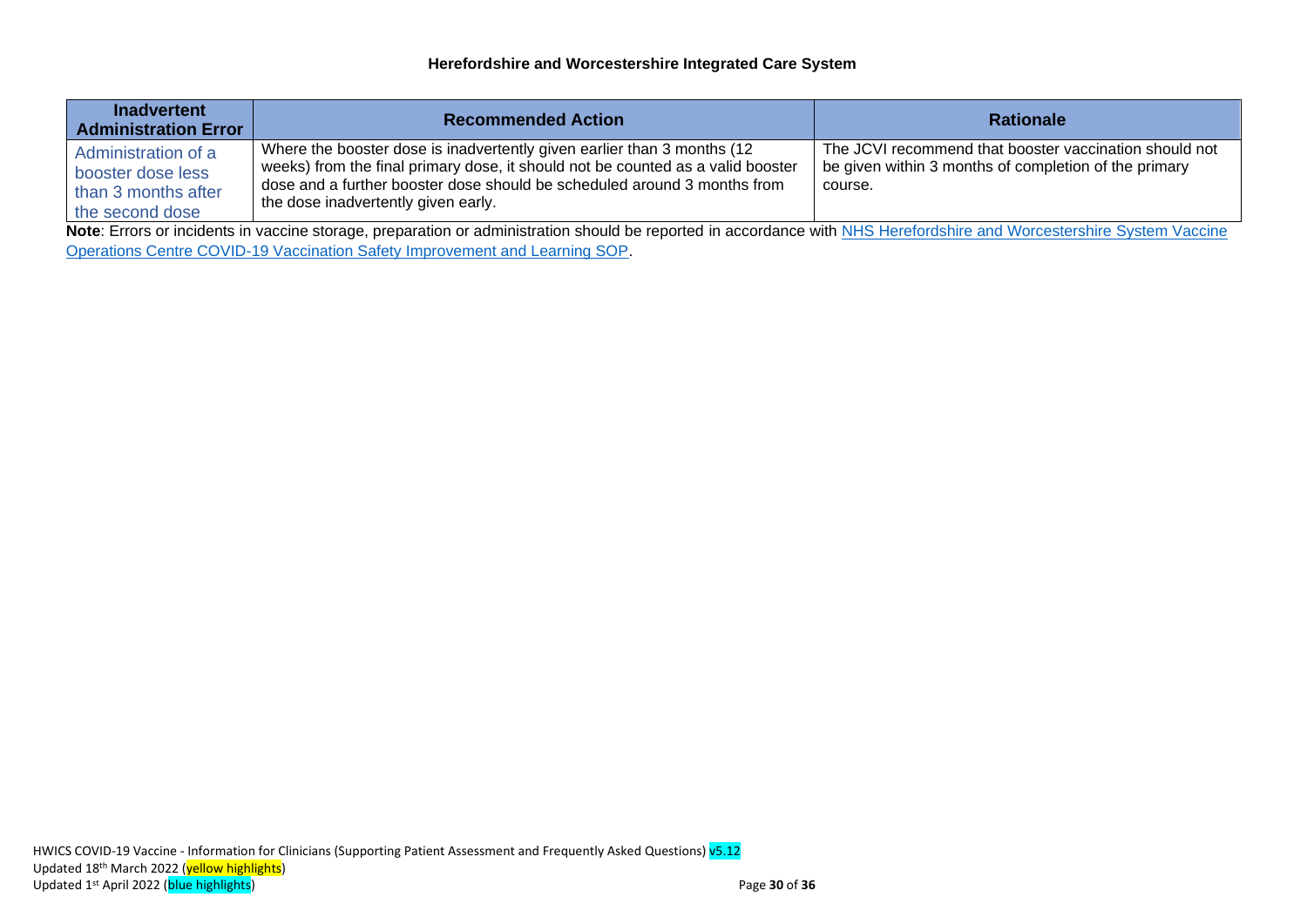# <span id="page-30-0"></span>**4. COVID-19 VACCINATION PROGRAMME – Frequently Asked Clinical Questions**

<span id="page-30-4"></span><span id="page-30-3"></span><span id="page-30-2"></span><span id="page-30-1"></span>

|    | <b>Question/Topic</b>                                                       | <b>Things to consider</b>                                                                                                                                                                                                                                                                                                                                                                                                                                                                                                                                                                                                                                                                                                                                                                                                                                                                                                                                                                                                                                                                                                                                                                                                                                                                                                                                                                                                                                                                                                                                                                                                                                                                                                                                                                                                                                                                                                                                                                                                                                                                                                                                                                                                                                                                                                                                                                                                                                               |
|----|-----------------------------------------------------------------------------|-------------------------------------------------------------------------------------------------------------------------------------------------------------------------------------------------------------------------------------------------------------------------------------------------------------------------------------------------------------------------------------------------------------------------------------------------------------------------------------------------------------------------------------------------------------------------------------------------------------------------------------------------------------------------------------------------------------------------------------------------------------------------------------------------------------------------------------------------------------------------------------------------------------------------------------------------------------------------------------------------------------------------------------------------------------------------------------------------------------------------------------------------------------------------------------------------------------------------------------------------------------------------------------------------------------------------------------------------------------------------------------------------------------------------------------------------------------------------------------------------------------------------------------------------------------------------------------------------------------------------------------------------------------------------------------------------------------------------------------------------------------------------------------------------------------------------------------------------------------------------------------------------------------------------------------------------------------------------------------------------------------------------------------------------------------------------------------------------------------------------------------------------------------------------------------------------------------------------------------------------------------------------------------------------------------------------------------------------------------------------------------------------------------------------------------------------------------------------|
|    |                                                                             | <b>CHANGE OF CIRCUMSTANCES/TIMING INTERVAL</b>                                                                                                                                                                                                                                                                                                                                                                                                                                                                                                                                                                                                                                                                                                                                                                                                                                                                                                                                                                                                                                                                                                                                                                                                                                                                                                                                                                                                                                                                                                                                                                                                                                                                                                                                                                                                                                                                                                                                                                                                                                                                                                                                                                                                                                                                                                                                                                                                                          |
| 1. | <b>Missed second</b><br>dose<br>appointment                                 | Where second dose appointments are missed (e.g. due to hospital admission or<br>positive COVID-19 test/symptoms) and the required vaccine is not available when<br>the patient represents:<br>Vaccination should take place as soon as possible with a clinically appropriate<br>vaccine.<br>There is no need to repeat the 1 <sup>st</sup> dose if the 2 <sup>nd</sup> second dose is administered<br>$\bullet$<br>beyond 12 weeks.                                                                                                                                                                                                                                                                                                                                                                                                                                                                                                                                                                                                                                                                                                                                                                                                                                                                                                                                                                                                                                                                                                                                                                                                                                                                                                                                                                                                                                                                                                                                                                                                                                                                                                                                                                                                                                                                                                                                                                                                                                    |
| 2. | COVID-19<br>vaccinations<br>received<br>overseas                            | UKHSA have published guidance regarding vaccination of those who received<br>COVID-19 vaccine overseas.<br>People over 16 who have had one or more COVID-19 vaccinations abroad that are<br>approved by WHO can book an appointment at a vaccination site via the NHS<br>website to show evidence of their vaccinations and request an update to their<br>record<br>General recommendations are as follows:<br>If a person has received a first dose of a COVID-19 vaccine overseas that is<br>$\bullet$<br>also available in the UK, they should receive the same vaccine for their second<br>dose (unless contraindicated).<br>If the vaccine they received for their first dose is not available in the UK, the<br>$\bullet$<br>most similar alternative should be offered for the second dose (for details see<br>full guidance).<br>If the vaccine received overseas is not listed, a full course of the appropriate<br>$\bullet$<br>vaccine recommended for the individual in the UK should be given.<br>Individuals eligible for third primary dose or booster doses should be vaccinated<br>$\bullet$<br>in line with national guidance. See sections 'Third Primary Dose' and 'Booster<br>Vaccine Programme for winter 2021 to 2022' above.<br>There should be a minimum interval of 3 months between final primary dose<br>$\bullet$<br>and booster. For those considered fully vaccinated before arrival, the 3 months<br>is taken from their final dose given overseas; for those requiring one or more<br>UK doses, the 3 month interval is taken from the final 'additional' dose given in<br>the UK.<br>There is no need to repeat the first dose if the second dose is administered<br>$\bullet$<br>beyond the recommended interval.<br>The Point of Care system at the vaccination site needs to be able to capture the<br>$\bullet$<br>administration and update the individual's clinical records.<br>Pinnacle Support have advised that it is possible to add the 2nd vaccination as<br>normal. The system will show a warning, but it is possible to proceed. Include in<br>the 'notes' field where and when the first vaccination took place. It is advised<br>that the individual's general practice clinical record be updated with the<br>oversees 1 <sup>st</sup> vaccination to make sure it contains both vaccinations.<br>For support with facilitating vaccination in this situation please contact<br>$\bullet$<br>hw.medicines@nhs.net. |
| 3. | COVID-19<br>vaccine clinical<br>trialist $-$<br>requesting<br>revaccination | Vaccine clinical trial participants are being offered the option to get additional<br>vaccine doses to ensure they can travel abroad to countries which currently only<br>accept vaccination records for COVID-19 vaccines approved for deployment.<br>Letters will be sent out by trial teams, to clinical trial participants, who are<br>responsible for outlining further details and next steps and responding to any<br>questions arising.<br>Notes:<br>The UK recognises those who received two doses of COVID-19 vaccine, not<br>$\bullet$<br>placebo, as part of a clinical trial as fully vaccinated for the purpose of<br>certification, both domestic and international. However, the majority of other<br>countries currently do not and require visitors to have been fully vaccinated with<br>a vaccine that has been approved for deployment by the relevant medicines<br>regulator.                                                                                                                                                                                                                                                                                                                                                                                                                                                                                                                                                                                                                                                                                                                                                                                                                                                                                                                                                                                                                                                                                                                                                                                                                                                                                                                                                                                                                                                                                                                                                                     |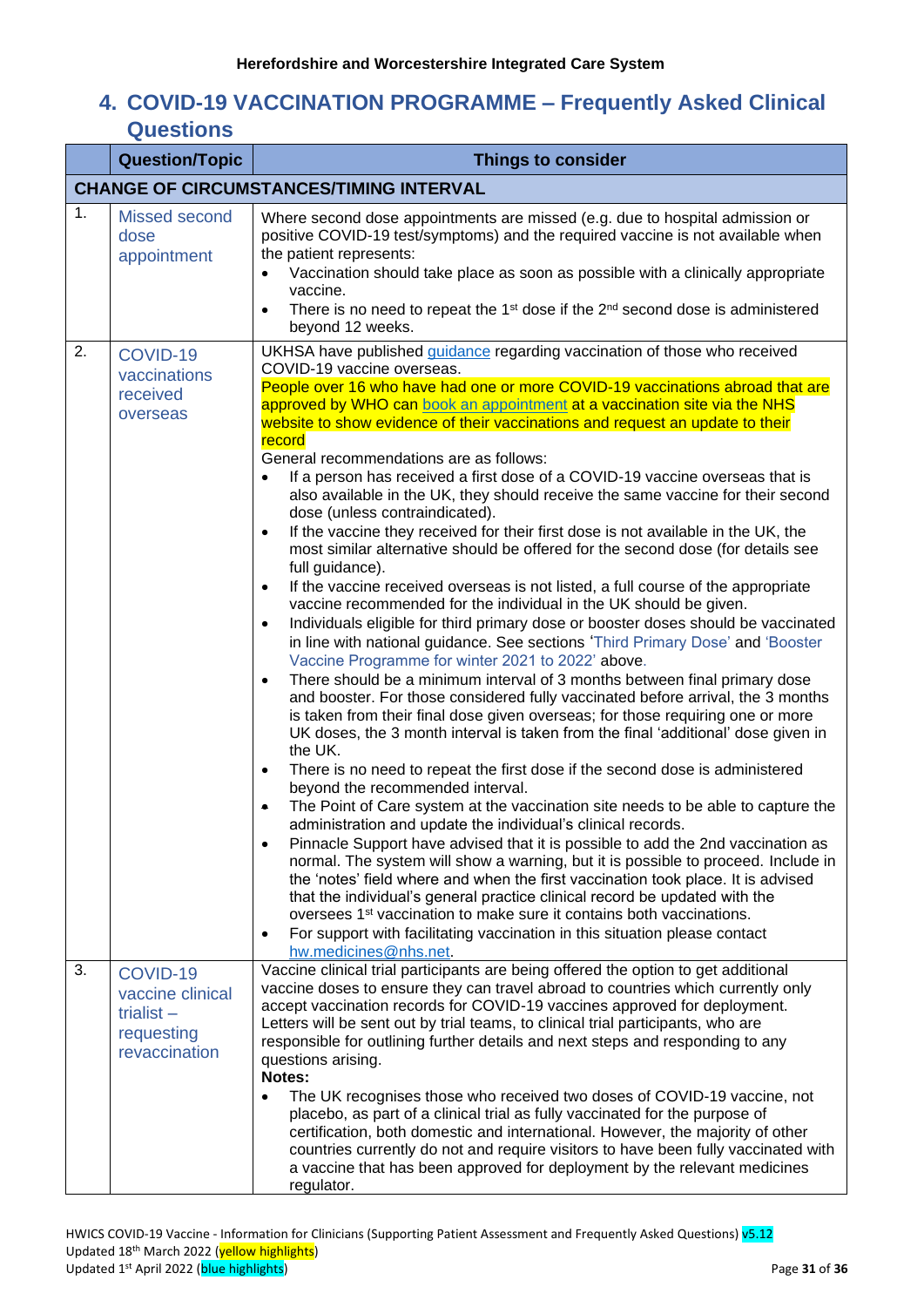<span id="page-31-1"></span><span id="page-31-0"></span>

|    | <b>Question/Topic</b>                                                           | <b>Things to consider</b>                                                                                                                                                                                                                                                                                                                                                                                                                                                                                                                                                                                                                                                                                                                                                                                                                                                                                                                                                                                                                                                                                                                                                                                                                                                                                                                                                                                                                                                                                                                                                                                                                                                                                        |
|----|---------------------------------------------------------------------------------|------------------------------------------------------------------------------------------------------------------------------------------------------------------------------------------------------------------------------------------------------------------------------------------------------------------------------------------------------------------------------------------------------------------------------------------------------------------------------------------------------------------------------------------------------------------------------------------------------------------------------------------------------------------------------------------------------------------------------------------------------------------------------------------------------------------------------------------------------------------------------------------------------------------------------------------------------------------------------------------------------------------------------------------------------------------------------------------------------------------------------------------------------------------------------------------------------------------------------------------------------------------------------------------------------------------------------------------------------------------------------------------------------------------------------------------------------------------------------------------------------------------------------------------------------------------------------------------------------------------------------------------------------------------------------------------------------------------|
|    |                                                                                 | People who have received both doses of a vaccine as part of a clinical trial<br>$\bullet$<br>should also be offered a 3 <sup>rd</sup> primary dose and/or booster dose if eligible, in line<br>with Green Book advice (See sections 'Third Primary Dose' and 'Booster<br>Vaccine Programme above).<br>If an individual is not sure what they have received - or have lost their letter<br>$\bullet$<br>from the trial/ manufacturer which states this - then they must contact their trial<br>team for this information, and for advice.<br>Further national details are available here.<br>$\bullet$<br>Please also see Previous or planned COVID-19 vaccine? section above for<br>$\bullet$                                                                                                                                                                                                                                                                                                                                                                                                                                                                                                                                                                                                                                                                                                                                                                                                                                                                                                                                                                                                                    |
|    |                                                                                 | further details.                                                                                                                                                                                                                                                                                                                                                                                                                                                                                                                                                                                                                                                                                                                                                                                                                                                                                                                                                                                                                                                                                                                                                                                                                                                                                                                                                                                                                                                                                                                                                                                                                                                                                                 |
|    | <b>CHANGE IN HEALTH</b>                                                         |                                                                                                                                                                                                                                                                                                                                                                                                                                                                                                                                                                                                                                                                                                                                                                                                                                                                                                                                                                                                                                                                                                                                                                                                                                                                                                                                                                                                                                                                                                                                                                                                                                                                                                                  |
| 4. | <b>Positive COVID-</b><br>19 test result or<br>symptoms prior<br>to vaccination | The Green Book recommends the following:<br>There is no need to defer immunisation in individuals after recovery from a<br>$\bullet$<br>recent episode with compatible symptoms who were not tested unless there are<br>strong clinical and epidemiological features to suggest the episode was COVID-<br>19 infection.<br>For individuals who have had proven COVID-19 infection any subsequent<br>$\bullet$<br>COVID-19 vaccination should ideally be deferred until:<br>twelve weeks from onset (or sample date) for those under 18 years of age<br>$\circ$<br>who are not in a risk group (cohorts 1,2, 4 and 6)<br>Note: When advised via national operational letter, this interval may be<br>reduced to eight weeks in healthy under 18 year olds when rapid protection<br>is required, for example high incidence or circulation of a new variant in a<br>vulnerable population.<br>four weeks from onset (or sample date) for individuals in a risk group<br>$\circ$<br>(cohorts 1,2, 4 and 6) and all those over 18 years of age<br>Note: When advised via national operational letter, this interval may be<br>reduced to ensure operational flexibility when rapid protection is required,<br>for example high incidence or circulation of a new variant in a vulnerable<br>population. In care home residents and the housebound, there may be<br>advantage in offering vaccination to those with recent confirmed COVID-<br>19, without a four-week deferral, where individuals are clinically stable and<br>infection control procedures can be maintained. These populations are<br>likely to be highly vulnerable and this will facilitate vaccination without the<br>need for multiple visits. |
|    |                                                                                 | Notes:<br>All COVID-19 vaccine PGDs and NPs allow for administration at shorter<br>$\bullet$                                                                                                                                                                                                                                                                                                                                                                                                                                                                                                                                                                                                                                                                                                                                                                                                                                                                                                                                                                                                                                                                                                                                                                                                                                                                                                                                                                                                                                                                                                                                                                                                                     |
|    |                                                                                 | intervals when advised nationally.                                                                                                                                                                                                                                                                                                                                                                                                                                                                                                                                                                                                                                                                                                                                                                                                                                                                                                                                                                                                                                                                                                                                                                                                                                                                                                                                                                                                                                                                                                                                                                                                                                                                               |
|    |                                                                                 | In younger people, protection from natural infection is likely to be high for a<br>٠<br>period of months, and vaccination in those recently infected may increase the<br>chance of side effects.                                                                                                                                                                                                                                                                                                                                                                                                                                                                                                                                                                                                                                                                                                                                                                                                                                                                                                                                                                                                                                                                                                                                                                                                                                                                                                                                                                                                                                                                                                                 |
|    |                                                                                 | COVID-19 symptoms or a requirement to isolate will exclude a person from<br>٠<br>attending a vaccination site.                                                                                                                                                                                                                                                                                                                                                                                                                                                                                                                                                                                                                                                                                                                                                                                                                                                                                                                                                                                                                                                                                                                                                                                                                                                                                                                                                                                                                                                                                                                                                                                                   |
|    |                                                                                 | Fever and being acutely unwell are contra-indications to vaccination.<br>٠<br>For the majority of people vaccination should be deferred until 4 or 12 weeks<br>$\bullet$<br>(depending on cohort) clear of a positive test or onset of symptoms.<br>Vaccination in advance of the recommended 4 or 12 weeks should not be<br>$\bullet$<br>agreed for issues of convenience.<br>To minimise the risk of complaints regarding COVID-19 infection following<br>$\bullet$<br>vaccination site visit see HWICS Infection Prevention and Control (IPC)<br>guidance for support.                                                                                                                                                                                                                                                                                                                                                                                                                                                                                                                                                                                                                                                                                                                                                                                                                                                                                                                                                                                                                                                                                                                                        |
|    |                                                                                 | CQC require all practices, including vaccination sites to adhere to IPC protocol.<br>٠                                                                                                                                                                                                                                                                                                                                                                                                                                                                                                                                                                                                                                                                                                                                                                                                                                                                                                                                                                                                                                                                                                                                                                                                                                                                                                                                                                                                                                                                                                                                                                                                                           |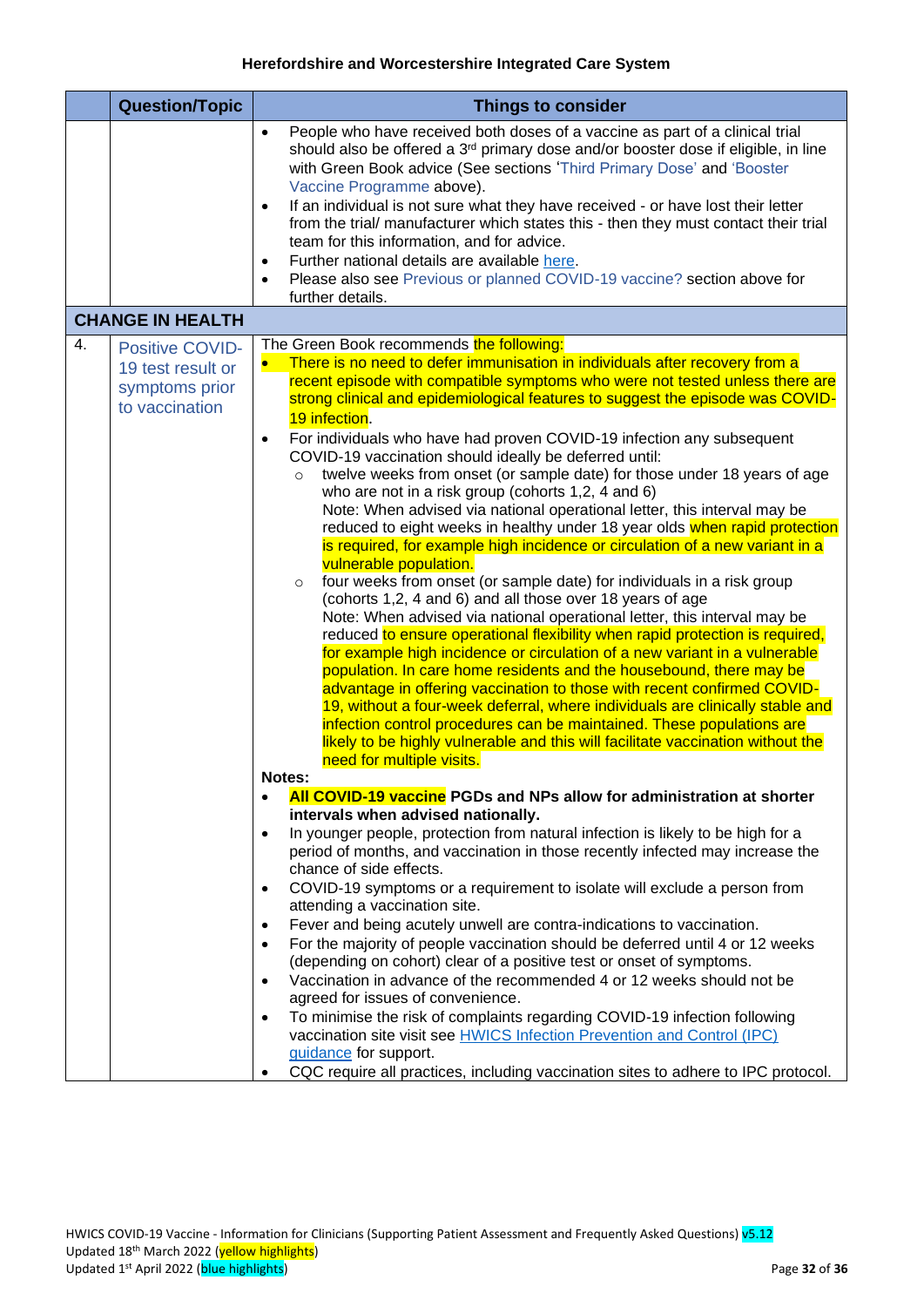<span id="page-32-3"></span><span id="page-32-2"></span><span id="page-32-1"></span><span id="page-32-0"></span>

|    | <b>Question/Topic</b>                                                                                                                                                     | <b>Things to consider</b>                                                                                                                                                                                                                                                                                                                                                                                                                                                                                                                                                                                                                                                                                                                                                                                                                                                                                                                                                                                                                                                                                                                                                                                                                                                                                                                                                                                                                                                                                                                                                                                                                                                                                                                                                                                          |
|----|---------------------------------------------------------------------------------------------------------------------------------------------------------------------------|--------------------------------------------------------------------------------------------------------------------------------------------------------------------------------------------------------------------------------------------------------------------------------------------------------------------------------------------------------------------------------------------------------------------------------------------------------------------------------------------------------------------------------------------------------------------------------------------------------------------------------------------------------------------------------------------------------------------------------------------------------------------------------------------------------------------------------------------------------------------------------------------------------------------------------------------------------------------------------------------------------------------------------------------------------------------------------------------------------------------------------------------------------------------------------------------------------------------------------------------------------------------------------------------------------------------------------------------------------------------------------------------------------------------------------------------------------------------------------------------------------------------------------------------------------------------------------------------------------------------------------------------------------------------------------------------------------------------------------------------------------------------------------------------------------------------|
| 5. | Short course of<br>oral steroids<br>(equivalent to<br>prednisolone<br>40mg daily or<br>less) being<br>taken at the time<br>of vaccine<br>appointment.                     | There are some general principles but in each case the benefits and risks should be<br>discussed with the patient to arrive at a shared decision:<br>It is safe to have the COVID-19 vaccine alongside steroid exposure, but the<br>$\bullet$<br>patient may not mount such a good immune response.<br>There is limited evidence regarding response in immunosuppressed individuals<br>$\bullet$<br>and optimal timing of vaccination.<br>Specialists may advise their patients based on their knowledge and<br>$\bullet$<br>understanding of their immune status and likely immune response to<br>vaccination but should also consider the risk from COVID and the patient's<br>likelihood of exposure.<br>Do not delay vaccination for someone who is taking, has received or is soon to<br>$\bullet$<br>receive steroids in any form.<br>If additional steroids are required to control inflammatory disease, that may take<br>$\bullet$<br>priority, as a flare can also worsen the risk from COVID-19<br>It may be appropriate to delay a non-essential steroid injection, as part of a<br>$\bullet$<br>shared decision, so that the response to the vaccine is more effective. For a<br>patient who is on an elective waiting list for a steroid injection of up to 80mg<br>methylprednisolone or 80mg triamcinolone, the administration of the COVID-19<br>vaccine is the priority if the vaccine has been offered to the patient and the<br>prevalence of COVID-19 is high. In this scenario, the steroid injection should be<br>deferred by 2 weeks after the vaccine, to enable the patient to mount the best<br>response to the COVID-19 vaccine. Further clinical guidance is available in<br>relation to Community Administration of Corticosteroid Joint Injections during<br>the COVID-19 Pandemic. |
| 6. | Gestational<br>diabetes - risk<br>factors                                                                                                                                 | Some people with previous gestational diabetes have been identified by the<br>$\bullet$<br>QCovid® model as being at high risk.<br>If a person has been identified as being at high risk due to previous gestational<br>$\bullet$<br>diabetes only (no other significant conditions) and both:<br>has a Body Mass Index (BMI) between 16 and 41 and<br>has had a HbA1c (a test to check average blood glucose/sugar levels)<br>since delivery and within the last 12 months which is normal or in the pre-<br>diabetes or non-diabetic hyperglycaemia range<br>they do not need to be included in the Shielded Patient List (SPL) and can be<br>removed if they request this.<br>They will still be called for an earlier vaccine.<br>٠<br>Shielding (when advised nationally) is advisory and people who have received a<br>letter can choose whether or not to shield.<br>Clinicians should always use their clinical judgement and discuss any decision<br>$\bullet$<br>to remove a patient from the SPL.                                                                                                                                                                                                                                                                                                                                                                                                                                                                                                                                                                                                                                                                                                                                                                                                       |
| 7. | An individual<br>taking<br>immunosuppres<br>sive medicine<br>presents stating<br>they are eligible<br>for earlier<br>vaccination.<br><b>What actions</b><br>are required? | A local pathway for early access to COVID-19 vaccination has been put in place.<br>Patient eligibility should be determined by a consultant based on whether a planned<br>intervention will result in a patient becoming high risk.<br>GPs should only schedule early COVID-19 vaccination upon receipt of a completed<br>template in accordance with the following action notice:<br>Action Notice: Arrangements for Early Access to COVID-19 Vaccination Pre-<br>$\bullet$<br><b>High Risk</b><br>HWICS Request for Early Access to COVID-19 Vaccination<br>$\bullet$                                                                                                                                                                                                                                                                                                                                                                                                                                                                                                                                                                                                                                                                                                                                                                                                                                                                                                                                                                                                                                                                                                                                                                                                                                            |
| 8. | <b>UKHSA</b><br><b>Surveillance</b><br>Programme-<br>individuals who<br>develop COVID-<br>19 symptoms<br>post<br>vaccination.                                             | UK Health Security Agency Immunisation Department is conducting enhanced<br>$\bullet$<br>surveillance of cases of infection in vaccinated individuals in England.<br>Clinicians who are seeing patients face to face are also encouraged to report<br>$\bullet$<br>any confirmed cases in partially or fully vaccinated individuals if they tested<br>positive within the preceding 7 days.<br>Further information is available via UKHSA Reporting to the enhanced<br>$\bullet$<br>surveillance of COVID-19 cases in vaccinated individuals, and cases can be<br>reported using the Online form.                                                                                                                                                                                                                                                                                                                                                                                                                                                                                                                                                                                                                                                                                                                                                                                                                                                                                                                                                                                                                                                                                                                                                                                                                  |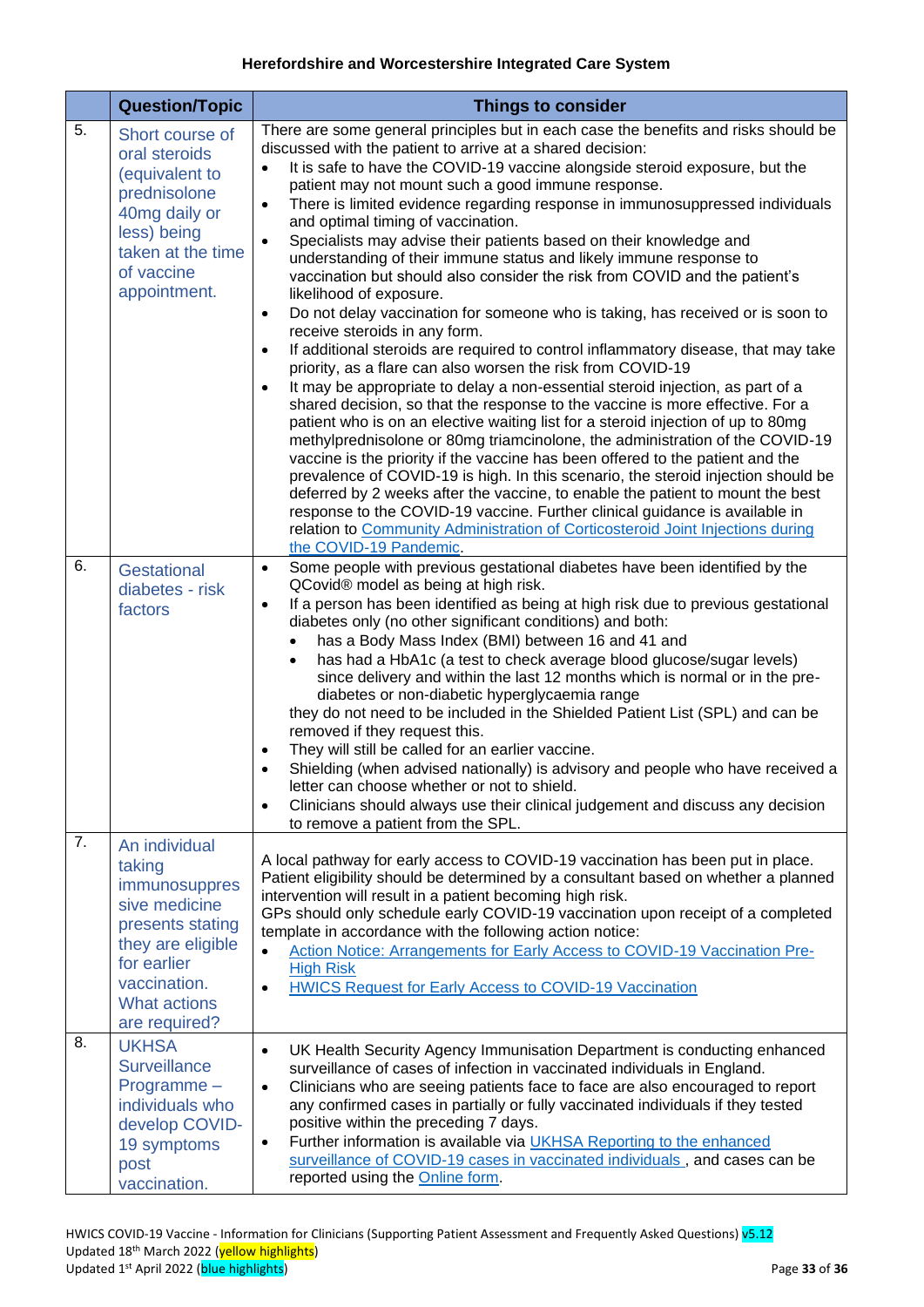<span id="page-33-2"></span><span id="page-33-1"></span><span id="page-33-0"></span>

|     | <b>Question/Topic</b>                                                                                 | <b>Things to consider</b>                                                                                                                                                                                                                                                                                                                                                                                                                                                                                                                                                                                                                                                                                                                                                                                                                                                                                                                                                                                                                                                                                                                                                                                                                                                                                                                                                                                                                                                                                                                                                                                                                                                                                                                                                |
|-----|-------------------------------------------------------------------------------------------------------|--------------------------------------------------------------------------------------------------------------------------------------------------------------------------------------------------------------------------------------------------------------------------------------------------------------------------------------------------------------------------------------------------------------------------------------------------------------------------------------------------------------------------------------------------------------------------------------------------------------------------------------------------------------------------------------------------------------------------------------------------------------------------------------------------------------------------------------------------------------------------------------------------------------------------------------------------------------------------------------------------------------------------------------------------------------------------------------------------------------------------------------------------------------------------------------------------------------------------------------------------------------------------------------------------------------------------------------------------------------------------------------------------------------------------------------------------------------------------------------------------------------------------------------------------------------------------------------------------------------------------------------------------------------------------------------------------------------------------------------------------------------------------|
| 9.  | <b>Time interval</b><br>between                                                                       | When an individual has received recent treatment for COVID-19 and presents for<br>COVID-19 vaccination, the following should be considered:                                                                                                                                                                                                                                                                                                                                                                                                                                                                                                                                                                                                                                                                                                                                                                                                                                                                                                                                                                                                                                                                                                                                                                                                                                                                                                                                                                                                                                                                                                                                                                                                                              |
|     | treatments for<br>COVID-19<br>disease and<br>vaccine<br>administration                                | As the currently authorised COVID-19 vaccines are non-live vaccines, it is not<br>$\bullet$<br>anticipated that these treatments would contraindicate the vaccine. Although<br>theoretically, high levels of antibodies in the convalescent plasma could<br>interfere with the immune response to the vaccine, passively acquired<br>antibodies from the plasma treatment are not thought to persist for long so by<br>the time a person who has received this is well enough to receive a COVID-19<br>vaccination, these antibodies are likely to have gone.<br>Convalescent plasma is a preparation of pooled antibodies taken from people<br>who have recently recovered from COVID-19. The antibodies bind to the<br>surface of the SARSCoV-2 virus and stop it from attaching to the body's cells<br>and replicating further. This treatment may have a short-term impact on the<br>effectiveness of the COVID-19 vaccine; therefore, patients are advised to delay<br>vaccination until 3 months after treatment.<br>Monoclonal antibody treatment works in the same way as convalescent<br>$\bullet$<br>plasma but is a specific preparation containing 2 specific man-made antibodies.<br>No specific interval is required between receipt of monoclonal antibodies used<br>for the treatment or prophylaxis of COVID-19 infection and COVID-19<br>vaccination, or vice versa.<br>Antivirals prevent the further replication of viruses. As none of the currently<br>$\bullet$                                                                                                                                                                                                                                                                                   |
|     |                                                                                                       | authorised COVID-19 vaccines contain live replicating virus, response to the<br>vaccine will not be affected by prior or recent receipt of anti-viral medication.<br>Please see FAQ 12 (below) for further information regarding the RECOVERY Trial.                                                                                                                                                                                                                                                                                                                                                                                                                                                                                                                                                                                                                                                                                                                                                                                                                                                                                                                                                                                                                                                                                                                                                                                                                                                                                                                                                                                                                                                                                                                     |
|     | <b>INCIDENTS</b>                                                                                      |                                                                                                                                                                                                                                                                                                                                                                                                                                                                                                                                                                                                                                                                                                                                                                                                                                                                                                                                                                                                                                                                                                                                                                                                                                                                                                                                                                                                                                                                                                                                                                                                                                                                                                                                                                          |
| 10. | Inadvertent first<br>dose<br>vaccination of<br><b>CYP with</b><br>AstraZeneca<br>COVID-19<br>vaccine. | If a dose of AstraZeneca COVID-19 vaccine is administered inadvertently to an<br>individual less than 18 years of age:<br>This should be reported as an incident in line with the local <b>HWICS COVID-19</b><br>$\bullet$<br>Vaccination Incident Management SOP.<br>There is some (unpublished) data from clinical trials that the AstraZeneca<br>$\bullet$<br>vaccine is effective with those aged less than 18 yrs.<br>The Green Book guidance, supported by the JCVI gives preference for<br>۰<br>Comirnaty® vaccines in all individuals under 18 years of age. Young people<br>(under 18 years) who have already received a dose of AstraZeneca vaccine<br>can complete with the same vaccine or with Comirnaty® vaccines (unless<br>contraindicated).<br>If a child or young person under 18 years attends an AstraZeneca clinic they<br>$\bullet$<br>should be reappointed to a Comirnaty® vaccines clinic rather than be offered<br>AstraZeneca.<br>AstraZeneca vaccine - is not authorised for use in patients less than 18 years<br>$\bullet$<br>old, and these patients are not covered by the PGD or NP. The vaccine must<br>therefore be administered under a PSD.<br>Comirnaty® (30 micrograms/dose) for Adults and Adolescents - is not<br>$\bullet$<br>authorised for use in patients less than 12 years old.<br>Comirnaty® (10 micrograms/dose) for Children 5 to 11 years – is authorised for<br>$\bullet$<br>children aged 5 to 11 years.<br>Moderna (Spikevax <sup>®</sup> ) vaccine – is not authorised for use in patients less than 12<br>$\bullet$<br>years old (approved for use in 12-17 year olds on 17 <sup>th</sup> August 2021). Green<br>Book advice remains that Comirnaty® vaccines should be offered to children<br>and young people. |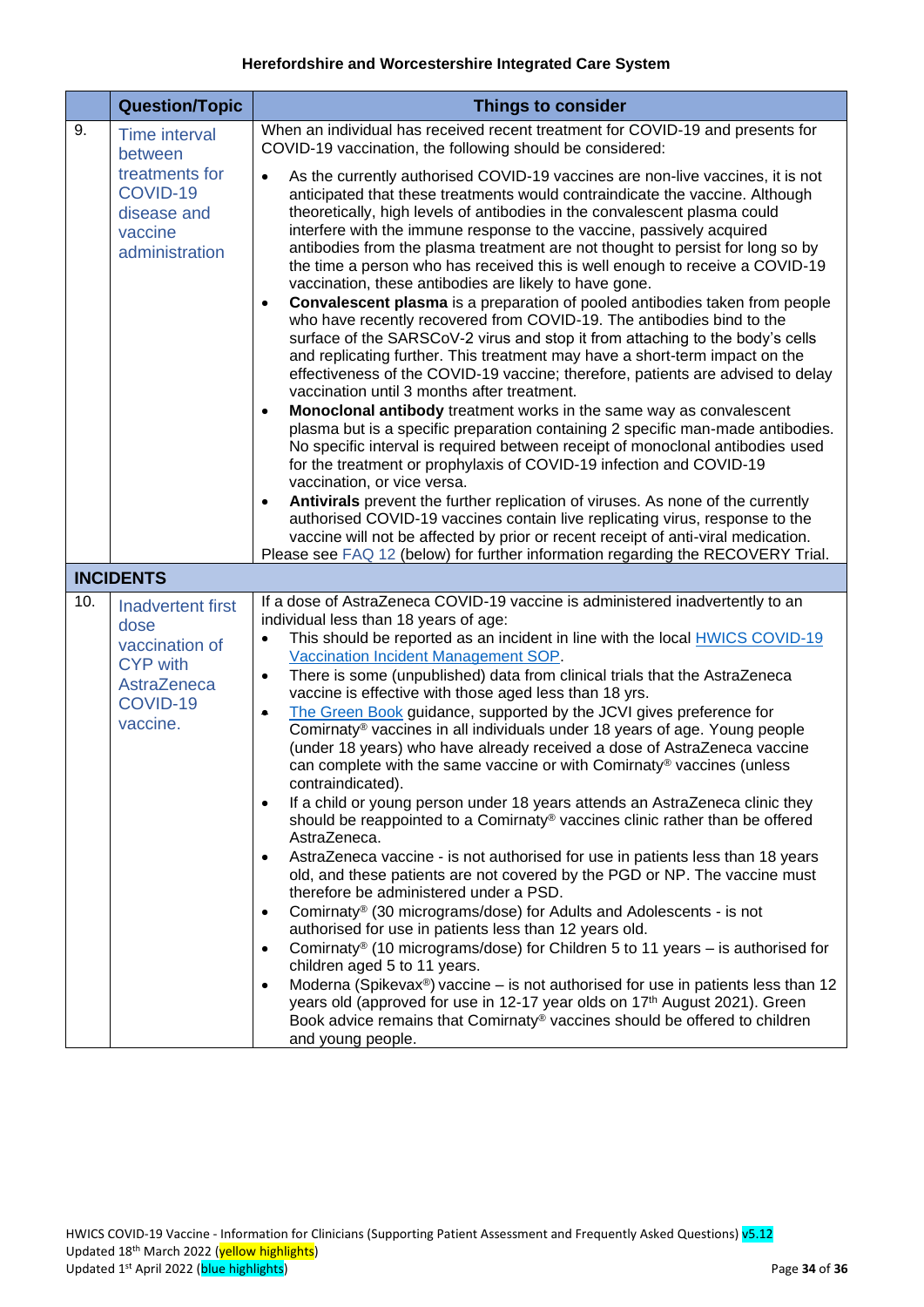<span id="page-34-2"></span><span id="page-34-1"></span><span id="page-34-0"></span>

|     | <b>Question/Topic</b>                                                                                                                                   | <b>Things to consider</b>                                                                                                                                                                                                                                                                                                                                                                                                                                                                                                                                                                                                                                                                                                                                                                                                                                                                                                                                                                                                                                                                                                                                                                                                                                                                                                                                                                                                                                                                                                                                                                                                                                                                                                                                                                                                                                                                                                                                                                                                                                                                                                                                                                                                                                                                                                                                                                                                                   |
|-----|---------------------------------------------------------------------------------------------------------------------------------------------------------|---------------------------------------------------------------------------------------------------------------------------------------------------------------------------------------------------------------------------------------------------------------------------------------------------------------------------------------------------------------------------------------------------------------------------------------------------------------------------------------------------------------------------------------------------------------------------------------------------------------------------------------------------------------------------------------------------------------------------------------------------------------------------------------------------------------------------------------------------------------------------------------------------------------------------------------------------------------------------------------------------------------------------------------------------------------------------------------------------------------------------------------------------------------------------------------------------------------------------------------------------------------------------------------------------------------------------------------------------------------------------------------------------------------------------------------------------------------------------------------------------------------------------------------------------------------------------------------------------------------------------------------------------------------------------------------------------------------------------------------------------------------------------------------------------------------------------------------------------------------------------------------------------------------------------------------------------------------------------------------------------------------------------------------------------------------------------------------------------------------------------------------------------------------------------------------------------------------------------------------------------------------------------------------------------------------------------------------------------------------------------------------------------------------------------------------------|
| 11. | Inadvertent<br>COVID-19<br>vaccination<br>within 3 months<br>of RECOVERY<br><b>Trial (treatment</b><br>with<br>convalescent<br>plasma or<br>antibodies) | Individuals who took part in the RECOVERY (Randomised Evaluation of COVID-19<br>Therapy) Trial whilst being treated for COVID-19 infection as hospital inpatients, will<br>have been administered either synthetic antibodies or antibodies taken from<br>convalescent plasma.<br>These antibody treatments may have a short-term impact on the effectiveness of<br>the COVID-19 vaccine; therefore, patients are advised to delay vaccination until 3<br>months after treatment.<br>Provider Trusts should write to patients and GPs to inform them of this advice;<br>however, it is possible that inadvertent vaccination may occur within the 3-month<br>period. In cases such as this the following should be noted:<br>These patients will already have had confirmed COVID-19 infection in the past<br>and therefore will have some natural immunity which is likely to have been<br>boosted by the vaccine.<br>It is thought that the circulating antibodies from convalescent plasma last<br>$\bullet$<br>around six weeks, if inadvertent vaccination occurs after 5-6 weeks after<br>receiving treatment it is likely that the antibodies would have waned<br>considerably, and therefore would not have a significant impact on the efficacy<br>of the vaccine.<br>For individual patient queries please contact regional Clinical Advice and<br>$\bullet$<br>Response Service (CARS) via the PMO email address:<br>england.midscovid19vacs.pmo@nhs.net marked 'for the attention of CARS'.                                                                                                                                                                                                                                                                                                                                                                                                                                                                                                                                                                                                                                                                                                                                                                                                                                                                                                                                     |
|     | <b>SERVICE DELIVERY ISSUES</b>                                                                                                                          |                                                                                                                                                                                                                                                                                                                                                                                                                                                                                                                                                                                                                                                                                                                                                                                                                                                                                                                                                                                                                                                                                                                                                                                                                                                                                                                                                                                                                                                                                                                                                                                                                                                                                                                                                                                                                                                                                                                                                                                                                                                                                                                                                                                                                                                                                                                                                                                                                                             |
| 12. | Pinnacle data<br>errors -<br><b>Individuals</b><br>presenting for<br>vaccination but<br>data held on<br><b>Pinnacle is</b><br>incorrect.                | The accuracy of data within Pinnacle and timeliness in the data transfers between<br>systems into EMIS is still contributing toward significant events / incidents, including<br>repeat vaccination within a short a timescale.<br><b>Managing Pinnacle Errors</b><br>On occasions a PCN has reported where a patient presents for their first dose<br>$\bullet$<br>yet pinnacle suggests a first dose is already recorded against that name.<br>The Regional team have advised that where this occurs details should be sent<br>$\bullet$<br>to vaccineservicedesk@england.nhs.uk. The patient details can be searched<br>across the system to find out where the first vaccination was recorded if it was<br>in Outcomes4Health. Records will then be checked to establish if details have<br>been recorded against the wrong patient, and where this is the case, the<br>provision will be cancelled, and NIMS updated.<br>Additional points to consider:<br>Clinicians are reminded to ensure that, in the event of a vaccination not being<br>$\bullet$<br>given, the reason for this is recorded on the system. Further details should also<br>be recorded in the clinical notes box; note however that patient identifiable data<br>should not be used as this information appears in audit reports.<br>Adverse reactions to the vaccine at the time of the vaccination event should<br>$\bullet$<br>also be captured in the 'Reactions' field. Again, further non-patient-identifiable<br>information can be recorded in the clinical notes box.<br>Any issues or problems with Pinnacle functionality should be addressed to the<br>Pinnacle Health helpdesk who can be messaged directly by clicking on the<br>'contact us' tab of the home screen.<br><b>Vaccine Data Resolution Service (VDRS)</b><br>This service aims to resolve missing or incorrect vaccination records for<br>individuals vaccinated in England who have a current NHS number and are<br>registered with a GP practice in England.<br>If patients believe they have missing or incorrect COVID-19 vaccination data,<br>$\bullet$<br>they should be directed to call 119 and ask the call agent to make a referral to<br>the VDRS team on their behalf. The VDRS team will then call the patient back<br>within 5 working days.<br>Note: VDRS will not provide clinical advice and cannot assist with queries related to<br>vaccinations received overseas. |